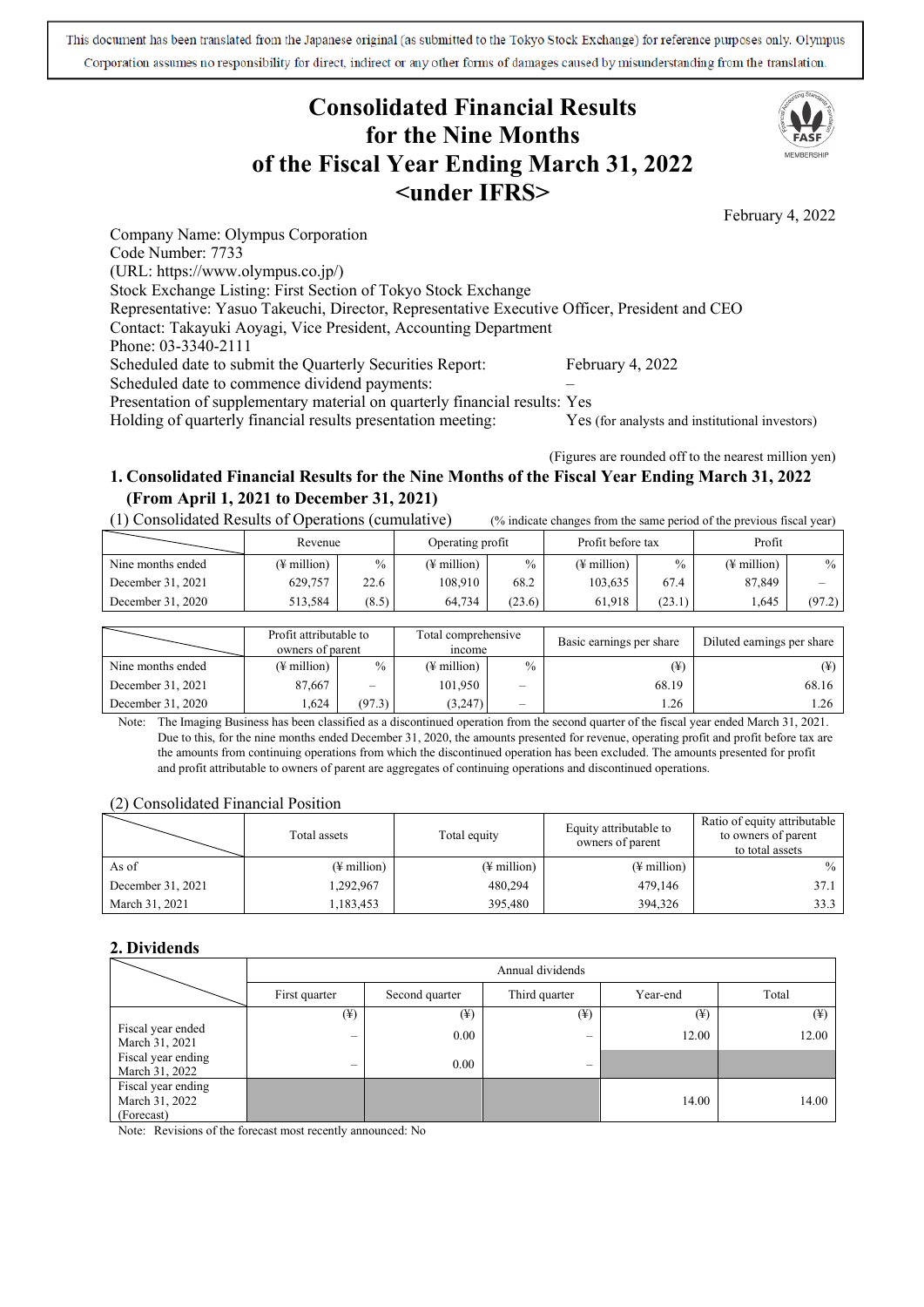# **3. Forecast of Consolidated Financial Results for the Fiscal Year Ending March 31, 2022 (From April 1, 2021 to March 31, 2022)** (% indicate changes from the same period of the previous fiscal year)

|           | Revenue<br>Operating profit |      |                         | Profit before tax |             | Profit attributable to<br>owners of parent |             | Basic<br>earnings per<br>share |       |
|-----------|-----------------------------|------|-------------------------|-------------------|-------------|--------------------------------------------|-------------|--------------------------------|-------|
|           | (¥ million)                 | $\%$ | $(\frac{1}{2})$ million | $\%$              | (¥ million) | $\frac{0}{0}$                              | (¥ million) | $\frac{0}{0}$                  | ¥     |
| Full year | 862,000                     | 18.0 | 144.000                 | 75.6              | 139,000     | 81.0                                       | 109.000     | 743.8                          | 84.96 |

Note: Revisions of the forecast most recently announced: Yes

### **\* Notes**

- (1) Changes in significant subsidiaries during the nine months under review (changes in specified subsidiaries resulting in the changes in scope of consolidation): No
- (2) Changes in accounting policies and changes in accounting estimates
	- 1) Changes in accounting policies required by IFRS: No
	- 2) Changes in accounting policies due to other reasons: No
	- 3) Changes in accounting estimates: No

### (3) Total number of issued shares (common stock)

1) Total number of issued shares at the end of the period (including treasury shares)

|    | As of December 31, 2021                                                                       | 1,299,294,333 shares |
|----|-----------------------------------------------------------------------------------------------|----------------------|
|    | As of March 31, 2021                                                                          | 1,370,914,963 shares |
| 2) | Total number of treasury shares at the end of the period                                      |                      |
|    | As of December 31, 2021                                                                       | 14,342,456 shares    |
|    | As of March 31, 2021                                                                          | 85,279,921 shares    |
| 3) | Average number of shares during the period (cumulative from the beginning of the fiscal year) |                      |
|    | Nine months ended December 31, 2021                                                           | 1,285,570,532 shares |
|    | Nine months ended December 31, 2020                                                           | 1,285,599,237 shares |
|    |                                                                                               |                      |

- \* Quarterly financial results reports are exempt from quarterly reviews conducted by certified public accountants or an audit corporation.
- \* Proper use of the forecast of financial results, and other special matters

(Caution concerning forward-looking statements)

The forward-looking statements, including forecast of financial results, contained in these materials are based on information currently available to the Company and on certain assumptions deemed to be reasonable. Accordingly, the Company cannot make promises to achieve such forecasts. Actual business and other results may differ substantially due to various factors. Please refer to the section of "Explanation of Forecast of Consolidated Financial Results and Other Forward-looking Statements" on page 7 of the attached material for the conditions that form the assumptions for the forecast and cautions concerning the use thereof.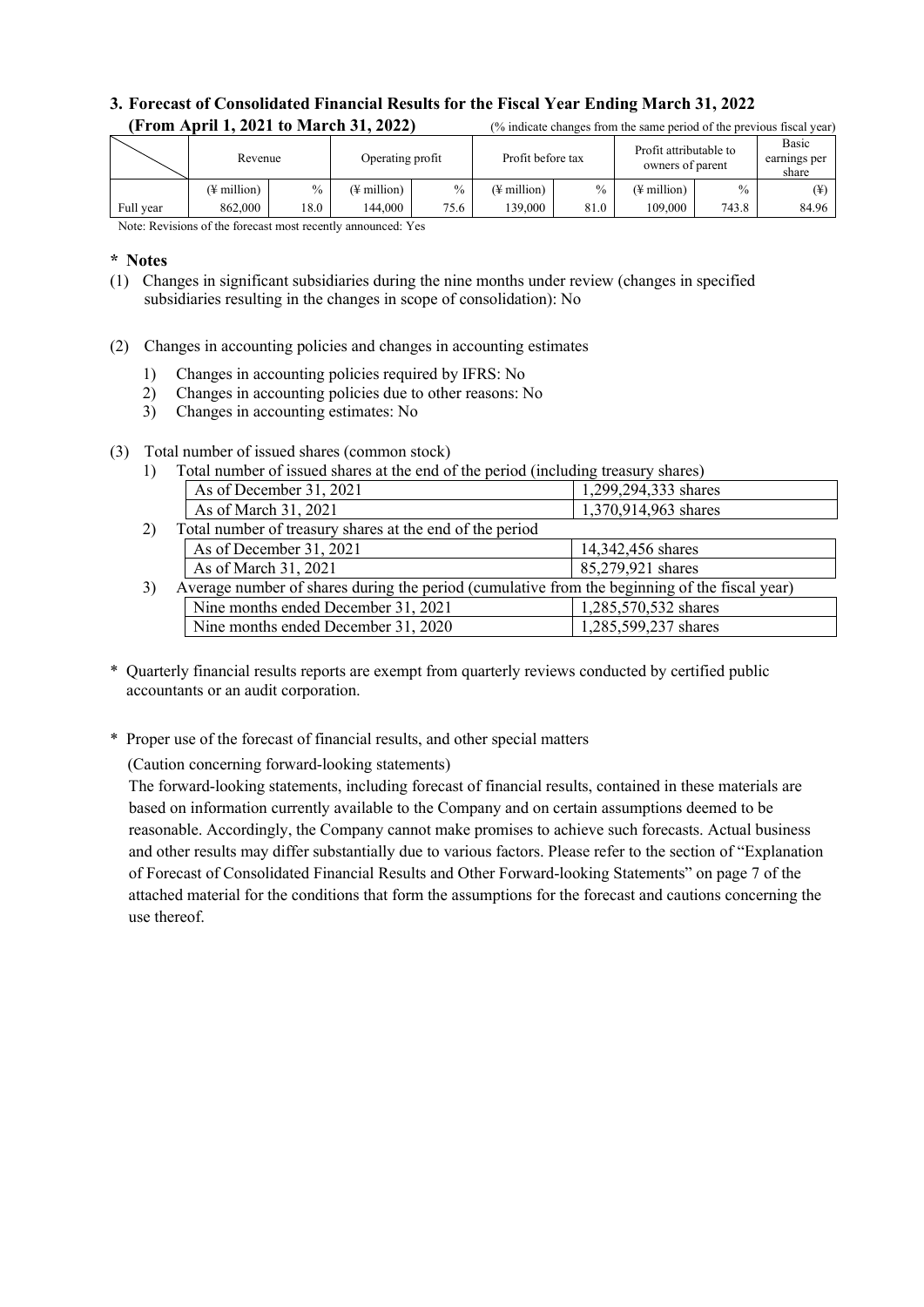# **Attached Material Contents**

| 1. |     |                                                                                                  |  |
|----|-----|--------------------------------------------------------------------------------------------------|--|
|    | (1) |                                                                                                  |  |
|    | (2) |                                                                                                  |  |
|    | (3) |                                                                                                  |  |
|    | (4) | Explanation of Forecast of Consolidated Financial Results and Other Forward-looking Statements 7 |  |
| 2. |     | Condensed Quarterly Consolidated Financial Statements and Significant Notes Thereto 8            |  |
|    | (1) |                                                                                                  |  |
|    | (2) |                                                                                                  |  |
|    | (3) |                                                                                                  |  |
|    | (4) |                                                                                                  |  |
|    | (5) |                                                                                                  |  |
|    | (6) |                                                                                                  |  |
|    |     |                                                                                                  |  |
|    |     |                                                                                                  |  |
|    |     |                                                                                                  |  |
|    |     |                                                                                                  |  |
|    |     |                                                                                                  |  |
|    |     |                                                                                                  |  |
|    |     |                                                                                                  |  |
|    |     |                                                                                                  |  |
|    |     |                                                                                                  |  |
|    |     |                                                                                                  |  |
|    |     |                                                                                                  |  |
|    |     |                                                                                                  |  |
|    |     |                                                                                                  |  |
|    |     |                                                                                                  |  |
|    |     |                                                                                                  |  |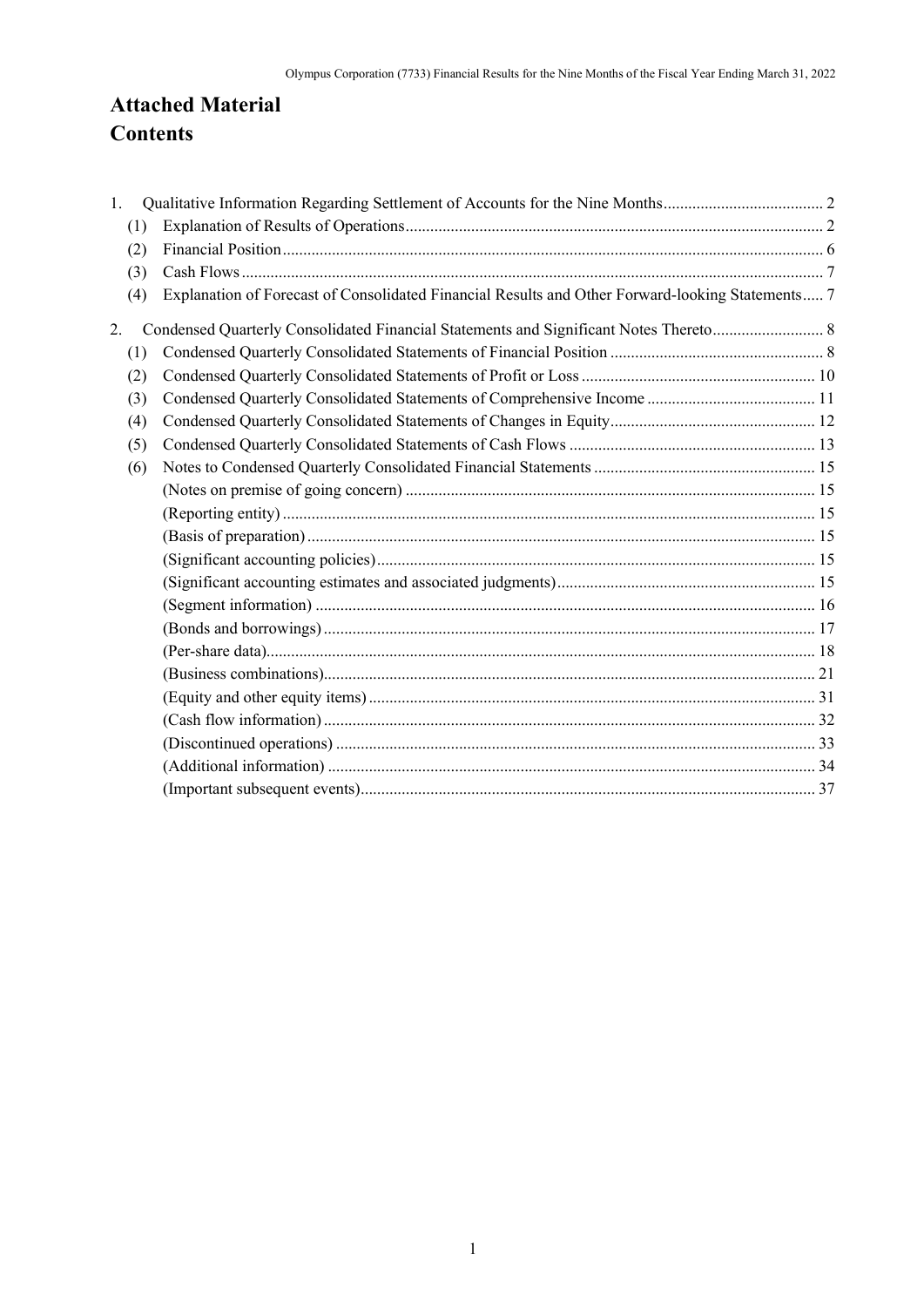### <span id="page-3-0"></span>**1. Qualitative Information Regarding Settlement of Accounts for the Nine Months**

## <span id="page-3-1"></span>(1) Explanation of Results of Operations

### Trends in overall business results

The global economy saw signs of recovery in the nine months ended December 31, 2021, as the challenging conditions created by the global spread of the novel coronavirus disease (COVID-19) gradually eased. Although vaccinations are progressing and economic activities are recovering, highly uncertain conditions continue including trends of renewed spread in certain regions. The spread of COVID-19 has also affected the supply chains of certain countries and regions, and both the spread of COVID-19 and trade friction between the United States and China have led to a global semiconductor shortage and surging resource prices. The Japanese economy saw a similar recovery as the global economy, as the challenging conditions caused by COVID-19 were easing.

Even under such circumstances, the Olympus Group are promoting initiatives toward sustainable growth according to its business transformation plan "Transform Olympus" announced in January 2019, aiming to develop itself as a truly global medtech company, and the medium- and long-term management strategy announced in November 2019 based on "Transform Olympus."

### Business results

Business results of continuing operations are presented in (1) to (7), and business results of the sum of continuing and discontinued operations are presented in (8) below. Due to the transfer of the Imaging Business to OJ Holdings, Ltd., a special purpose company established by Japan Industrial Partners, Inc. in the previous fiscal year, the profit (loss) of the Imaging Business is presented in discontinued operations.

|                                                                                                                     |                                        |                                        |                     | (Millions of yen)                    |
|---------------------------------------------------------------------------------------------------------------------|----------------------------------------|----------------------------------------|---------------------|--------------------------------------|
|                                                                                                                     | Nine months ended<br>December 31, 2020 | Nine months ended<br>December 31, 2021 | Increase (Decrease) | Increase (Decrease)<br>ratio $(\% )$ |
| $(1)$ Revenue                                                                                                       | 513,584                                | 629,757                                | 116,173             | 22.6                                 |
| Cost of sales<br>(2)                                                                                                | 190,090                                | 217,918                                | 27,828              | 14.6                                 |
| Selling, general and<br>(3)<br>administrative expenses                                                              | 250,177                                | 293,619                                | 43,442              | 17.4                                 |
| Share of profit (loss) of<br>(4)<br>investments accounted for<br>using equity method/Other<br>income/Other expenses | (8,583)                                | (9,310)                                | (727)               |                                      |
| (5) Operating profit                                                                                                | 64,734                                 | 108,910                                | 44,176              | 68.2                                 |
| Finance income (loss)<br>(6)                                                                                        | (2,816)                                | (5,275)                                | (2, 459)            |                                      |
| Income taxes<br>(7)                                                                                                 | 7,986                                  | 15,786                                 | 7,800               | 97.7                                 |
| (8) Profit attributable to<br>owners of parent                                                                      | 1,624                                  | 87,667                                 | 86,043              |                                      |
| Exchange rate (Yen/U.S. dollar)                                                                                     | 106.11                                 | 111.10                                 | 4.99                |                                      |
| Exchange rate (Yen/Euro)                                                                                            | 122.38                                 | 130.62                                 | 8.24                |                                      |
| Exchange rate (Yen/Renminbi)                                                                                        | 15.44                                  | 17.25                                  | 1.81                |                                      |

## (1) Revenue

Revenue increased by ¥116,173 million year on year to ¥629,757 million. This increase was due to an increase in revenue in all business of the Endoscopic Solutions Business, Therapeutic Solutions Business, Scientific Solutions Business and other businesses. Details are as described in "Analysis of the performance by segment" below.

## (2) Cost of sales

Cost of sales increased by ¥27,828 million year on year to ¥217,918 million. The cost-to-sales ratio improved 2.4 percentage points year on year to 34.6%. In the previous fiscal year, factory utilization rates have declined as a result of reduced production volume because of the impact of COVID-19. Furthermore, approximately ¥5,800 million in expenses were recorded associated with the voluntary recall of bronchoscopes and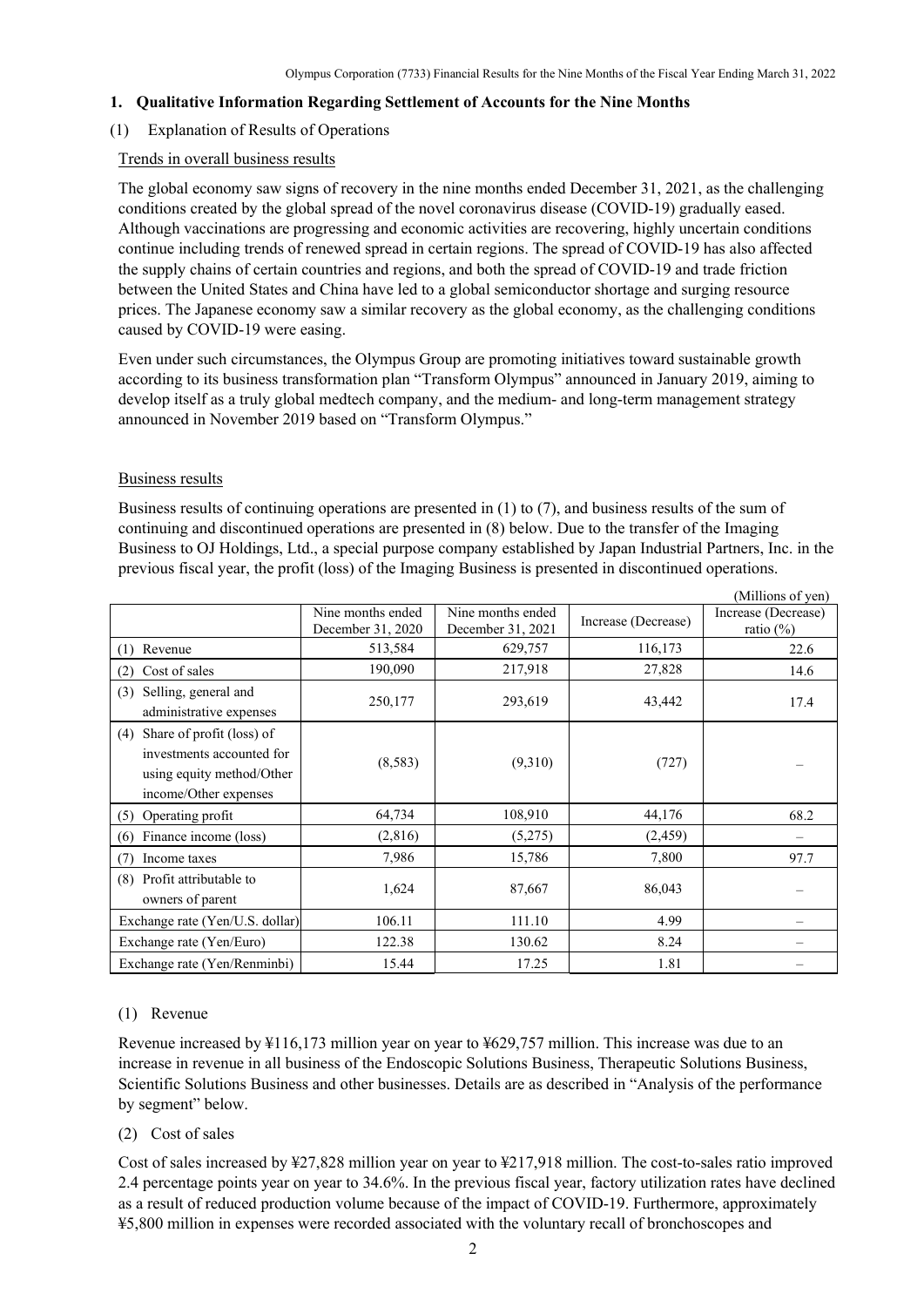cholangioscopes in both the Therapeutic Solutions Business and the Endoscopic Solutions Business. On the other hand, sales increased and operating capacity improved in the current period, leading to improvement in the cost-to-sales ratio.

(3) Selling, general and administrative expenses

Selling, general and administrative expenses increased by ¥43,442 million year on year to ¥293,619 million. In the previous fiscal year, the spread of COVID-19 led to restrictions mainly on sales activities, which caused a decline in travel and transportation expenses, advertising and promotion expenses, etc. However, in the current period, the easing of restrictions mainly on sales activities that is accompanying the spread of COVID-19 led to an increase in expenses such as outsourcing expenses and personnel expenses.

(4) Share of profit (loss) of investments accounted for using equity method/Other income/Other expenses

The sum of share of profit (loss) of investments accounted for using equity method, other income, and other expenses amounted to a loss of ¥9,310 million, and the profit or loss deteriorated by ¥727 million year on year. Other income increased due to factors such as recording of approximately ¥2,800 million in gain on step acquisition associated with the acquisition of Medi-Tate Ltd. and approximately ¥1,400 million in gain on sale of fixed assets. Details on the gain on step acquisition of Medi-Tate Ltd. are as described in the note (page 27) related to (Business combinations). On the other hand, other expenses increased due to factors such as the recording of approximately ¥4,100 million in expenses associated with the spin-off from the Scientific Solutions Business, approximately ¥1,600 million in impairment losses on development assets in the Endoscopic Solutions Business, and an increase of approximately ¥1,400 million in costs related to the promotion of the business transformation plan "Transform Olympus," compared with the recording of approximately ¥5,300 million in expenses associated with the establishment and transfer of a new company due to the divestiture from the Imaging Business in the previous fiscal year.

(5) Operating profit

Reflecting the factors stated above, operating profit increased by ¥44,176 million year on year to ¥108,910 million.

(6) Finance income (loss)

Finance loss, which reflects finance income and finance costs, deteriorated ¥2,459 million year on year to ¥5,275 million. The deterioration in finance loss was due mainly to the increase of foreign exchange losses.

(7) Income taxes

The increased profit before tax led income taxes to increase by ¥7,800 million year on year to ¥15,786 million.

(8) Profit attributable to owners of parent (the aggregate of continuing operations and discontinued operations)

In addition to the factors stated above, profit attributable to owners of parent increased by ¥86,043 million year on year to ¥87,667 million due to loss of discontinued operations recorded in the previous fiscal year.

### (Impact of foreign exchanges rates)

Compared to the same period of the previous fiscal year, the yen depreciated against the U.S. dollar, euro, and renminbi. The average exchange rate during the current period was ¥111.1 against the U.S. dollar (¥106.11 in the same period of the previous fiscal year), ¥130.62 against the euro (¥122.38 in the same period of the previous fiscal year) and ¥17.25 against the renminbi (¥15.44 in the same period of the previous fiscal year), which caused revenue and operating profit to increase by ¥35,210 million and ¥6,799 million, respectively, year on year.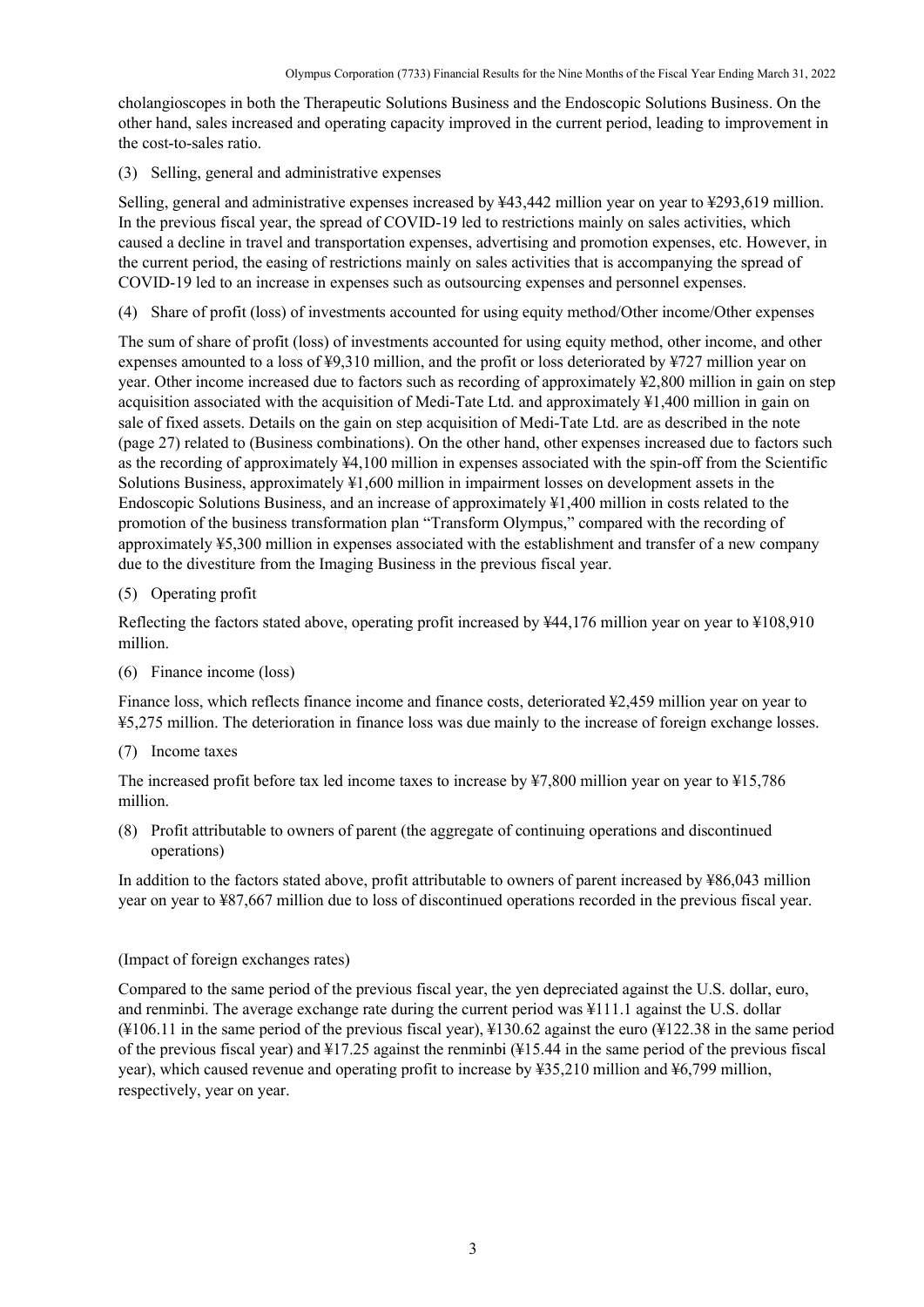Analysis of the performance by segment

In the first quarter ended June 30, 2021, to strengthen business in the respiratory field, we transferred bronchoscopes from the Endoscopic Solutions Business to the Therapeutic Solutions Business. Segment information for the nine months ended December 31, 2020, has been reclassified and restated based on the new reporting segment classifications.

### **Endoscopic Solutions Business**

|                         |                                        |                                        |                     | (Millions of yen)                   |
|-------------------------|----------------------------------------|----------------------------------------|---------------------|-------------------------------------|
|                         | Nine months ended<br>December 31, 2020 | Nine months ended<br>December 31, 2021 | Increase (Decrease) | Increase (Decrease)<br>ratio $(\%)$ |
| Revenue                 | 276,679                                | 333.701                                | 57,022              | 20.6                                |
| Operating profit (loss) | 73.918                                 | 91.600                                 | 17.682              | 23.9                                |

Consolidated revenue in the Endoscopic Solutions Business amounted to ¥333,701 million (up 20.6% year on year), while operating profit amounted to ¥91,600 million (up 23.9% year on year).

The gastrointestinal endoscopes field recovered from the impact of COVID-19 to show positive year-on-year growth in all regions, and in particular, sales in North America and Japan rose. By product, sales of the new "EVIS X1" series were strong, while demand for the prior-generation upper and lower gastrointestinal scopes was also firm, contributing to increased sales. The ratio of the "EVIS X1" series to total sales also gradually increased.

In the surgical endoscopes field, recovery from the effects of COVID-19 resulted in positive year-on-year growth. Especially, sales increased in North America and Europe, where sales of the surgical endoscopy system "VISERA ELITE II" were strong.

In the medical services field, all regions showed positive year-on-year growth due to stable sales of existing service contracts including maintenance services, an increase in new contracts, and an increase in the number of repairs from the recovery in the effects of COVID-19.

Operating profit in the Endoscopic Solutions Business recorded an impairment loss of approximately ¥1,600 million on development assets in the Endoscopic Solutions Business but increased due mainly to a large increase in revenue with the recovery from the effects of COVID-19.

|                         |                                        |                                        |                     | (Millions of yen)                   |
|-------------------------|----------------------------------------|----------------------------------------|---------------------|-------------------------------------|
|                         | Nine months ended<br>December 31, 2020 | Nine months ended<br>December 31, 2021 | Increase (Decrease) | Increase (Decrease)<br>ratio $(\%)$ |
| Revenue                 | 163.952                                | 203,714                                | 39.762              | 24.3                                |
| Operating profit (loss) | 23.167                                 | 43.845                                 | 20,678              | 89.3                                |

### **Therapeutic Solutions Business**

Consolidated revenue in the Therapeutic Solutions Business amounted to ¥203,714 million (up 24.3% year on year), while operating profit amounted to ¥43,845 million (up 89.3% year on year).

In the GI-endotherapy field, the number of procedures is on a trend of recovery, and all regions and product groups saw positive growth. In particular, sales in Europe and North America, where the number of procedures has been increasing, were favorable amid socioeconomic activities returning to normal as vaccinations progressed. Furthermore, sales increased due to the sampling of biopsy forceps, etc., which are used for collecting tissue for screening examinations, product groups for ERCP (Endoscopic Retrograde Cholangio Pancreatography), which are used in endoscopic diagnoses and treatment of pancreatic duct, bile duct, etc., and product groups for ESD (Endoscopic Submucosal Dissection) and EMR (Endoscopic Mucosal Resection), which are used in lesion resection.

The urology field saw significant positive growth, particularly in North America and Europe, where the number of procedures has been recovering. In particular, the expansion of sales of resection electrodes for BPH (Benign Prostatic Hyperplasia) and lithotripsy machine for kidney stones "SOLTIVE SuperPulsed" Laser System was successful as sales in North America, where the number of procedures has been recovering toward levels prior to the spread of COVID-19, were favorable.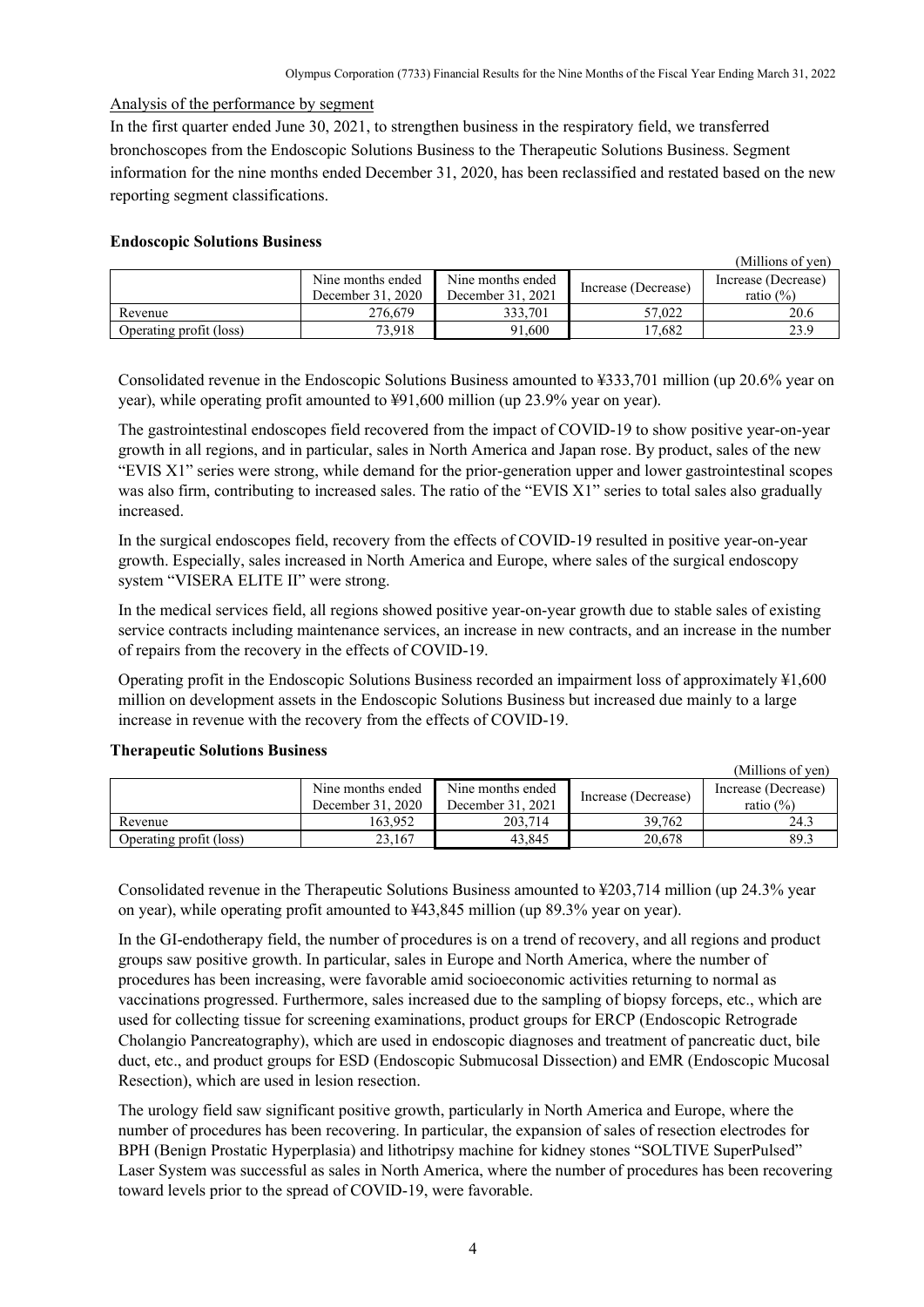The respiratory field saw progressive recovery from the impact of COVID-19, experiencing large growth centered on North America. The sale of Veran Medical Technologies, Inc., which became a subsidiary in December 2020, contributed to increased revenue, and sales of the devices, bronchoscopes, etc. mainly used for EBUS-TBNA (Endobronchial Ultrasound-guided Transbronchial Needle Aspiration) were favorable.

In other therapeutic areas, sales were favorable in rhinology/otology, energy devices and gynecology. In particular, sales of endoscopes for ENT and "THUNDERBEAT" contributed.

Operating profit in the Therapeutic Solutions Business increased significantly. In the previous fiscal year, approximately ¥5,600 million in expenses were recorded associated with the voluntary recall of bronchoscopes in the Therapeutic Solutions Business. However, the recovery from the effects of COVID-19 in the current period led to a large increase in revenue, and a gain of approximately ¥2,800 million was recorded related to the step acquisition of Medi-Tate Ltd. Details on the gain on step acquisition of Medi-Tate Ltd. are as described in the note (page 27) related to (Business combinations).

### **Scientific Solutions Business**

|                         |                                        |                                        |                     | (Millions of yen)                    |
|-------------------------|----------------------------------------|----------------------------------------|---------------------|--------------------------------------|
|                         | Nine months ended<br>December 31, 2020 | Nine months ended<br>December 31, 2021 | Increase (Decrease) | Increase (Decrease)<br>ratio $(\% )$ |
| Revenue                 | 66.941                                 | 82.854                                 | 15.913              |                                      |
| Operating profit (loss) | 2,956                                  | 1.361                                  | 8,405               | 284.3                                |

Consolidated revenue in Scientific Solutions Business amounted to ¥82,854 million (up 23.8% year on year), while operating profit amounted to  $\text{\textsterling}11,361$  million (up 284.3% year on year).

In the life science field, recovery from the effects of COVID-19 resulted in positive year-on-year growth. Contributing factors included the progress of budget deployment at research institutes and universities and the expansion of sales of biological microscopes in Asia Pacific and North America, whose market environment is seeing remarkable recovery, due to the relaxation of restrictions on sales activities.

For the industrial field, in the wake of the overall recovery in market conditions, the capital investment situation of customers improved, and all fields showed positive year-on-year growth. Especially in China, industrial microscopes performed well due to the brisk market for 5G-related electronic components and semiconductors, and in North America, non-destructive testing equipment, whose market is expected to recover, also contributed to the increase in sales.

Operating profit in the Scientific Solutions Business significantly increased due to a significant increase in revenue as a result of the recovery from the effects of COVID-19.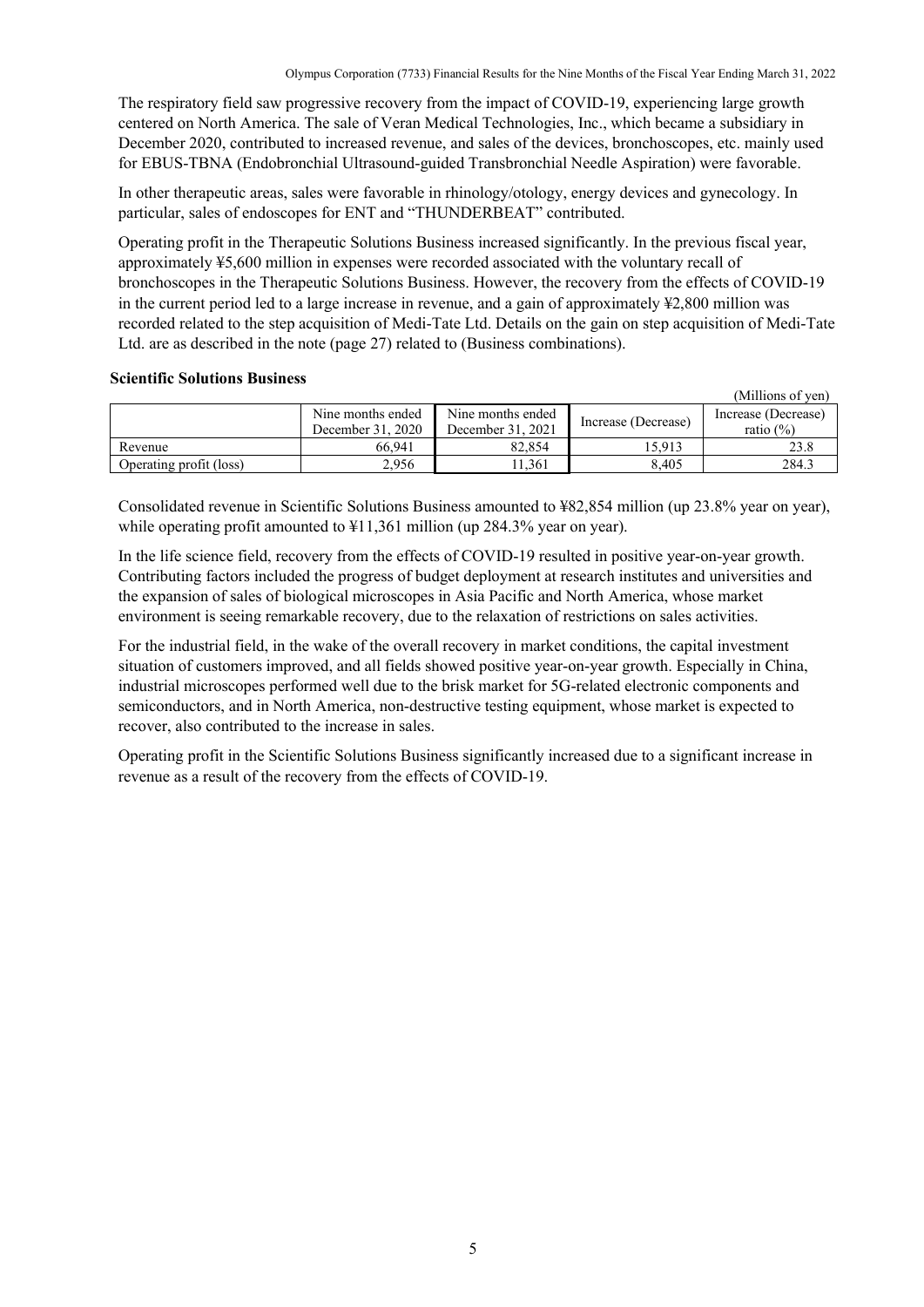### **Others**

|                         |                                        |                                        |                     | (Millions of yen)                   |
|-------------------------|----------------------------------------|----------------------------------------|---------------------|-------------------------------------|
|                         | Nine months ended<br>December 31, 2020 | Nine months ended<br>December 31. 2021 | Increase (Decrease) | Increase (Decrease)<br>ratio $(\%)$ |
| Revenue                 | 6.012                                  | 9.488                                  | 3.476               |                                     |
| Operating profit (loss) | 1.531                                  | (1.488)                                | 43                  |                                     |

In other businesses, the Olympus Group conducts R&D and exploratory activities for new businesses in addition to engaging in development, manufacturing, and sales of biomedical materials, such as synthetic bone filler, and orthopedic equipment.

Consolidated revenue in other businesses amounted to  $\frac{1}{2}9,488$  million (up 57.8% year on year), while operating loss amounted to ¥1,488 million (compared with an operating loss of ¥1,531 million in the same period of the previous fiscal year).

Revenue significantly increased supported by revenue of approximately ¥3,200 million from FH ORTHO SAS, which became a subsidiary in November 2020. Operating loss for other businesses was flat due to the increase of expenses related to FH ORTHO SAS, despite increased revenue.

## <span id="page-7-0"></span>(2) Financial Position

In the nine months ended December 31, 2021, the Olympus Group retroactively adjusted the consolidated statements of financial position as of the end of the previous fiscal year due to the adjustment of the fair value of assets acquired and liabilities assumed of Veran Medical Technologies, Inc. and Quest Photonic Devices B.V., which were acquired in December 2020 and February 2021, respectively. Details regarding this retroactive adjustment are as described in the note (pages 29 to 30) related to (Business combinations).

### [Assets]

As of the end of the third quarter under review, total assets increased by ¥109,514 million compared to the end of the previous fiscal year to ¥1,292,967 million. This was mainly because cash and cash equivalents increased by ¥57,612 million due mainly to the issuance of foreign bonds, goodwill increased by ¥27,258 million due mainly to the impact of the acquisition of Medi-Tate Ltd., and intangible assets increased by ¥11,517 million.[Liabilities]

Total liabilities increased by ¥24,700 million from the end of the previous fiscal year to ¥812,673 million. This was mainly because bonds and borrowings increased from the issuance of foreign bonds and income taxes payable increased by ¥11,176 million, even though trade and other payables decreased by ¥15,783 million mainly due to a decrease in trade payable and a decrease in other payable as a result of the payment of a special additional payment associated with implementing the career support for external opportunity.

### [Equity]

Total equity increased by ¥84,814 million from the end of the previous fiscal year to ¥480,294 million. This was mainly due to recording profit attributable to owners of parent of ¥87,667 million while paying dividends from retained earnings.

At the meeting of the Board of Directors held on May 7, 2021, the Company resolved the cancellation of treasury shares as provided for under Article 178 of the Companies Act and concluded the disposal on June 4, 2021. The impact of this cancellation is that treasury shares decreased by ¥82,340 million (contraction of negative stated amount in equity), and capital surplus decreased by ¥82,340 million.

The amount of the above cancellation was deducted from other capital surplus in capital surplus, but the amount that exceeds other capital surplus was deducted from retained earnings.

As a result of the foregoing, equity attributable to owners of parent to total assets increased from 33.3% as of the end of the previous fiscal year to 37.1%.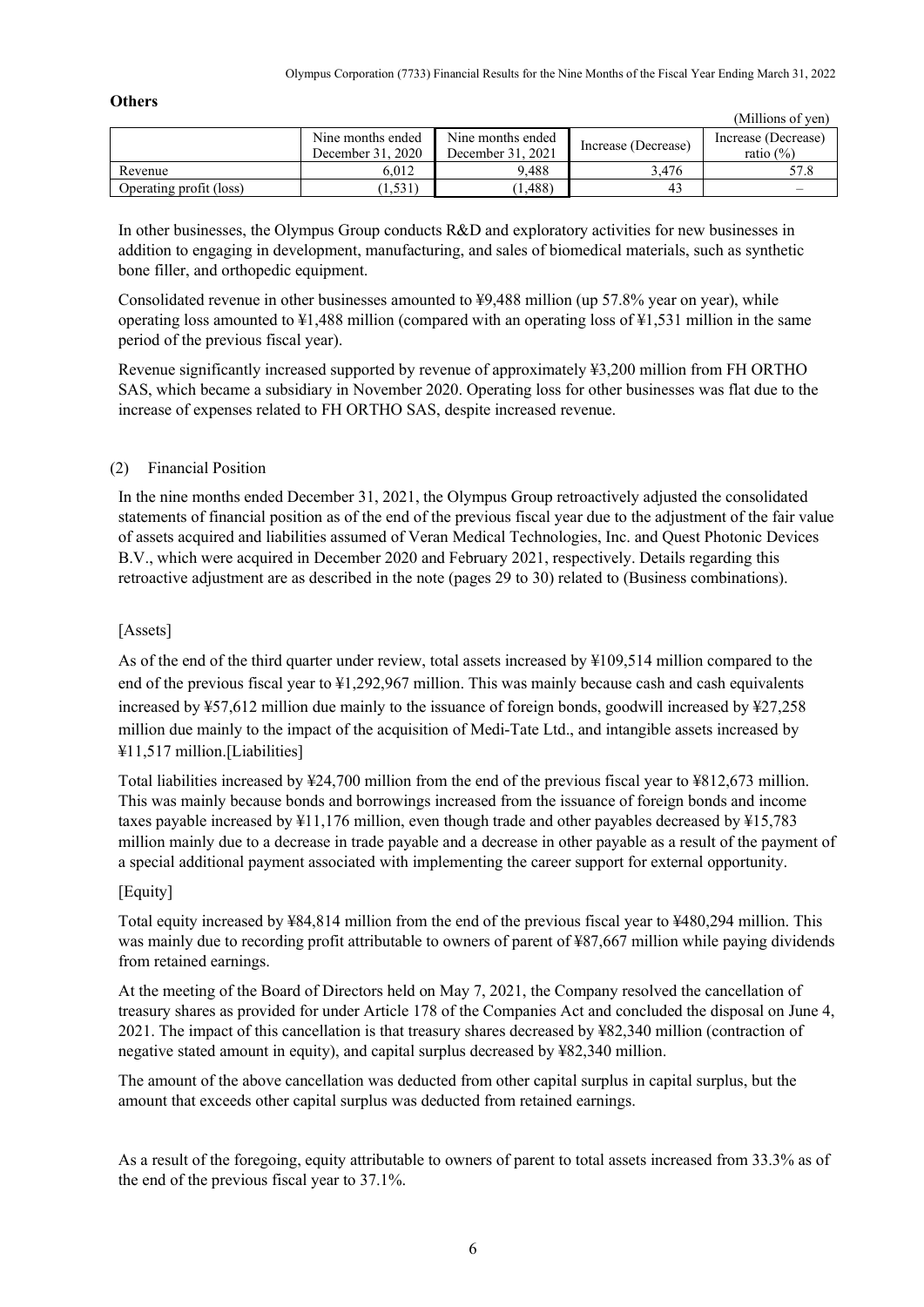### <span id="page-8-0"></span>(3) Cash Flows

Cash and cash equivalents at the end of the third quarter under review reached ¥275,090 million, an increase of ¥57,612 million from the end of the previous fiscal year. The following are the cash flows for the nine months ended December 31, 2021.

### Cash flows from operating activities

Net cash provided by operating activities for the nine months ended December 31, 2021 was ¥115,256 million (compared with ¥89,022 million provided for the nine months ended December 31, 2020). This was mainly due to the recording of ¥103,635 million in profit before tax due to strong sales, and adjustment for depreciation and amortization of ¥47,993 million, despite an increase in inventories of ¥6,802 million and a decrease in trade and other payables of ¥12,815 million, which includes the payment of ¥11,181 million for a special additional payment associated with implementing the career support for external opportunity.

### Cash flows from investing activities

Net cash used in investing activities for the nine months ended December 31, 2021 was ¥57,124 million (compared with ¥115,010 million used for the nine months ended December 31, 2020). The main factor is ¥21,587 million for payments for the acquisition of Medi-Tate Ltd. In addition, uses of cash included purchase of property, plant and equipment, such as manufacturing equipment, of ¥29,956 million and purchase of intangible assets, such as R&D assets, of ¥16,717 million.

### Cash flows from financing activities

Net cash used in financing activities for the nine months ended December 31, 2021 was ¥9,313 million (compared with ¥51,971 million provided for the nine months ended December 31, 2020). This was due mainly to ¥56,161 million procured from the issuance of foreign bonds, despite payments of ¥5,356 million for repayments of short-term borrowings, ¥15,006 million for repayments of long-term borrowing, payment for purchase of treasury stock of ¥1,801 million and an increase in deposits for the purchase of treasury stock of ¥13,199 million, in addition to the payment of ¥15,428 million for dividends.

### <span id="page-8-1"></span>(4) Explanation of Forecast of Consolidated Financial Results and Other Forward-looking Statements

The forecast of consolidated financial results for the fiscal year ending March 31, 2022 has been revised from the forecast announced in the "Consolidated Financial Results for the Six Months of the Fiscal Year Ending March 31, 2022," which was released on November 5, 2021. Although the results for the first nine months ended December 31, 2021 were generally in line with the assumptions made in the previous forecast, the Company has revised upward its forecast for net sales due to the weaker yen against foreign currencies compared to the previous forecast. However, the forecasts for operating profit, profit before tax, and net income have been left unchanged due to the expected increase in expenses. Foreign exchange rates for the fiscal year ending March 31, 2022, which are a precondition for the forecast, are expected to be ¥112.08 per U.S. dollar, ¥130.47 per euro and ¥17.44 per renminbi.

|                                     |         |                     |                      |                                               | (Millions of yen)           |
|-------------------------------------|---------|---------------------|----------------------|-----------------------------------------------|-----------------------------|
|                                     | Revenue | Operating<br>profit | Profit before<br>tax | Profit<br>attributable to<br>owners of parent | Basic earnings<br>per share |
| Previous Forecast (A)               | 856,000 | 144,000             | 139,000              | 109,000                                       | ¥84.78                      |
| Revised Forecast (B)                | 862,000 | 144,000             | 139,000              | 109,000                                       | ¥84.96                      |
| Increase (Decrease) (B-A)           | 6,000   |                     | 0                    |                                               |                             |
| Increase (Decrease) ratio<br>$(\%)$ | 0.7     | $0.0\,$             | 0.0                  | 0.0                                           |                             |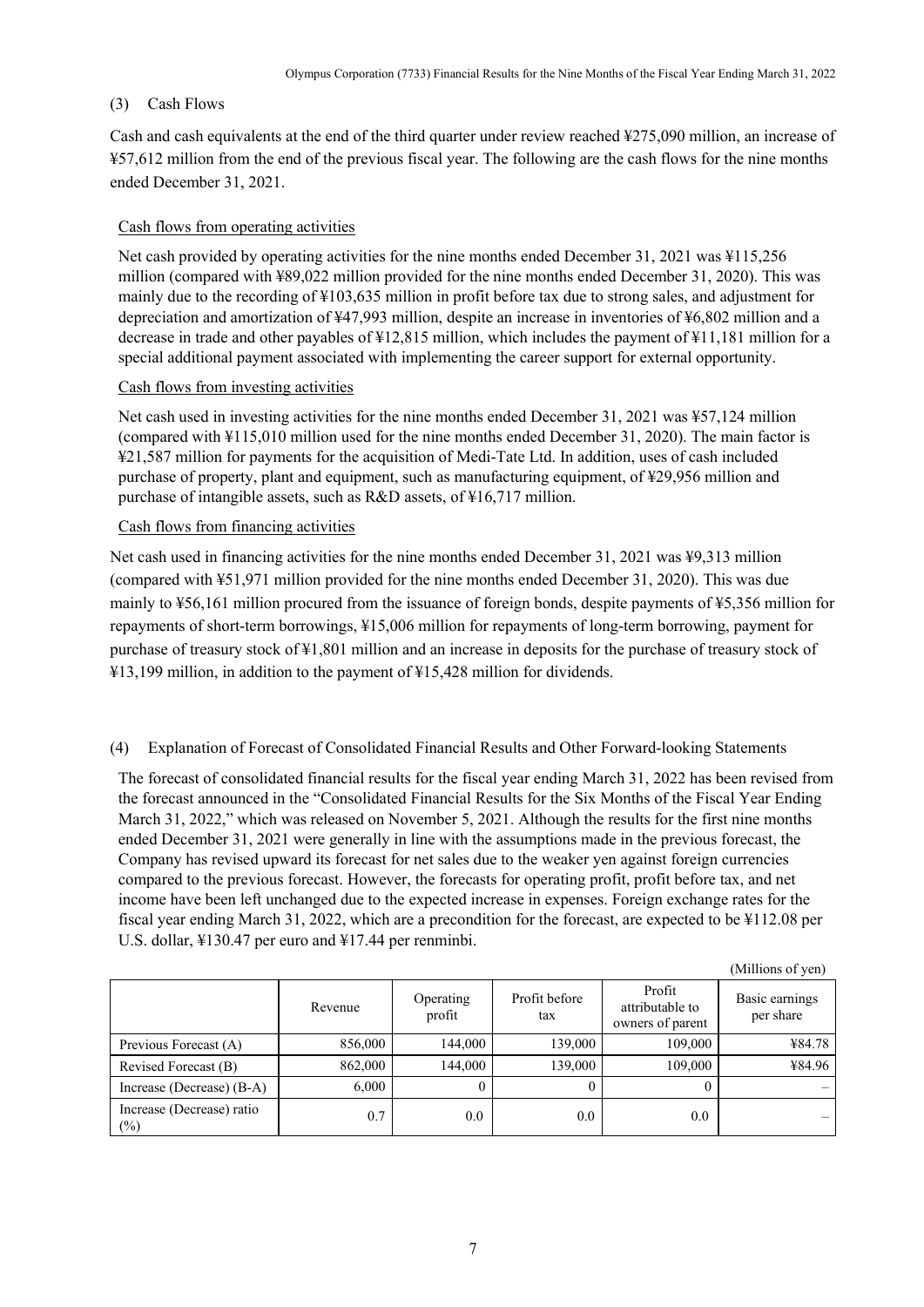# <span id="page-9-0"></span>**2. Condensed Quarterly Consolidated Financial Statements and Significant Notes Thereto**

# <span id="page-9-1"></span>(1) Condensed Quarterly Consolidated Statements of Financial Position

|                                               |                                                                                                                                                                                                                                     | (Millions of yen)          |
|-----------------------------------------------|-------------------------------------------------------------------------------------------------------------------------------------------------------------------------------------------------------------------------------------|----------------------------|
|                                               | As of March 31, 2021<br>217,478<br>157,920<br>10,268<br>158,895<br>10,425<br>24,970<br>579,956<br>117<br>580,073<br>239,166<br>127,384<br>104,810<br>22,677<br>3,128<br>24,577<br>23,350<br>56,720<br>1,568<br>603,380<br>1,183,453 | As of December 31,<br>2021 |
| <b>ASSETS</b>                                 |                                                                                                                                                                                                                                     |                            |
| Current assets                                |                                                                                                                                                                                                                                     |                            |
| Cash and cash equivalents                     |                                                                                                                                                                                                                                     | 275,090                    |
| Trade and other receivables                   |                                                                                                                                                                                                                                     | 161,334                    |
| Other financial assets                        |                                                                                                                                                                                                                                     | 21,505                     |
| Inventories                                   |                                                                                                                                                                                                                                     | 166,958                    |
| Income taxes receivable                       |                                                                                                                                                                                                                                     | 6,136                      |
| Other current assets                          |                                                                                                                                                                                                                                     | 26,308                     |
| Subtotal                                      |                                                                                                                                                                                                                                     | 657,331                    |
| Assets held for sale                          |                                                                                                                                                                                                                                     |                            |
| Total current assets                          |                                                                                                                                                                                                                                     | 657,331                    |
| Non-current assets                            |                                                                                                                                                                                                                                     |                            |
| Property, plant and equipment                 |                                                                                                                                                                                                                                     | 238,194                    |
| Goodwill                                      |                                                                                                                                                                                                                                     | 154,642                    |
| Intangible assets                             |                                                                                                                                                                                                                                     | 116,327                    |
| Retirement benefit asset                      |                                                                                                                                                                                                                                     | 22,848                     |
| Investments accounted for using equity method |                                                                                                                                                                                                                                     | 1,499                      |
| Trade and other receivables                   |                                                                                                                                                                                                                                     | 24,843                     |
| Other financial assets                        |                                                                                                                                                                                                                                     | 14,221                     |
| Deferred tax assets                           |                                                                                                                                                                                                                                     | 61,284                     |
| Other non-current assets                      |                                                                                                                                                                                                                                     | 1,778                      |
| Total non-current assets                      |                                                                                                                                                                                                                                     | 635,636                    |
| Total assets                                  |                                                                                                                                                                                                                                     | 1,292,967                  |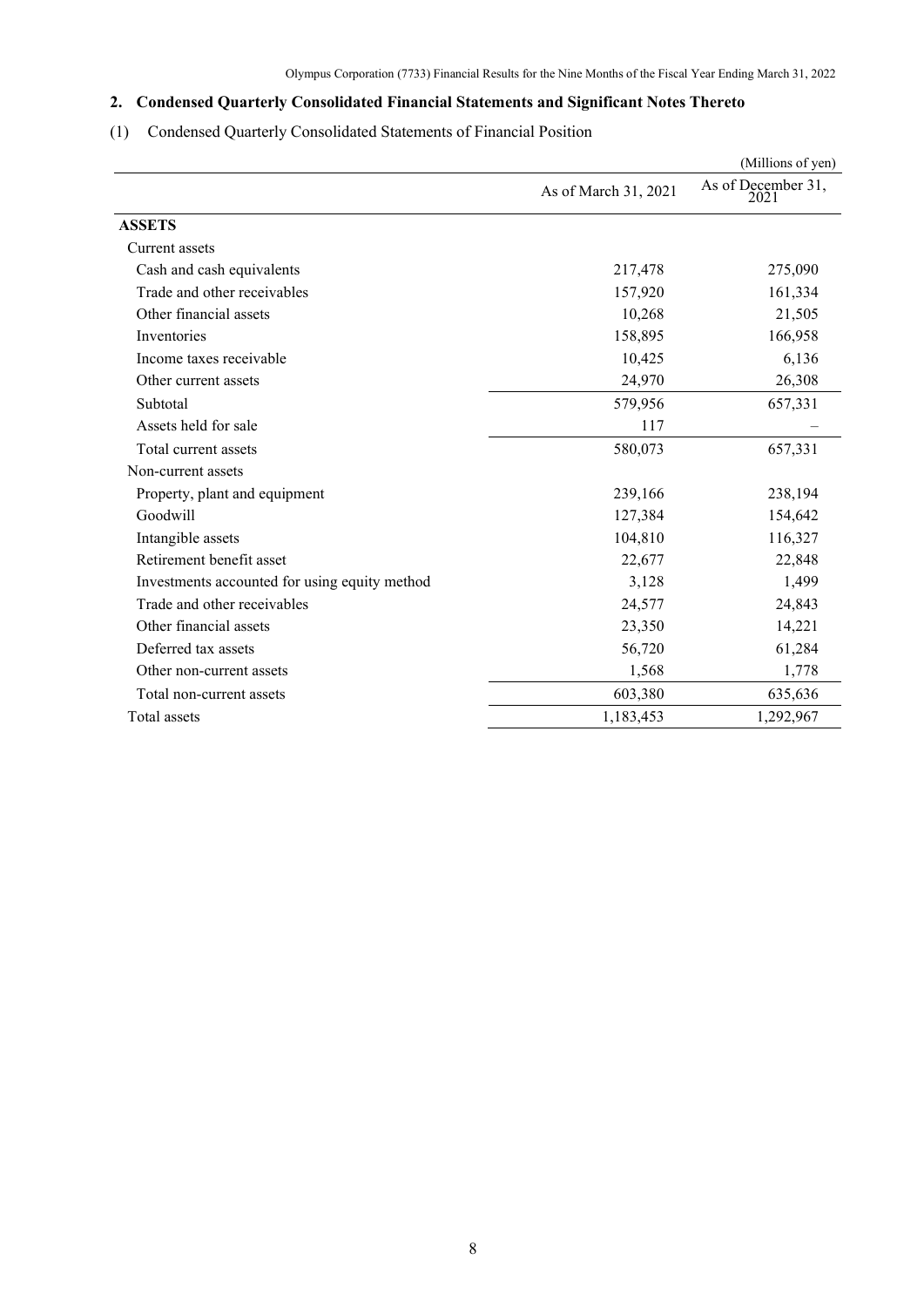|                                               |                      | (Millions of yen)          |
|-----------------------------------------------|----------------------|----------------------------|
|                                               | As of March 31, 2021 | As of December 31,<br>2021 |
| <b>LIABILITIES AND EQUITY</b>                 |                      |                            |
| Liabilities                                   |                      |                            |
| <b>Current liabilities</b>                    |                      |                            |
| Trade and other payables                      | 69,870               | 54,087                     |
| Bonds and borrowings                          | 31,529               | 51,582                     |
| Other financial liabilities                   | 21,873               | 25,334                     |
| Income taxes payable                          | 10,736               | 21,912                     |
| Provisions                                    | 33,412               | 29,835                     |
| Other current liabilities                     | 160,971              | 150,537                    |
| Total current liabilities                     | 328,391              | 333,287                    |
| Non-current liabilities                       |                      |                            |
| Bonds and borrowings                          | 323,735              | 341,518                    |
| Other financial liabilities                   | 60,197               | 57,917                     |
| Retirement benefit liability                  | 42,446               | 43,098                     |
| Provisions                                    | 5,676                | 5,961                      |
| Deferred tax liabilities                      | 13,103               | 13,214                     |
| Other non-current liabilities                 | 14,425               | 17,678                     |
| Total non-current liabilities                 | 459,582              | 479,386                    |
| <b>Total liabilities</b>                      | 787,973              | 812,673                    |
| Equity                                        |                      |                            |
| Share capital                                 | 124,643              | 124,643                    |
| Capital surplus                               | 90,835               | 91,058                     |
| Treasury shares                               | (98, 048)            | (17, 454)                  |
| Other components of equity                    | (1, 347)             | 9,748                      |
| Retained earnings                             | 278,243              | 271,151                    |
| Total equity attributable to owners of parent | 394,326              | 479,146                    |
| Non-controlling interests                     | 1,154                | 1,148                      |
| Total equity                                  | 395,480              | 480,294                    |
| Total liabilities and equity                  | 1,183,453            | 1,292,967                  |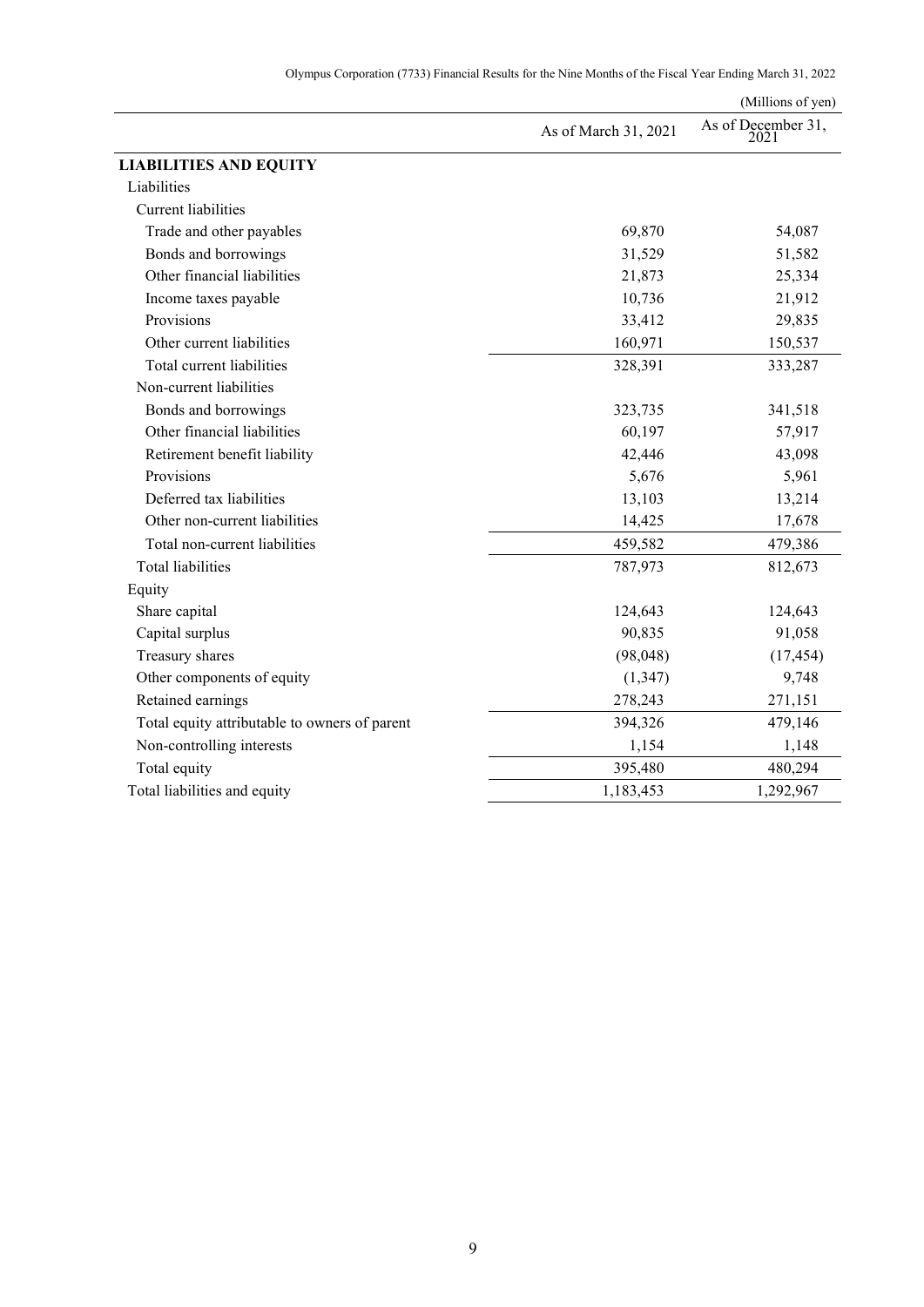# <span id="page-11-0"></span>(2) Condensed Quarterly Consolidated Statements of Profit or Loss

|                                                                            |                                        | (Millions of yen)                      |
|----------------------------------------------------------------------------|----------------------------------------|----------------------------------------|
|                                                                            | Nine months ended<br>December 31, 2020 | Nine months ended<br>December 31, 2021 |
| Continuing operations                                                      |                                        |                                        |
| Revenue                                                                    | 513,584                                | 629,757                                |
| Cost of sales                                                              | 190,090                                | 217,918                                |
| Gross profit                                                               | 323,494                                | 411,839                                |
| Selling, general and administrative expenses                               | 250,177                                | 293,619                                |
| Share of profit (loss) of investments accounted for using<br>equity method | 207                                    | 577                                    |
| Other income                                                               | 4,251                                  | 8,228                                  |
| Other expenses                                                             | 13,041                                 | 18,115                                 |
| Operating profit                                                           | 64,734                                 | 108,910                                |
| Finance income                                                             | 836                                    | 973                                    |
| Finance costs                                                              | 3,652                                  | 6,248                                  |
| Profit before tax                                                          | 61,918                                 | 103,635                                |
| Income taxes                                                               | 7,986                                  | 15,786                                 |
| Profit from continuing operations                                          | 53,932                                 | 87,849                                 |
| Discontinued operations                                                    |                                        |                                        |
| Loss from discontinued operations                                          | (52, 287)                              |                                        |
| Profit                                                                     | 1,645                                  | 87,849                                 |
| Profit attributable to:                                                    |                                        |                                        |
| Owners of parent                                                           | 1,624                                  | 87,667                                 |
| Non-controlling interests                                                  | 21                                     | 182                                    |
| Profit                                                                     | 1,645                                  | 87,849                                 |
| Earnings per share                                                         |                                        |                                        |
| Basic earnings (loss) per share                                            |                                        |                                        |
| Continuing operations                                                      | 41.93                                  | 68.19                                  |
| Discontinued operations                                                    | (40.67)                                |                                        |
| Basic earnings per share                                                   | 1.26                                   | 68.19                                  |
| Diluted earnings (loss) per share                                          |                                        |                                        |
| Continuing operations                                                      | 41.91                                  | 68.16                                  |
| Discontinued operations                                                    | (40.65)                                |                                        |
| Diluted earnings per share                                                 | 1.26                                   | 68.16                                  |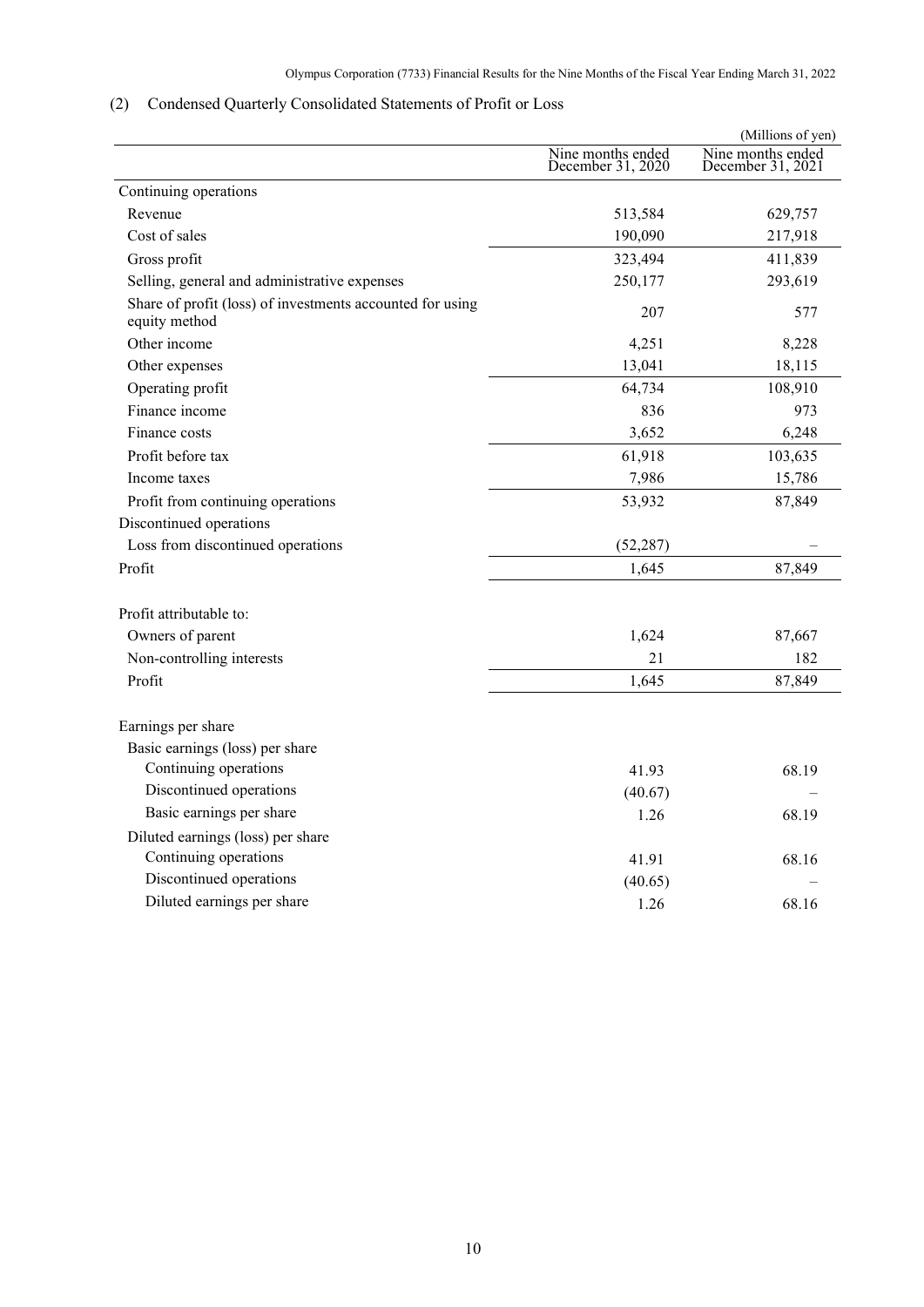|                                                                                        |                                        | (Millions of yen)                      |
|----------------------------------------------------------------------------------------|----------------------------------------|----------------------------------------|
|                                                                                        | Nine months ended<br>December 31, 2020 | Nine months ended<br>December 31, 2021 |
| Profit                                                                                 | 1,645                                  | 87,849                                 |
| Other comprehensive income                                                             |                                        |                                        |
| Items that will not be reclassified to profit or loss                                  |                                        |                                        |
| Financial assets measured at fair value through other<br>comprehensive income          | 3,051                                  | (619)                                  |
| Remeasurements of defined benefit plans                                                | (7,098)                                | (166)                                  |
| Total of items that will not be reclassified to profit or loss                         | (4,047)                                | (785)                                  |
| Items that may be reclassified to profit or loss                                       |                                        |                                        |
| Exchange differences on translation of foreign operations                              | (872)                                  | 15,000                                 |
| Cash flow hedges                                                                       | 129                                    | (265)                                  |
| Share of other comprehensive income of associates<br>accounted for using equity method | (102)                                  | 151                                    |
| Total of items that may be reclassified to profit or loss                              | (845)                                  | 14,886                                 |
| Total other comprehensive income                                                       | (4,892)                                | 14,101                                 |
| Comprehensive income                                                                   | (3,247)                                | 101,950                                |
| Comprehensive income attributable to:                                                  |                                        |                                        |
| Owners of parent                                                                       | (3,268)                                | 101,768                                |
| Non-controlling interests                                                              | 21                                     | 182                                    |
| Comprehensive income                                                                   | (3,247)                                | 101,950                                |
|                                                                                        |                                        |                                        |

# <span id="page-12-0"></span>(3) Condensed Quarterly Consolidated Statements of Comprehensive Income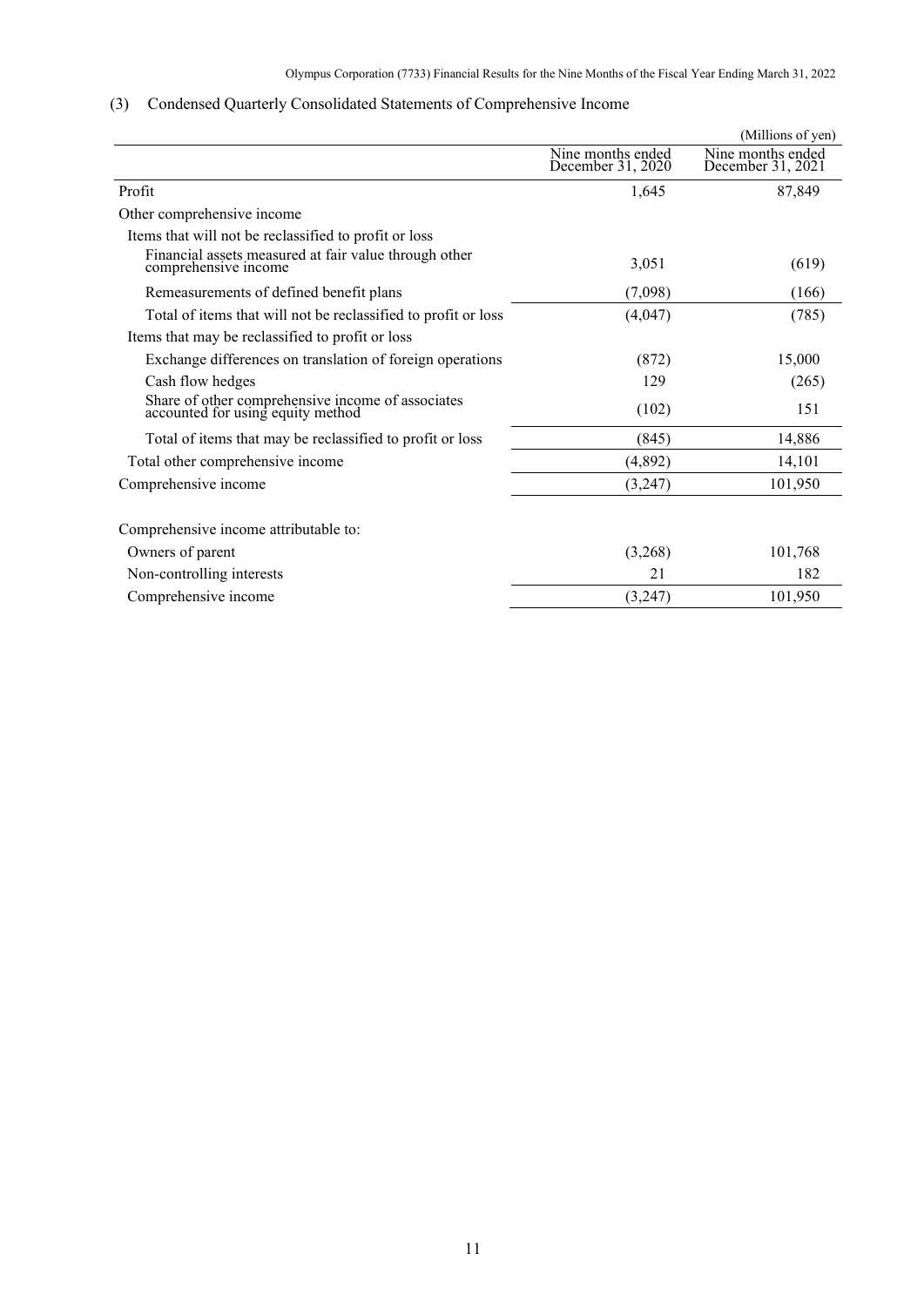# <span id="page-13-0"></span>(4) Condensed Quarterly Consolidated Statements of Changes in Equity

Nine months ended December 31, 2020

|                                                                                         | (Millions of yen)        |                          |                          |                                  |                                                                                      |                      |                          |                                  |              |
|-----------------------------------------------------------------------------------------|--------------------------|--------------------------|--------------------------|----------------------------------|--------------------------------------------------------------------------------------|----------------------|--------------------------|----------------------------------|--------------|
|                                                                                         |                          |                          |                          |                                  | Equity attributable to owners of parent                                              |                      |                          |                                  |              |
|                                                                                         | Share capital            | Capital<br>surplus       | Treasury<br>shares       | Other<br>components<br>of equity | Other<br>components<br>of equity<br>related to<br>disposal<br>group held<br>for sale | Retained<br>earnings | Total                    | Non-<br>controlling<br>interests | Total equity |
| Balance at April 1, 2020                                                                | 124,643                  | 91.157                   | (98, 135)                | (22, 751)                        | $\overline{\phantom{0}}$                                                             | 275,833              | 370,747                  | 1,211                            | 371.958      |
| Profit                                                                                  |                          |                          |                          |                                  |                                                                                      | 1,624                | 1,624                    | 21                               | 1,645        |
| Other comprehensive<br>income                                                           |                          |                          |                          | (4,892)                          |                                                                                      |                      | (4,892)                  |                                  | (4,892)      |
| Comprehensive income                                                                    | $\overline{\phantom{0}}$ | $\overline{\phantom{0}}$ | $\overline{\phantom{0}}$ | (4,892)                          | $\overline{\phantom{0}}$                                                             | 1.624                | (3,268)                  | 21                               | (3,247)      |
| Purchase of treasury shares                                                             |                          |                          | (1)                      |                                  |                                                                                      |                      | (1)                      |                                  | (1)          |
| Disposal of treasury shares                                                             |                          | (29)                     | 29                       |                                  |                                                                                      |                      | $\theta$                 |                                  | $\theta$     |
| Dividends from surplus                                                                  |                          |                          |                          |                                  |                                                                                      | (12, 856)            | (12, 856)                | (170)                            | (13,026)     |
| Transfer from other<br>components of equity to<br>retained earnings                     |                          |                          |                          | 5,865                            |                                                                                      | (5,865)              | $\overline{\phantom{0}}$ |                                  |              |
| Share-based payment<br>transactions                                                     |                          | 122                      | 31                       |                                  |                                                                                      |                      | 153                      |                                  | 153          |
| Transfer to other<br>components of equity<br>related to disposal group<br>held for sale |                          |                          |                          | (75)                             | 75                                                                                   |                      | -                        |                                  |              |
| Total transactions with<br>owners                                                       | $\overline{\phantom{0}}$ | 93                       | 59                       | 5,790                            | 75                                                                                   | (18, 721)            | (12,704)                 | (170)                            | (12, 874)    |
| Balance at December 31,<br>2020                                                         | 124,643                  | 91,250                   | (98,076)                 | (21, 853)                        | 75                                                                                   | 258,736              | 354,775                  | 1,062                            | 355,837      |

Nine months ended December 31, 2021

| (Millions of yen)                                                   |                          |                          |                          |                                         |                          |           |                          |              |
|---------------------------------------------------------------------|--------------------------|--------------------------|--------------------------|-----------------------------------------|--------------------------|-----------|--------------------------|--------------|
|                                                                     |                          |                          |                          | Equity attributable to owners of parent |                          |           | Non-                     |              |
|                                                                     | Share capital            | Capital<br>surplus       | Treasury<br>shares       | Other<br>components<br>of equity        | Retained<br>earnings     | Total     | controlling<br>interests | Total equity |
| Balance at April 1, 2021                                            | 124,643                  | 90,835                   | (98,048)                 | (1, 347)                                | 278,243                  | 394,326   | 1,154                    | 395,480      |
| Profit                                                              |                          |                          | $\overline{\phantom{0}}$ |                                         | 87,667                   | 87,667    | 182                      | 87,849       |
| Other comprehensive<br>income                                       |                          |                          | $\overline{\phantom{0}}$ | 14,101                                  |                          | 14,101    |                          | 14,101       |
| Comprehensive income                                                | $\overline{\phantom{m}}$ |                          | $\overline{\phantom{0}}$ | 14,101                                  | 87,667                   | 101,768   | 182                      | 101,950      |
| Purchase of treasury shares                                         |                          | $\overline{\phantom{0}}$ | (1,802)                  |                                         |                          | (1,802)   | -                        | (1,802)      |
| Disposal of treasury shares                                         | $\overline{\phantom{a}}$ | (46)                     | 50                       | $\overline{\phantom{0}}$                | $\overline{\phantom{0}}$ | 4         | $\overline{\phantom{m}}$ | 4            |
| Cancellation of treasury<br>shares                                  |                          | (82,340)                 | 82,340                   | $\overline{\phantom{a}}$                | -                        |           |                          |              |
| Dividends from surplus                                              | $\overline{\phantom{a}}$ | $\overline{\phantom{0}}$ | $\overline{\phantom{0}}$ |                                         | (15, 428)                | (15, 428) | (188)                    | (15,616)     |
| Transfer from retained<br>earnings to capital surplus               |                          | 82,337                   | $\overline{\phantom{0}}$ | -                                       | (82, 337)                | -         | $\overline{\phantom{0}}$ |              |
| Transfer from other<br>components of equity to<br>retained earnings |                          |                          | -                        | (3,006)                                 | 3,006                    |           | ۰                        |              |
| Share-based payment<br>transactions                                 |                          | 272                      | 6                        |                                         |                          | 278       |                          | 278          |
| Total transactions with<br>owners                                   |                          | 223                      | 80,594                   | (3,006)                                 | (94, 759)                | (16,948)  | (188)                    | (17, 136)    |
| Balance at December 31,<br>2021                                     | 124,643                  | 91,058                   | (17, 454)                | 9,748                                   | 271,151                  | 479,146   | 1,148                    | 480,294      |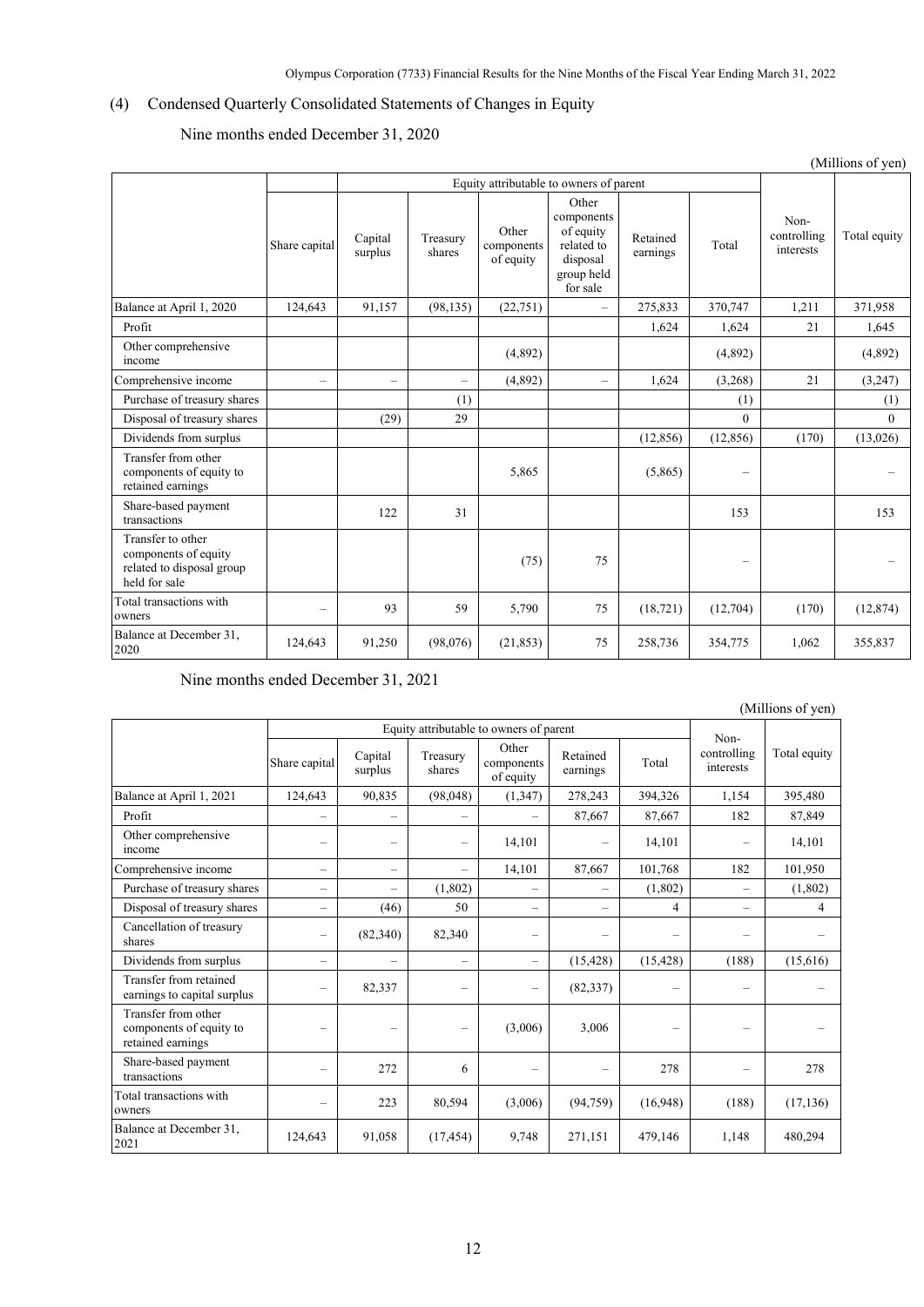# <span id="page-14-0"></span>(5) Condensed Quarterly Consolidated Statements of Cash Flows

|                                                                            |                                        | (Millions of yen)                      |
|----------------------------------------------------------------------------|----------------------------------------|----------------------------------------|
|                                                                            | Nine months ended<br>December 31, 2020 | Nine months ended<br>December 31, 2021 |
| Cash flows from operating activities                                       |                                        |                                        |
| Profit before tax                                                          | 61,918                                 | 103,635                                |
| Profit (loss) before tax from discontinued operations                      | (52,083)                               |                                        |
| Depreciation and amortization                                              | 44,491                                 | 47,993                                 |
| Loss (gain) on step acquisitions                                           |                                        | (2,826)                                |
| Interest and dividend income                                               | (865)                                  | (860)                                  |
| Interest expenses                                                          | 3,050                                  | 3,031                                  |
| Loss on sale of Imaging Business                                           | 44,656                                 |                                        |
| Share of loss (profit) of investments accounted for using<br>equity method | (207)                                  | (577)                                  |
| Decrease (increase) in trade and other receivables                         | 15,114                                 | (343)                                  |
| Decrease (increase) in inventories                                         | (2,179)                                | (6,802)                                |
| Increase (decrease) in trade and other payables                            | (10, 582)                              | (12, 815)                              |
| Increase (decrease) in retirement benefit liability                        | 1,896                                  | 271                                    |
| Decrease (increase) in retirement benefit asset                            | (2,739)                                | (281)                                  |
| Increase (decrease) in provisions                                          | 8,136                                  | (3,633)                                |
| Other                                                                      | 644                                    | (4, 542)                               |
| Subtotal                                                                   | 111,250                                | 122,251                                |
| Interest received                                                          | 530                                    | 699                                    |
| Dividends received                                                         | 335                                    | 161                                    |
| Interest paid                                                              | (2, 448)                               | (2, 492)                               |
| Income taxes paid                                                          | (20, 645)                              | (5,363)                                |
| Net cash provided by operating activities                                  | 89,022                                 | 115,256                                |
| Cash flows from investing activities                                       |                                        |                                        |
| Payments into time deposits                                                | (40,004)                               |                                        |
| Purchase of property, plant and equipment                                  | (26,976)                               | (29,956)                               |
| Proceeds from sale of property, plant and equipment                        | 1,540                                  | 2,178                                  |
| Purchase of intangible assets                                              | (14,261)                               | (16, 717)                              |
| Payments for loans receivable                                              | (451)                                  | (129)                                  |
| Collection of loans receivable                                             | 696                                    | 889                                    |
| Proceeds from sales of investments                                         | 3,543                                  | 7,747                                  |
| Purchase of investments in associates                                      | (1,078)                                |                                        |
| Payments for acquisition of subsidiaries                                   | (40,075)                               | (21, 587)                              |
| Proceeds from sale of subsidiaries                                         |                                        | 724                                    |
| Proceeds from sale of businesses                                           | 2,122                                  |                                        |
| Other                                                                      | (66)                                   | (273)                                  |
| Net cash used in investing activities                                      | (115,010)                              | (57, 124)                              |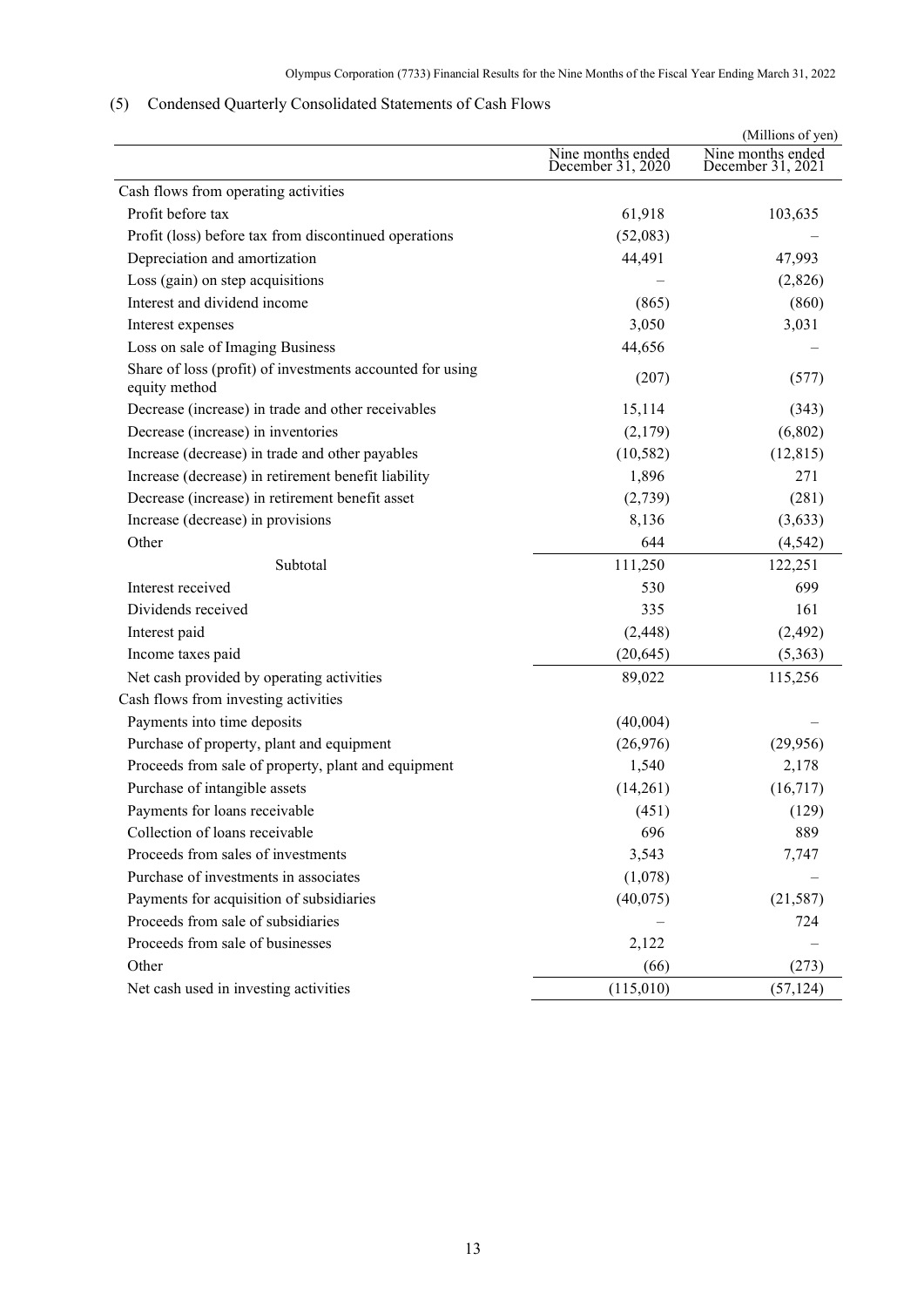|                                                                           |                                        | (Millions of yen)                      |
|---------------------------------------------------------------------------|----------------------------------------|----------------------------------------|
|                                                                           | Nine months ended<br>December 31, 2020 | Nine months ended<br>December 31, 2021 |
| Cash flows from financing activities                                      |                                        |                                        |
| Net increase (decrease) in short-term borrowings and<br>commercial papers | (71,968)                               | (5,356)                                |
| Repayments of lease liabilities                                           | (12,096)                               | (12, 801)                              |
| Proceeds from issuance of bonds                                           | 49,757                                 | 56,161                                 |
| Proceeds from long-term borrowings                                        | 99,180                                 |                                        |
| Repayments of long-term borrowings                                        |                                        | (15,006)                               |
| Dividends paid                                                            | (12, 856)                              | (15, 428)                              |
| Dividends paid to non-controlling interests                               | (170)                                  | (188)                                  |
| Payments for purchase of treasury shares                                  | (1)                                    | (1,801)                                |
| Change in deposits due to the purchase of treasury shares                 |                                        | (13, 199)                              |
| Other                                                                     | 125                                    | (1,695)                                |
| Net cash provided by (used in) financing activities                       | 51,971                                 | (9,313)                                |
| Effect of exchange rate changes on cash and cash<br>equivalents           | (1,014)                                | 8,793                                  |
| Net increase (decrease) in cash and cash equivalents                      | 24,969                                 | 57,612                                 |
| Cash and cash equivalents at beginning of period                          | 162,717                                | 217,478                                |
| Cash and cash equivalents at end of period                                | 187,686                                | 275,090                                |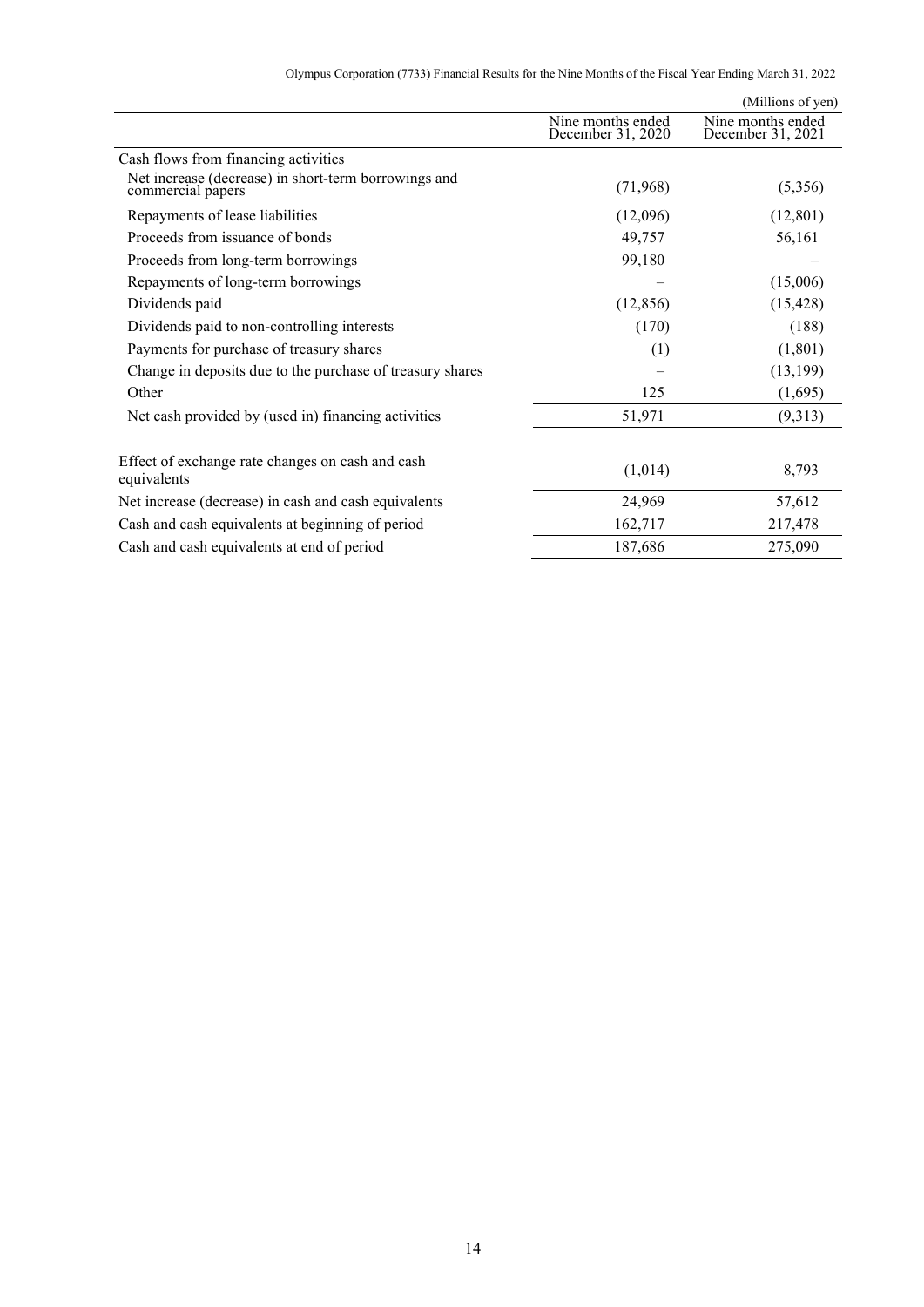### <span id="page-16-0"></span>(6) Notes to Condensed Quarterly Consolidated Financial Statements

<span id="page-16-1"></span>(Notes on premise of going concern)

No items to report

### <span id="page-16-2"></span>(Reporting entity)

Olympus Corporation (hereinafter, the "Company") is a joint stock company located in Japan. The address of its registered head office is Hachioji-shi, Tokyo. The Company's condensed quarterly consolidated financial statements comprise the Company and its subsidiaries (hereinafter, the "Olympus Group") and interests in the Company's associates.

The Olympus Group is principally engaged in the manufacturing and sales of endoscopic, therapeutic, scientific and other products. Details of each business are as described in Note "(Segment information)" on page 16.

### <span id="page-16-3"></span>(Basis of preparation)

(1) Statement of the condensed quarterly consolidated financial statements' compliance with IFRS

The condensed quarterly consolidated financial statements of the Olympus Group have been prepared in accordance with IAS 34. Since the requirements for a "Specified Company of Designated International Accounting Standards" set forth in Article 1-2 of the "Regulation on Terminology, Forms, and Preparation Methods of Quarterly Consolidated Financial Statements" are satisfied, the Olympus Group adopts the provisions of Article 93 of the same Regulation. The condensed quarterly consolidated financial statements do not include all the information and disclosures required in the annual consolidated financial statements and should be used in conjunction with the Olympus Group's annual consolidated financial statements as of March 31, 2021.

These condensed quarterly consolidated financial statements were approved by Director, Representative Executive Officer, President and CEO Yasuo Takeuchi, and Executive Officer and CFO Chikashi Takeda on February 4, 2022.

(2) Basis of measurement

The Olympus Group's condensed quarterly consolidated financial statements have been prepared on an acquisition cost basis, except for specific financial instruments measured at fair value.

(3) Functional currency and presentation currency

The Olympus Group's condensed quarterly consolidated financial statements are presented in Japanese yen, which is also the Company's functional currency, and figures are rounded off to the nearest million yen.

#### <span id="page-16-4"></span>(Significant accounting policies)

The significant accounting policies adopted for the condensed quarterly consolidated financial statements of the Olympus Group for the nine months ended December 31, 2021 are the same as those applied for the fiscal year ended March 31, 2021.

#### <span id="page-16-5"></span>(Significant accounting estimates and associated judgments)

In preparing IFRS-based consolidated financial statements, the management is required to make judgments, estimates and assumptions that affect the adoption of accounting policies and the amounts of assets, liabilities, revenues and expenses. Actual results may differ from such estimates.

The estimates and underlying assumptions are reviewed on an ongoing basis and the effect is recognized in the period in which the estimates are revised and in future periods.

The details of significant accounting estimates and associated judgments in the condensed quarterly consolidated financial statements are unchanged from the contents described in the consolidated financial statements for the previous fiscal year.

Although the impact of the spread of COVID-19 differs by region, the impact is currently expected to continue diminishing overall as vaccinations become available worldwide, and we have assumed that the Company's sales activities will also begin to normalize.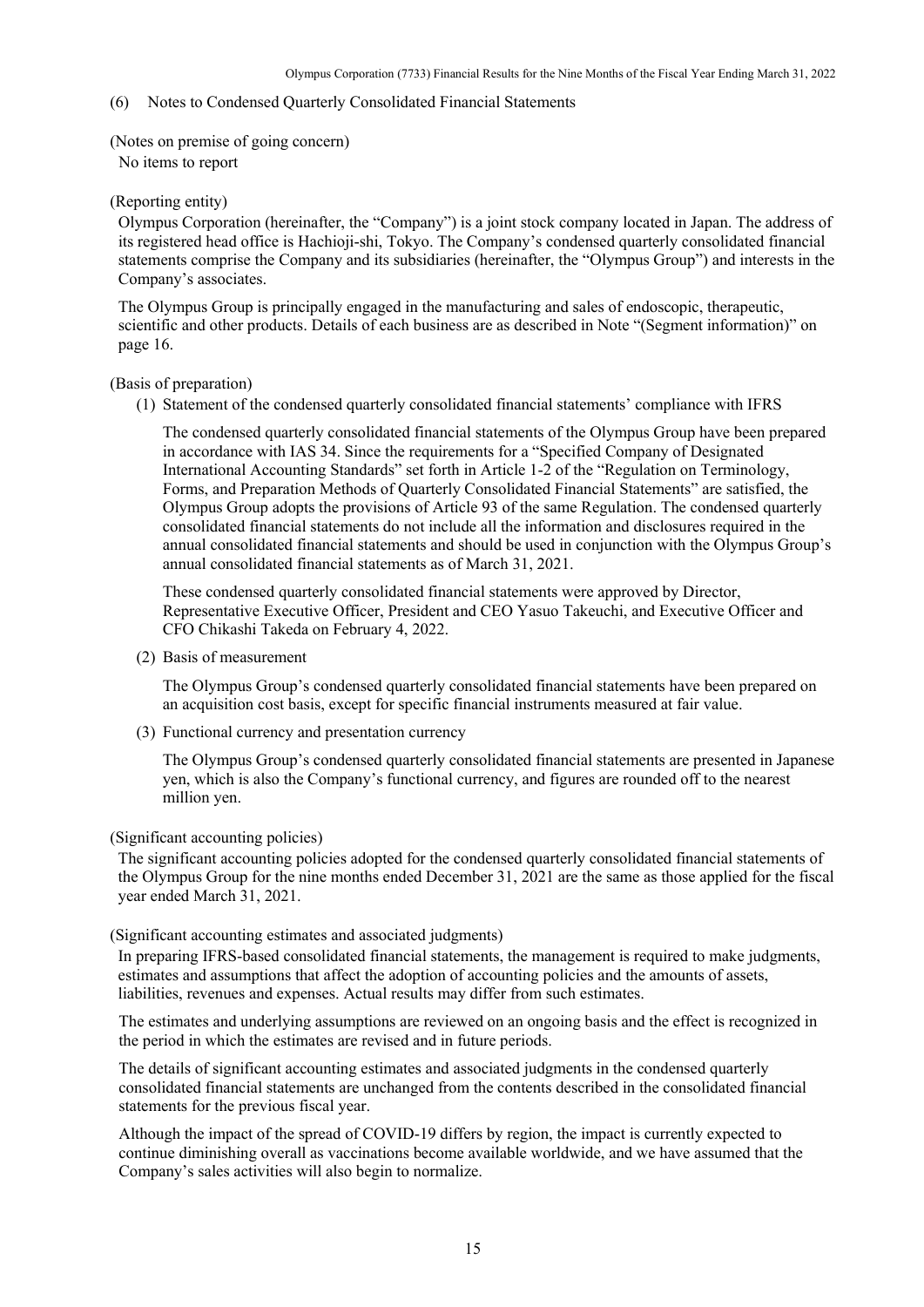<span id="page-17-0"></span>(Segment information)

(1) Overview of reportable segments

The reportable segments of the Olympus Group are the units for which separate financial information is available and according to which reporting is periodically conducted to decide how to allocate management resources and assess business performance.

The Olympus Group has established strategies and engages in business activities for the products and services based on four segments: "Endoscopic Solutions," "Therapeutic Solutions," "Scientific Solutions," and "Others." Reportable segments are determined in line with these segments.

From the three months ended June 30, 2021, bronchoscopes, which were previously included in the Endoscopic Solutions segment, were transferred to the Therapeutic Solutions segment, for the purpose of strengthening business in the respiratory area. Therefore, segment information for the nine months ended December 31, 2020, has been reclassified and restated based on the new reporting segment classifications.

Due to the transfer of the Imaging Business to OJ Holdings, Ltd., a special purpose company established by Japan Industrial Partners, Inc. in the previous fiscal year, the profit (loss) of the Imaging Business is presented in discontinued operations.

For details on discontinued operations, please see Note "(Discontinued operations)" on page 33.

The principal products and services of each reportable segment are as follows.

| Reportable Segment            | Principal products and services                                                                                                                       |
|-------------------------------|-------------------------------------------------------------------------------------------------------------------------------------------------------|
|                               | Endoscopic Solutions Business Gastrointestinal endoscopes, surgical endoscopes, medical service                                                       |
|                               | Therapeutic Solutions Business Gastroenterology devices, urology products, respiratory products, energy devices, ENT products,<br>gynecology products |
| Scientific Solutions Business | Biological microscopes, industrial microscopes, industrial endoscopes, non-destructive testing<br>equipment, X-ray fluorescence (XRF) analyzer        |
| Others                        | Biomedical materials, orthopedic equipment                                                                                                            |

(2) Revenue and business results for reportable segments

Revenue and business results of each reportable segment of the Olympus Group are as follows. The accounting treatment used for reportable segments is as described in Note "(Significant accounting policies)" on page 15.

Nine months ended December 31, 2020

|                                                                               |                                |                                 |                         |          |         |                        | (Millions of yen)                                                              |
|-------------------------------------------------------------------------------|--------------------------------|---------------------------------|-------------------------|----------|---------|------------------------|--------------------------------------------------------------------------------|
|                                                                               |                                |                                 | Reportable Segment      |          |         |                        | Amount on<br>condensed<br>quarterly<br>consolidated<br>financial<br>statements |
|                                                                               | Endoscopic<br><b>Solutions</b> | Therapeutic<br><b>Solutions</b> | Scientific<br>Solutions | Others   | Total   | Adjustment<br>(Note 2) |                                                                                |
| Revenue                                                                       |                                |                                 |                         |          |         |                        |                                                                                |
| Revenue from outside<br>customers                                             | 276,679                        | 163,952                         | 66,941                  | 6,012    | 513,584 | -                      | 513,584                                                                        |
| Intersegment revenue<br>(Note 1)                                              |                                |                                 | 4                       | 166      | 170     | (170)                  |                                                                                |
| Total revenue                                                                 | 276,679                        | 163,952                         | 66,945                  | 6,178    | 513,754 | (170)                  | 513,584                                                                        |
| Operating profit (loss)                                                       | 73,918                         | 23,167                          | 2,956                   | (1, 531) | 98,510  | (33,776)               | 64,734                                                                         |
| Finance income                                                                |                                |                                 |                         |          |         |                        | 836                                                                            |
| Finance costs                                                                 |                                |                                 |                         |          |         |                        | 3,652                                                                          |
| Profit before tax                                                             |                                |                                 |                         |          |         |                        | 61,918                                                                         |
| Other items                                                                   |                                |                                 |                         |          |         |                        |                                                                                |
| Share of profit (loss) of<br>investments accounted for<br>using equity method | 242                            | (35)                            |                         |          | 207     |                        | 207                                                                            |
| Depreciation and<br>amortization                                              | 21,933                         | 10,497                          | 5,480                   | 521      | 38,431  | 5,685                  | 44,116                                                                         |
| Impairment losses                                                             | 65                             | 401                             |                         |          | 466     |                        | 466                                                                            |

Notes:

1. Revenue among segments is based on actual market prices.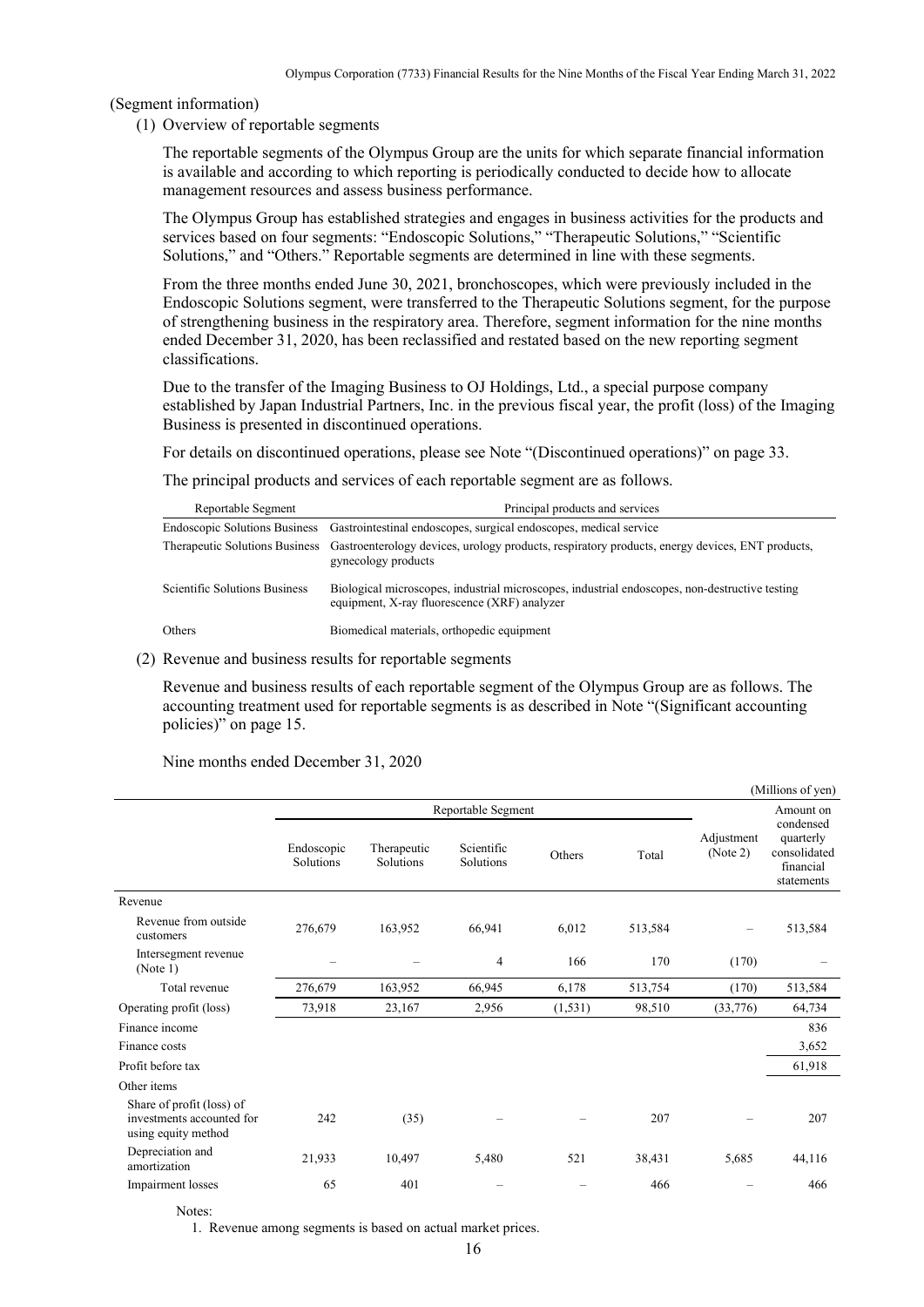2. Adjustment for operating profit (loss) is corporate expenses that mainly consist of elimination of transactions among segments, as well as general and administrative expenses and fundamental research expenses that are not attributable to reportable segments.

Nine months ended December 31, 2021

|                                                                               |                         |                                 |                         |          |         |                        | (Millions of yen)                                                 |
|-------------------------------------------------------------------------------|-------------------------|---------------------------------|-------------------------|----------|---------|------------------------|-------------------------------------------------------------------|
|                                                                               |                         |                                 | Reportable Segment      |          |         |                        | Amount on                                                         |
|                                                                               | Endoscopic<br>Solutions | Therapeutic<br><b>Solutions</b> | Scientific<br>Solutions | Others   | Total   | Adjustment<br>(Note 2) | condensed<br>quarterly<br>consolidated<br>financial<br>statements |
| Revenue                                                                       |                         |                                 |                         |          |         |                        |                                                                   |
| Revenue from outside<br>customers                                             | 333,701                 | 203,714                         | 82,854                  | 9,488    | 629,757 | -                      | 629,757                                                           |
| Intersegment revenue<br>(Note 1)                                              |                         |                                 | 25                      | 291      | 316     | (316)                  |                                                                   |
| Total revenue                                                                 | 333,701                 | 203,714                         | 82,879                  | 9,779    | 630,073 | (316)                  | 629,757                                                           |
| Operating profit (loss)                                                       | 91,600                  | 43,845                          | 11,361                  | (1, 488) | 145,318 | (36, 408)              | 108,910                                                           |
| Finance income                                                                |                         |                                 |                         |          |         |                        | 973                                                               |
| Finance costs                                                                 |                         |                                 |                         |          |         |                        | 6,248                                                             |
| Profit before tax                                                             |                         |                                 |                         |          |         |                        | 103,635                                                           |
| Other items                                                                   |                         |                                 |                         |          |         |                        |                                                                   |
| Share of profit (loss) of<br>investments accounted for<br>using equity method | 624                     | (47)                            |                         |          | 577     |                        | 577                                                               |
| Depreciation and<br>amortization                                              | 24,840                  | 12,438                          | 5,204                   | 857      | 43,339  | 4,654                  | 47,993                                                            |
| Impairment losses                                                             | 1,898                   | 417                             |                         |          | 2,315   | 862                    | 3,177                                                             |

Notes:

1. Revenue among segments is based on actual market prices.

2. Adjustment for operating profit (loss) is corporate expenses that mainly consist of elimination of transactions among segments, as well as general and administrative expenses and fundamental research expenses that are not attributable to reportable segments.

#### <span id="page-18-0"></span>(Bonds and borrowings)

#### (1) Bonds

During the nine months ended December 31, 2020, the Company issued the 26th unsecured corporate bonds of ¥25,000 million (interest rate 0.25%, due July 18, 2025) and the 27th unsecured corporate bonds of ¥25,000 million (interest rate 0.47%, due July 19, 2030) in view of the impact the spread of COVID-19 on financial results, as business funds and long-term working capital.

During the nine months ended December 31, 2021, in order to promote diversification of funds procurement methods, the Company issued US dollar-denominated straight corporate bonds of US\$500 million (interest rate of 2.143%, due December 8, 2026) as business funds.

(2) Borrowings

During the nine months ended December 31, 2020, in view of the impact the spread of COVID-19 on financial results, the Company procured borrowings (loans) as business funds and long-term working capital of: ¥50,000 million (interest rate 0.32% (fixed rate), due April 30, 2025), ¥40,000 million (variable interest rate (based on TIBOR + spread), due May 31, 2024), and ¥10,000 million (variable interest rate (based on TIBOR + spread), due May 15, 2024).

There were no significant transactions during the nine months ended December 31, 2021.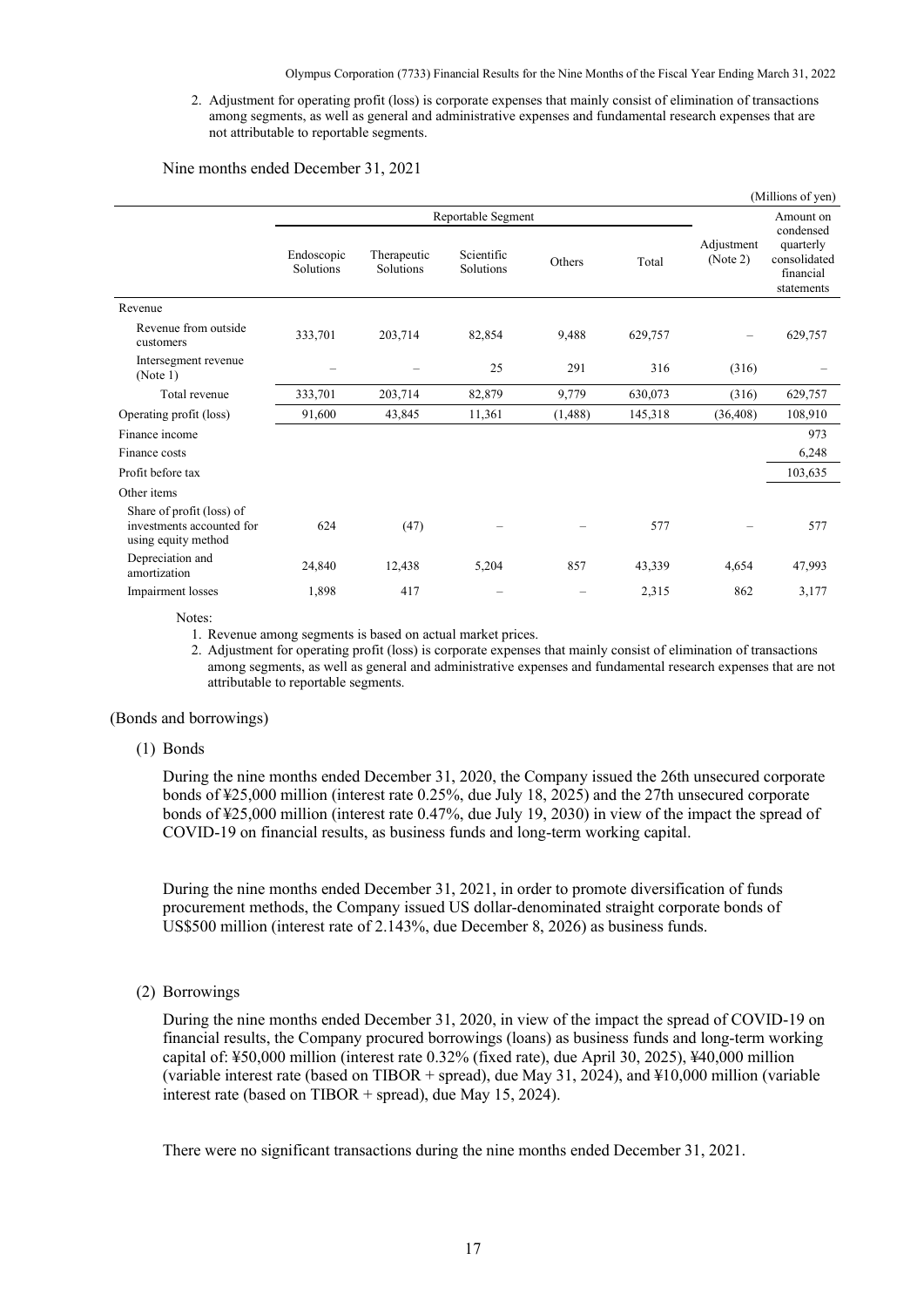# <span id="page-19-0"></span>(Per-share data)

(1) Basic earnings per share and diluted earnings per share

|                                      | Nine months ended December 31, 2020 Nine months ended December 31, 2021<br>(April 1, 2020 - December 31, 2020)          | (April 1, 2021 - December 31, 2021)      |
|--------------------------------------|-------------------------------------------------------------------------------------------------------------------------|------------------------------------------|
| Basic earnings (loss) per<br>share   |                                                                                                                         |                                          |
| Continuing operations                | ¥41.93                                                                                                                  | ¥68.19                                   |
| Discontinued operations              | ¥(40.67)                                                                                                                | $\frac{1}{2}$                            |
| Basic earnings per share             | ¥1.26                                                                                                                   | ¥68.19                                   |
| Diluted earnings (loss) per<br>share |                                                                                                                         |                                          |
| Continuing operations                | ¥41.91                                                                                                                  | ¥68.16                                   |
| Discontinued operations              | 4(40.65)                                                                                                                | $\frac{1}{2}$                            |
| Diluted earnings per share           | ¥1.26                                                                                                                   | ¥68.16                                   |
|                                      | Third quarter ended<br>December 31, 2020<br>(October 1, 2020 - December 31, 2020) (October 1, 2021 - December 31, 2021) | Third quarter ended<br>December 31, 2021 |
| Basic earnings (loss) per<br>share   |                                                                                                                         |                                          |
| Continuing operations                | ¥21.82                                                                                                                  | ¥19.66                                   |
| Discontinued operations              | $\frac{1}{2}(2.90)$                                                                                                     | $\frac{1}{2}$                            |
| Basic earnings per share             | ¥18.92                                                                                                                  | ¥19.66                                   |
| Diluted earnings (loss) per<br>share |                                                                                                                         |                                          |
| Continuing operations                | 421.81                                                                                                                  | ¥19.65                                   |
| Discontinued operations              | $\frac{1}{2}(2.90)$                                                                                                     | $\frac{1}{2}$                            |

Diluted earnings per share  $\text{\#18.91}$   $\text{\#18.91}$   $\text{\#19.65}$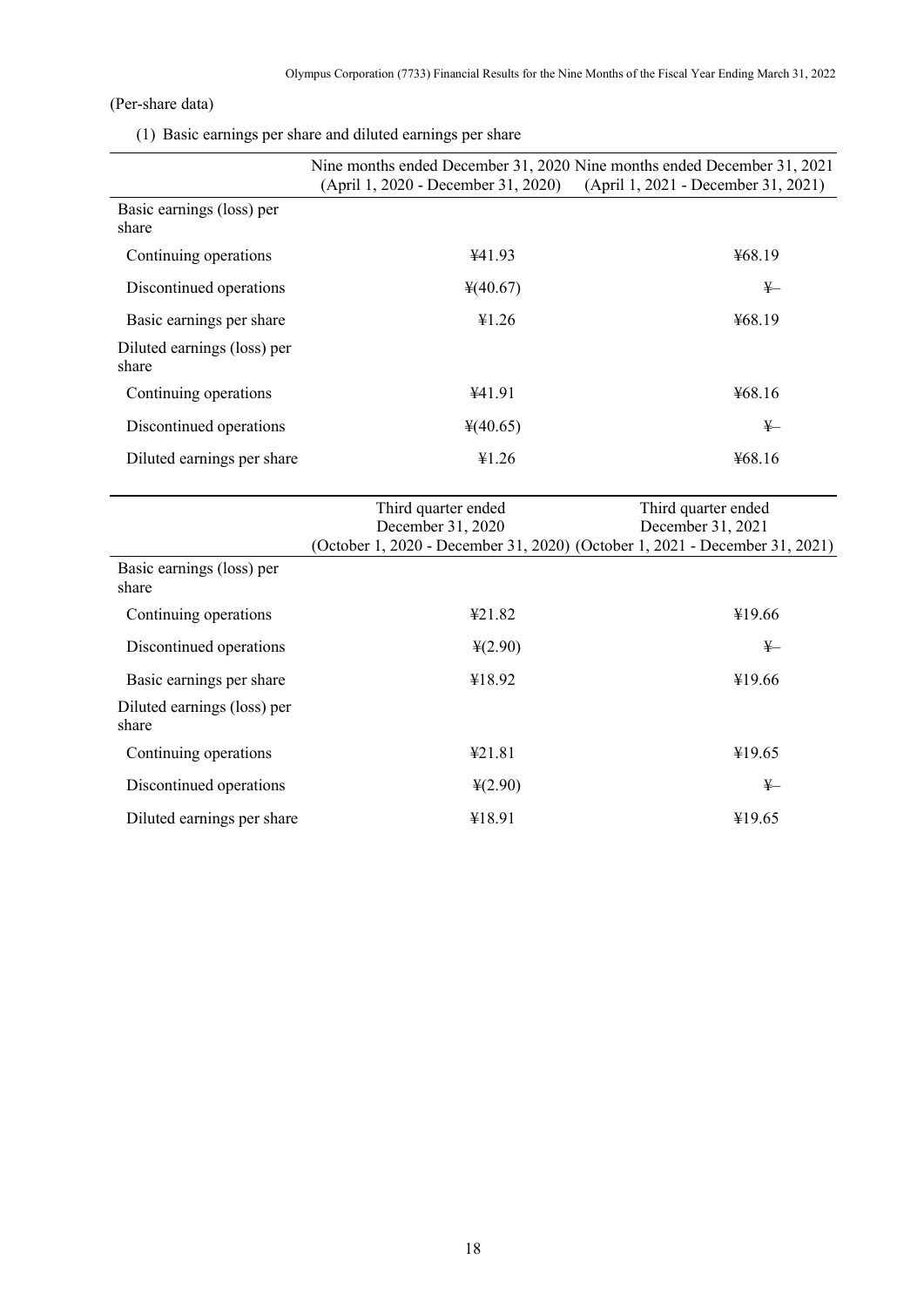# (2) The basis for calculating basic earnings per share and diluted earnings per share

|                                                                |                                                                                         | (Millions of yen)                   |
|----------------------------------------------------------------|-----------------------------------------------------------------------------------------|-------------------------------------|
|                                                                | Nine months ended                                                                       | Nine months ended                   |
|                                                                | December 31, 2020                                                                       | December 31, 2021                   |
|                                                                | (April 1, 2020 - December 31, 2020)                                                     | (April 1, 2021 - December 31, 2021) |
|                                                                | Profit (loss) used to calculate basic earnings per share and diluted earnings per share |                                     |
| Profit attributable to<br>owners of parent                     | 1,624                                                                                   | 87,667                              |
| Profit not attributable to<br>common shareholders of<br>parent |                                                                                         |                                     |
| Profit (loss) used to                                          |                                                                                         |                                     |
| calculate basic earnings per                                   | 1,624                                                                                   | 87,667                              |
| share                                                          |                                                                                         |                                     |
| Continuing operations                                          | 53,911                                                                                  | 87,667                              |
| Discontinued operations                                        | (52, 287)                                                                               |                                     |
| Adjustment to profit                                           |                                                                                         |                                     |
| Profit (loss) used to                                          |                                                                                         |                                     |
| calculate diluted earnings<br>per share                        | 1,624                                                                                   | 87,667                              |
| Continuing operations                                          | 53,911                                                                                  | 87,667                              |
| Discontinued operations                                        | (52, 287)                                                                               |                                     |
|                                                                |                                                                                         |                                     |

The weighted average number of shares of common stock used to calculate basic earnings per share and diluted earnings per share

| The weighted average                                                                        |                           |                           |
|---------------------------------------------------------------------------------------------|---------------------------|---------------------------|
| number of shares of                                                                         | 1,285,599 thousand shares | 1,285,571 thousand shares |
| common stock                                                                                |                           |                           |
| Increase in number of                                                                       |                           |                           |
| shares of common stock                                                                      |                           |                           |
| Subscription rights to<br>shares relating to stock<br>options                               | 542 thousand shares       | 492 thousand shares       |
| Common stock relating<br>to subsequent grant-type<br>restricted share-based<br>remuneration | 63 thousand shares        | 192 thousand shares       |
| Average number of shares<br>of diluted common stock<br>during the period                    | 1,286,204 thousand shares | 1,286,255 thousand shares |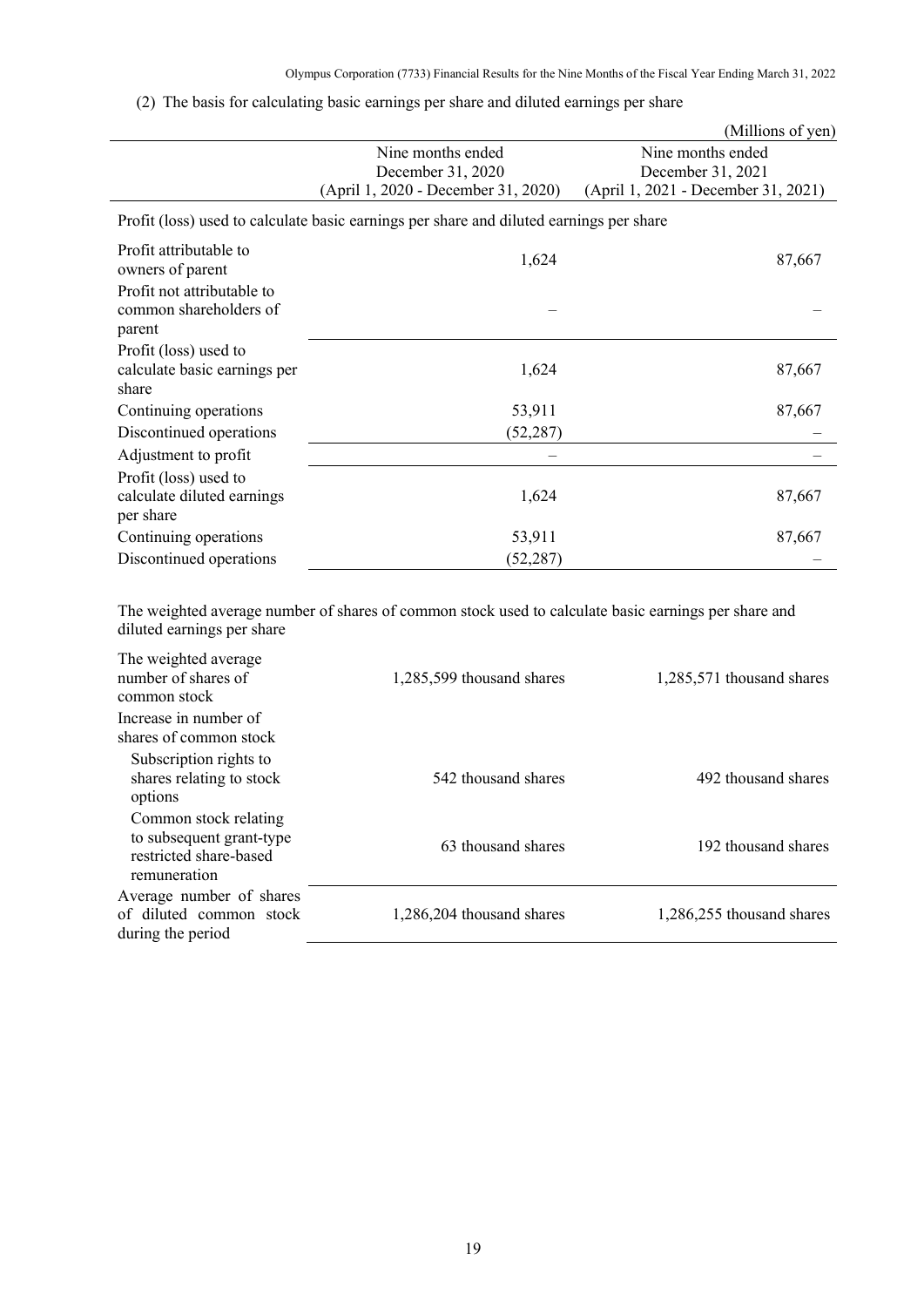Olympus Corporation (7733) Financial Results for the Nine Months of the Fiscal Year Ending March 31, 2022

|                                                                  | Third quarter ended<br>December 31, 2020<br>(October 1, 2020 - December 31,<br>2020)    | Third quarter ended<br>December 31, 2021<br>(October 1, 2021 - December 31,<br>2021) |
|------------------------------------------------------------------|-----------------------------------------------------------------------------------------|--------------------------------------------------------------------------------------|
|                                                                  | Profit (loss) used to calculate basic earnings per share and diluted earnings per share |                                                                                      |
| Profit attributable to<br>owners of parent                       | 24,326                                                                                  | 25,270                                                                               |
| Profit not attributable to<br>common shareholders of<br>parent   |                                                                                         |                                                                                      |
| Profit (loss) used to<br>calculate basic earnings per<br>share   | 24,326                                                                                  | 25,270                                                                               |
| Continuing operations                                            | 28,059                                                                                  | 25,270                                                                               |
| Discontinued operations                                          | (3,733)                                                                                 |                                                                                      |
| Adjustment to profit                                             |                                                                                         |                                                                                      |
| Profit (loss) used to<br>calculate diluted earnings<br>per share | 24,326                                                                                  | 25,270                                                                               |
| Continuing operations                                            | 28,059                                                                                  | 25,270                                                                               |
| Discontinued operations                                          | (3,733)                                                                                 |                                                                                      |

The weighted average number of shares of common stock used to calculate basic earnings per share and diluted earnings per share

| The weighted average<br>number of shares of<br>common stock                                 | 1,285,614 thousand shares | 1,285,424 thousand shares |
|---------------------------------------------------------------------------------------------|---------------------------|---------------------------|
| Increase in number of                                                                       |                           |                           |
| shares of common stock                                                                      |                           |                           |
| Subscription rights to<br>shares relating to stock<br>options                               | 538 thousand shares       | 479 thousand shares       |
| Common stock relating<br>to subsequent grant-type<br>restricted share-based<br>remuneration | 94 thousand shares        | 236 thousand shares       |
| Average number of shares<br>of diluted common stock<br>during the period                    | 1,286,246 thousand shares | 1,286,139 thousand shares |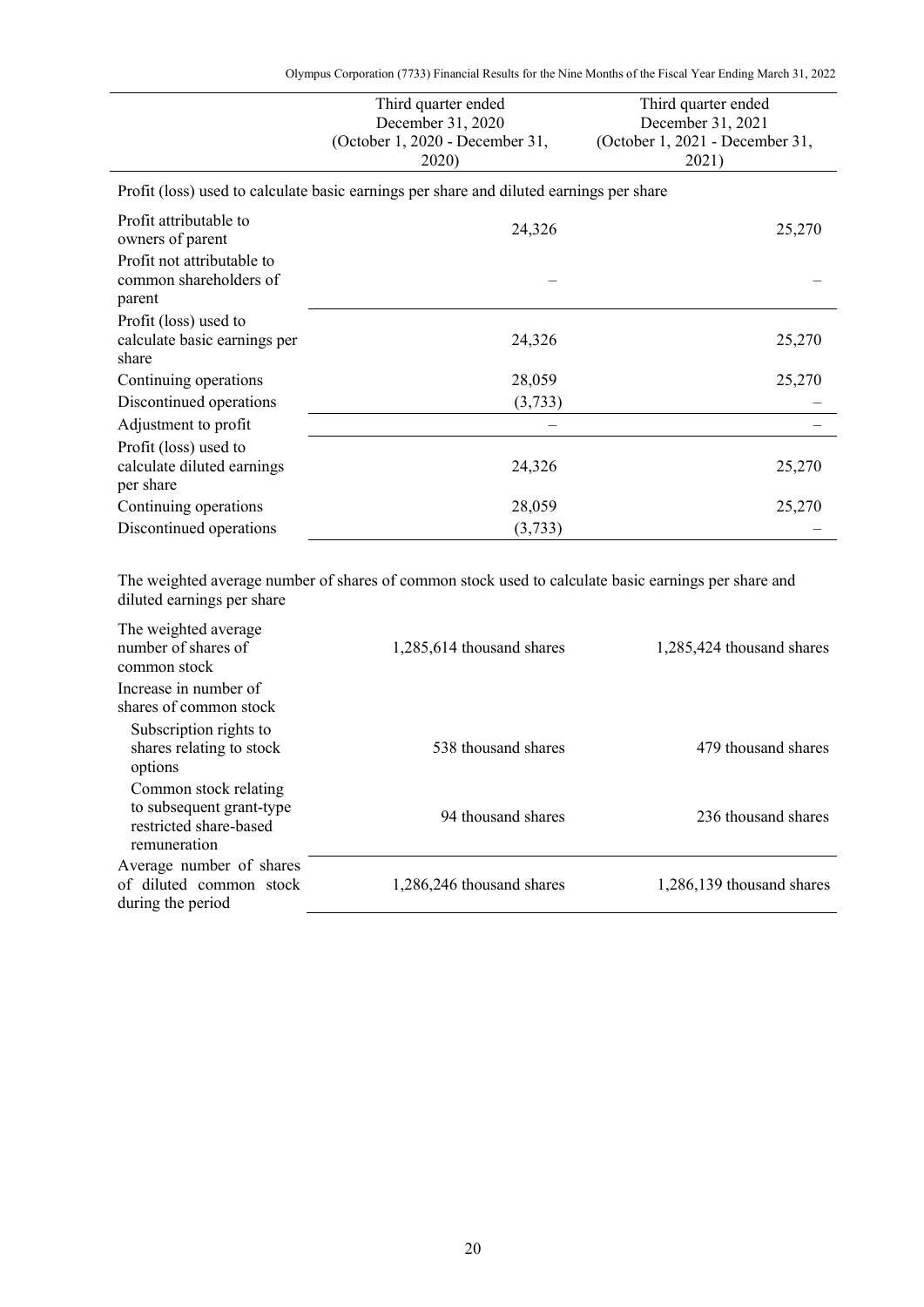### <span id="page-22-0"></span>(Business combinations)

Nine months ended December 31, 2020 (April 1, 2020 - December 31, 2020)

### (Acquisition of Arc Medical Design Limited)

- (1) Outline of business combination
	- 1) Name and description of acquired business

| Name of acquired business | Arc Medical Design Limited (hereinafter "Arc Medical<br>$Design$ ")                                                 |
|---------------------------|---------------------------------------------------------------------------------------------------------------------|
| Description of business   | Development and manufacturing of auxiliary devices for<br>diagnoses and treatment using gastrointestinal endoscopes |

2) Primary reason for business combination

To further strengthen the Company's core competencies in early detection and minimally invasive therapies, beyond our proprietary development, by acquiring optimal partners, we are working to expand our lineup of devices to treat digestive disorders and to develop auxiliary devices for the diagnosis and treatment of colorectal cancer.

Through this acquisition, the Company has obtained full rights to Arc Medical Design's innovative medical products. The Company already has exclusive distribution rights in the European market for Arc Medical Design's core product, ENDOCUFF VISION™, and will now be responsible for the design, manufacturing, sales, and business strategy of the entire ENDOCUFF product group. Through the acquisition of this product group, we will further contribute to reducing treatment costs and improving patients' QOL.

3) Percentage of voting equity interest acquired

100%

4) Acquisition date

August 7, 2020

5) How we obtained control of the acquiree

Cash consideration for the acquisition of shares

(2) Acquisition-related expense

The acquisition-related expense of ¥67 million has been booked in "Selling, general and administrative expenses."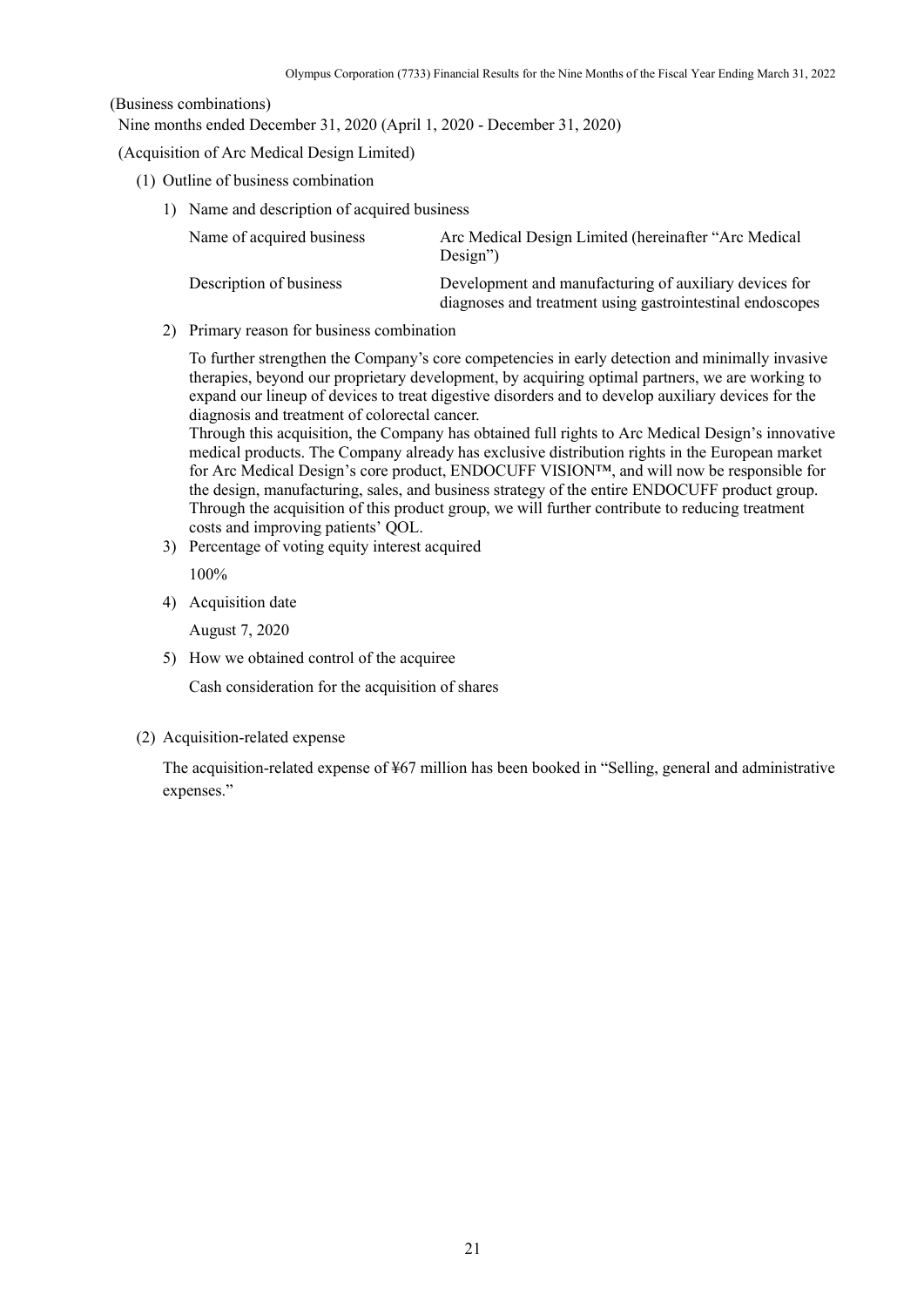|                                                            | (Millions of yen) |
|------------------------------------------------------------|-------------------|
|                                                            | Amount            |
| Fair value of consideration paid                           |                   |
| Cash                                                       | 3,472             |
| Contingent consideration                                   | 488               |
| Total                                                      | 3,960             |
| Fair value of assets acquired and liabilities assumed      |                   |
| Cash and cash equivalents                                  | 79                |
| Property, plant and equipment                              |                   |
| Intangible assets                                          | 1,296             |
| Other assets                                               | 5                 |
| Deferred tax liabilities                                   | (246)             |
| Other liabilities                                          | (74)              |
| Fair value of assets acquired and liabilities assumed, net | 1,060             |
| Goodwill                                                   | 2,900             |
| Total                                                      | 3,960             |

(3) Fair value of consideration paid, assets acquired, and liabilities assumed as of the acquisition date

Based on the fair value of consideration paid on the acquisition date, we have allocated the assets acquired and liabilities assumed. Furthermore, the allocation of consideration paid has been completed in the previous fiscal year, and there is no material change in the amount from the initial provisional amount.

Goodwill mainly represents a rational estimate of the expected future excess earning power. Furthermore, the amount of goodwill recognized does not include the amount that is expected to be deductible for tax purposes.

### (4) Contingent consideration

The contingent consideration is the royalties paid over certain future period to former shareholders of Arc Medical Design for sales of Arc Medical Design's products, and its fair value is calculated considering future sales forecasts and the time value of money. Furthermore, there is no limit on the amount of payment of the royalties.

In terms of hierarchical level, the fair value of the contingent consideration is level three. The amount of change in fair value of the contingent consideration includes the recording of the part based on changes in the time value of money as "Financial costs" and the part based on changes other than the time value of money as "Other income" or "Other expenses."

(5) Impacts on the Olympus Group

The Company omits making a description concerning profit and loss information of the said business combination on and after the acquisition date as well as profit and loss information under the assumption that the said business combination was conducted at the beginning of the fiscal year under review. This is because the amount of impact on condensed quarterly consolidated statements of profit or loss due to such information is not material.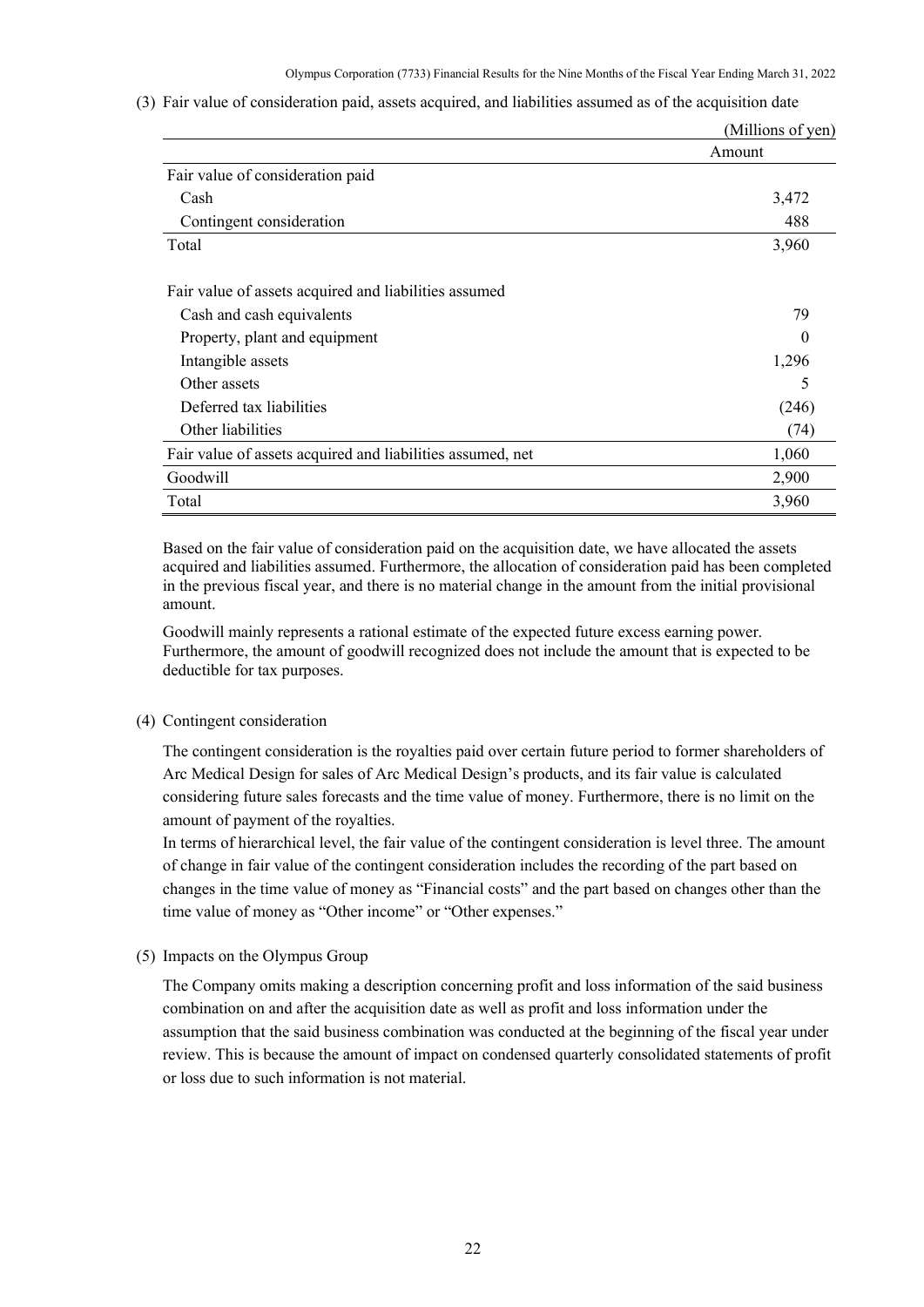### (Acquisition of FH ORTHO SAS)

- (1) Outline of business combination
	- 1) Name and description of acquired business

| Name of acquired business | FH ORTHO SAS (hereinafter, "FH ORTHO")                           |
|---------------------------|------------------------------------------------------------------|
| Description of business   | Development, manufacturing, and sales of orthopedic<br>equipment |

2) Primary reason for business combination

The Company has been developing an orthopedic business in Japan that manufactures and sells bone substitutes, high tibial osteotomy (HTO) plates, and other related products through its subsidiary Olympus Terumo Biomaterials Corporation. Furthermore, in order to support more precise and safer fragmentation and excision of bodily tissue (bone), the Company has developed the first ultrasound device indicated for arthroscopic surgery.

Through this acquisition, the Company will enhance its portfolio of products, which are innovative and contribute to enhanced patients' QOL, used in ligament reconstructive surgery, foot arthrodesis, trauma surgery, etc. Furthermore, in addition to developing the Company's orthopedic surgery products through the global sales routes owned by FH ORTHO, by selling some of FH ORTHO's core products in Japan, we will expand the Olympus Group's sales channels and grow our business. By introducing more products and solutions that contribute to minimally invasive therapies and by expanding sales channels for them, the Company will further enhance its position as a global medtech company.

3) Percentage of voting equity interest acquired

100%

4) Acquisition date

November 2, 2020

5) How we obtained control of the acquiree

Cash consideration for the acquisition of shares

## (2) Acquisition-related expense

The acquisition-related expense of ¥403 million has been booked in "Sales, general and administrative expenses."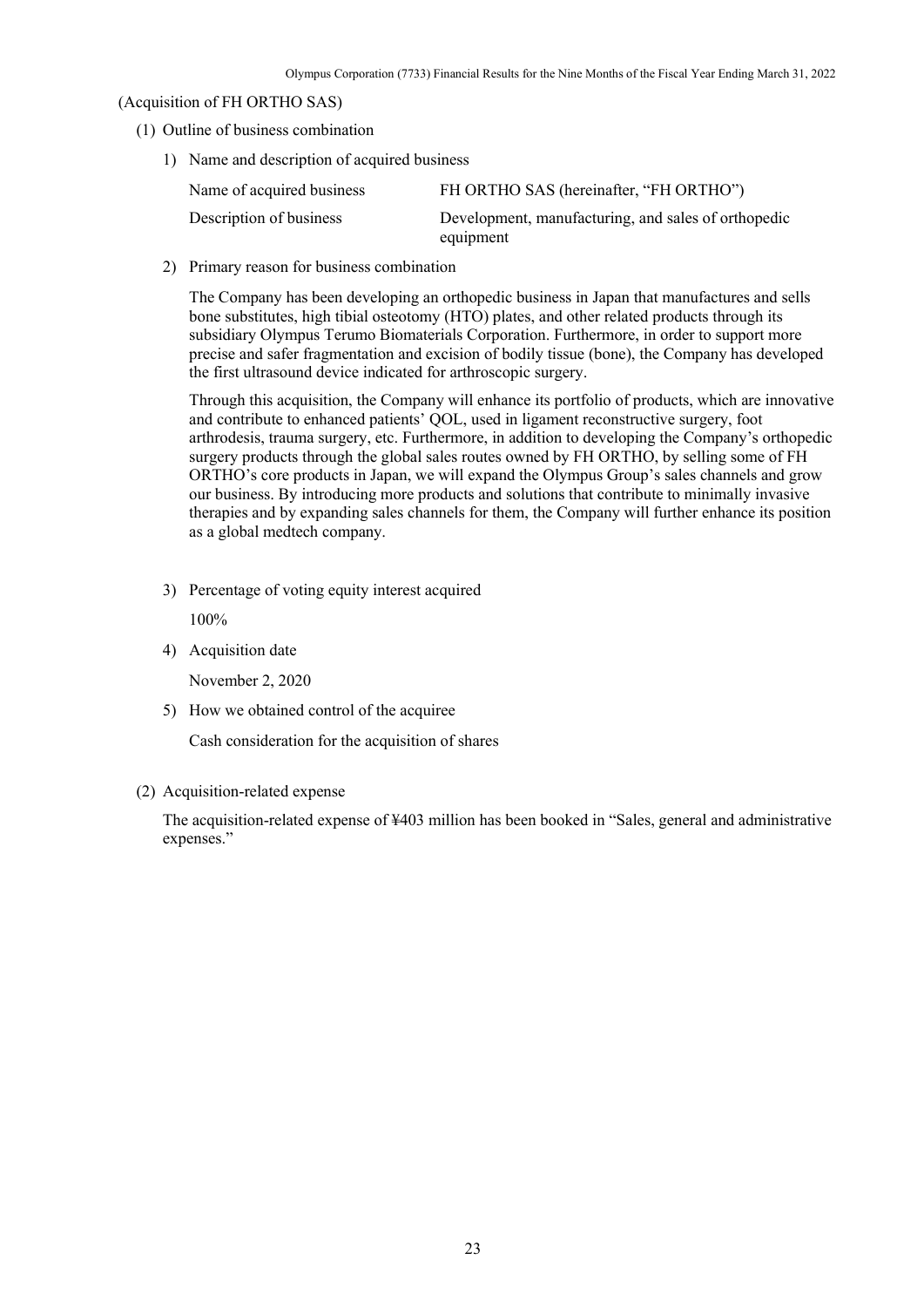|                                                            | (Millions of yen) |
|------------------------------------------------------------|-------------------|
|                                                            | Amount            |
| Fair value of consideration paid                           |                   |
| Cash                                                       | 5,776             |
| Contingent consideration                                   | 194               |
| Total                                                      | 5,970             |
| Fair value of assets acquired and liabilities assumed      |                   |
| Cash and cash equivalents                                  | 122               |
| Trade and other receivables                                | 618               |
| Inventories                                                | 3,445             |
| Other current assets                                       | 1,099             |
| Property, plant and equipment                              | 1,271             |
| Intangible assets                                          | 2,232             |
| Deferred tax assets                                        | 617               |
| Trade and other payables                                   | (727)             |
| Bonds and borrowings (current)                             | (3,055)           |
| Provisions                                                 | (460)             |
| Other current liabilities                                  | (723)             |
| Retirement benefit liability                               | (206)             |
| Deferred tax liabilities                                   | (847)             |
| Other non-current liabilities                              | (356)             |
| Fair value of assets acquired and liabilities assumed, net | 3,030             |
| Goodwill                                                   | 2,940             |
| Total                                                      | 5,970             |

(3) Fair value of consideration paid, assets acquired, and liabilities assumed as of the acquisition date

Based on the fair value of consideration paid on the acquisition date, we have allocated the assets acquired and liabilities assumed. Furthermore, the allocation of consideration paid has been completed in the previous fiscal year, and the value of the assets and liabilities on the acquisition date have been revised from the initial provisional amounts.

The major adjustments made comprise an increase in inventories of ¥1,251 million, an increase in intangible assets of ¥1,725 million, and an increase in deferred tax liabilities of ¥847 million. As a result, goodwill decreased by ¥2,303 million. The balance of intangible assets of ¥2,232 million is mostly comprised of ¥2,031 million in technology-related assets related to products of FH ORTHO, which are measured based on future sales growth rate, diminishing value rate, discount rate and other assumptions. The estimated useful lives of technology-related assets are 10 to 16 years.

Goodwill mainly represents a rational estimate of the expected future excess earning power. Furthermore, the amount of goodwill recognized does not include the amount that is expected to be deductible for tax purposes.

### (4) Contingent consideration

The contingent consideration is set to be paid based on the achievement levels of designated performance metrics for FH ORTHO after the business combination, and the payment limit is  $\epsilon$ 2,550 thousand. Its fair value is calculated considering forecasts of future financial results and the time value of money.

In terms of hierarchical level, the fair value of the contingent consideration is level three. The amount of change in fair value of the contingent consideration includes the recording of the part based on changes in the time value of money as "Finance costs" and the part based on changes other than the time value of money as "Other income" or "Other expenses."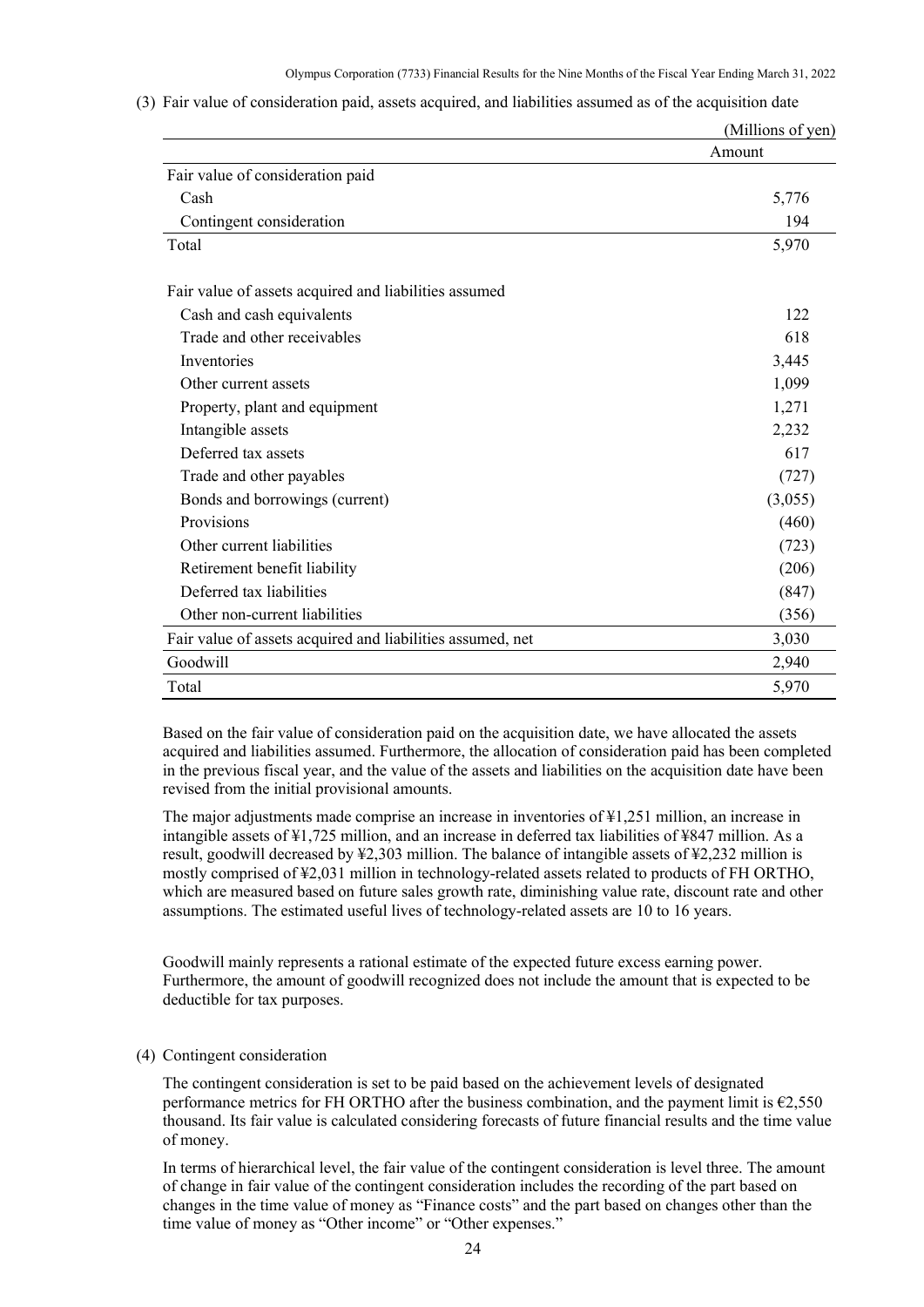### (5) Impacts on the Olympus Group

The Company omits making a description concerning profit or loss information of the said business combination on and after the acquisition date as well as profit or loss information under the assumption that the said business combination was conducted at the beginning of the fiscal year under review. This is because the amount of impact on condensed quarterly consolidated statements of profit or loss due to such information is not material.

### (Acquisition of Veran Medical Technologies, Inc.)

- (1) Outline of business combination
	- 1) Name and description of acquired business

| Name of acquired business | Veran Medical Technologies, Inc. (hereinafter, "VMT") |
|---------------------------|-------------------------------------------------------|
| Description of business   | Manufacturing and sales of pulmonary medical devices  |

2) Primary reason for business combination

VMT's electromagnetic navigation system supports the insertion of bronchoscopes and devices into the finely branching bronchial periphery, the identification of the location of lesions in the bronchial periphery, and tissue biopsy in the lesions. By combining VMT's electromagnetic navigation system with the Company's existing pulmonary devices such as our bronchoscopes and radial endobronchial ultrasound (EBUS), we expect even greater results in smoothly accessing lesions and diagnosing and determining the stage of a patient's lung cancer. Through this acquisition, not only will we strengthen the product lineup in our Respiratory Business, but we will also greatly strengthen our North American sales network with the addition of VMT's highly experienced sales staff. By enhancing our competitiveness in the pulmonary market, we will further contribute to early diagnosis and minimally invasive therapies for bronchial disease.

3) Percentage of voting equity interest acquired

100%

4) Acquisition date

December 29, 2020

5) How we obtained control of the acquiree

Cash consideration for the acquisition of shares

(2) Acquisition-related expense

The acquisition-related expense of ¥440 million has been booked in "Selling, general and administrative expenses."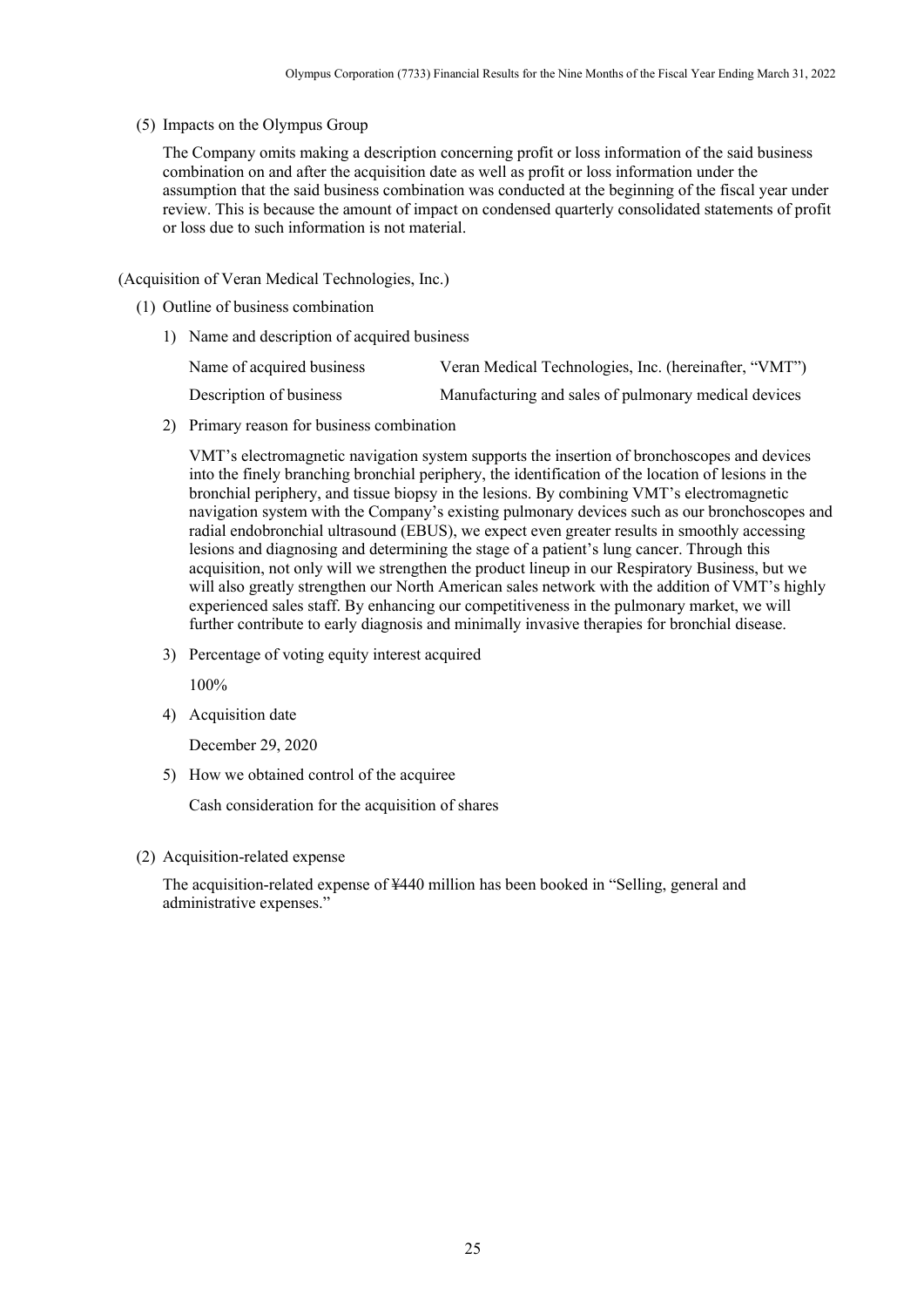|                                                            | (Millions of yen) |
|------------------------------------------------------------|-------------------|
|                                                            | Amount            |
| Fair value of consideration paid                           |                   |
| Cash                                                       | 31,050            |
| Contingent consideration                                   | 1,461             |
| Total                                                      | 32,511            |
| Fair value of assets acquired and liabilities assumed      |                   |
| Cash and cash equivalents                                  | 433               |
| Trade and other receivables                                | 506               |
| Inventories                                                | 2,176             |
| Property, plant and equipment                              | 241               |
| Intangible assets                                          | 16,953            |
| Other assets                                               | 353               |
| Deferred tax assets                                        | 2,746             |
| Trade and other payables                                   | (108)             |
| Other liabilities                                          | (779)             |
| Deferred tax liabilities                                   | (4,244)           |
| Fair value of assets acquired and liabilities assumed, net | 18,277            |
| Goodwill                                                   | 14,234            |
| Total                                                      | 32,511            |

(3) Fair value of consideration paid, assets acquired, and liabilities assumed as of the acquisition date

Based on the fair value of consideration paid on the acquisition date, we have allocated the assets acquired and liabilities assumed. Furthermore, the allocation of consideration paid has been completed in the nine months ended December 31, 2021, and the value of the assets and liabilities on the acquisition date have been revised from the initial provisional amounts.

The major adjustments made comprise an increase in intangible assets of ¥16,953 million, an increase in deferred tax assets of ¥1,128 million, and an increase in deferred tax liabilities of ¥4,244 million. As a result, goodwill decreased by ¥16,295 million. The ¥16,953 million in intangible assets are mainly made up of ¥13,993 million in technology-related assets and ¥2,577 million in-process research and development related to VMT's products, and the amount is calculated based on assumptions for the future net sales growth rate, the diminishing value rate, and the discount rate, etc. The estimated useful lives of technology-related assets are 15 years.

Goodwill mainly represents a rational estimate of the expected future excess earning power. Furthermore, the amount of goodwill recognized does not include the amount that is expected to be deductible for tax purposes.

#### (4) Contingent consideration

The contingent consideration is set to be paid based on the achievement levels of designated performance metrics for VMT after the business combination, and the payment limit is US\$40,000 thousand. In terms of hierarchical level, the fair value of the contingent consideration is level three.

### (5) Impacts on the Olympus Group

The Company omits making a description concerning profit or loss information of the said business combination on and after the acquisition date as well as profit or loss information under the assumption that the said business combination was conducted at the beginning of the fiscal year under review. This is because the amount of impact on condensed quarterly consolidated statements of profit or loss due to such information is not material.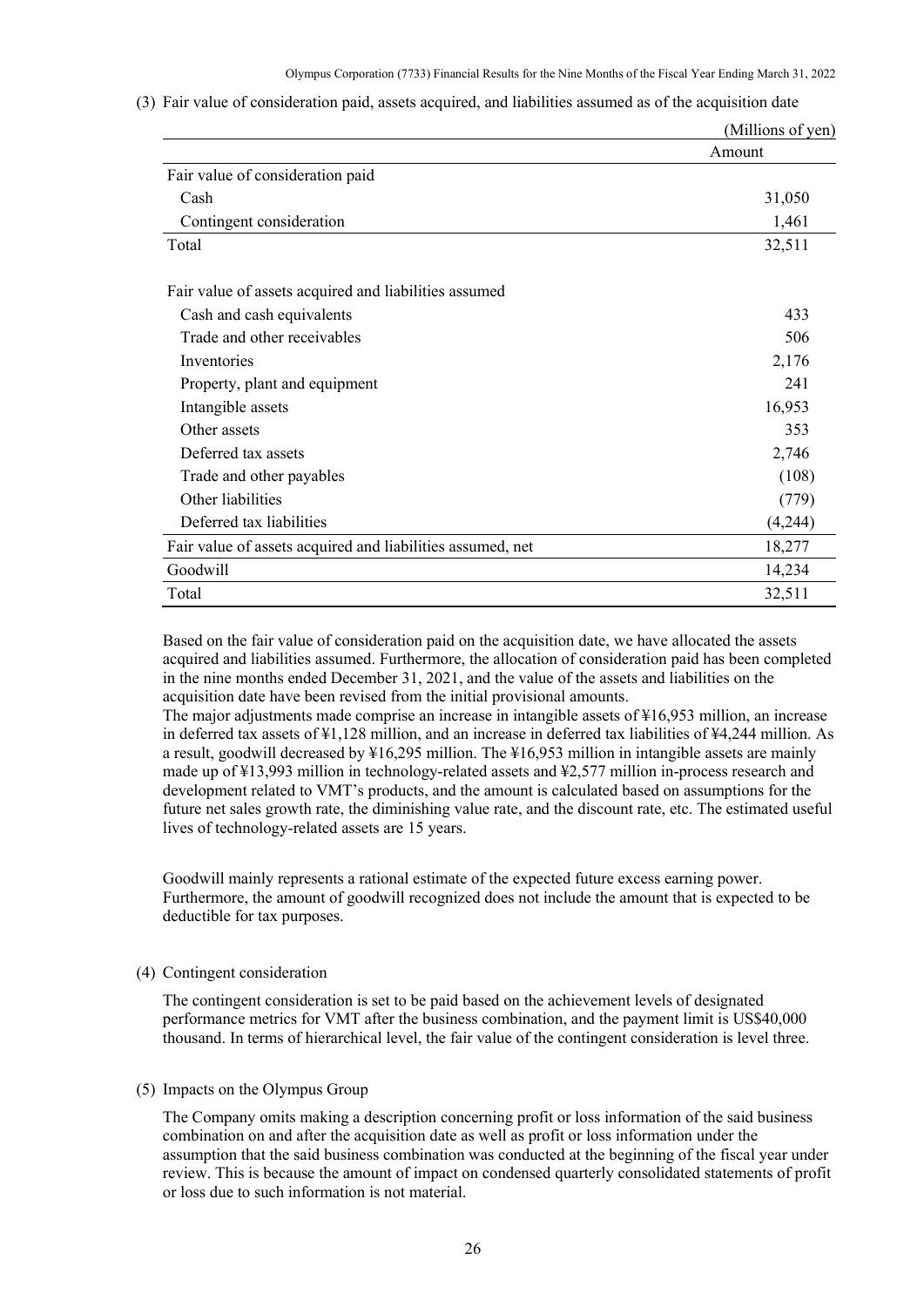Nine months ended December 31, 2021 (April 1, 2021 - December 31, 2021)

(Acquisition of Medi-Tate Ltd.)

- (1) Outline of business combination
	- 1) Name and description of acquired business

| Name of acquired business | Medi-Tate Ltd. (hereinafter "Medi-Tate")                            |
|---------------------------|---------------------------------------------------------------------|
| Description of business   | R&D and manufacturing of Therapeutic Solutions Business<br>products |

2) Primary reason for business combination

Medi-Tate is a medical device manufacturer that researches, develops, and manufactures minimally invasive therapeutic devices for benign prostatic hyperplasia (BPH). By adding Medi-Tate's minimally invasive treatment device for BPH to our Olympus product portfolio, we will contribute to promoting the spread of minimally invasive treatment for diversifying prostate diseases and improving QOL for patients, thereby further strengthening our competitive position in the urology field.

3) Percentage of voting equity interest acquired

100%

4) Acquisition date

May 27, 2021

5) How we obtained control of the acquiree

Just prior to the acquisition date, the Company owned 18.46% of Medi-Tate's voting shares through its consolidated subsidiary Olympus Winter & Ibe GmbH, and it acquired an additional 81.54% for cash as consideration on the acquisition date through Olympus Winter & Ibe GmbH, making it a wholly owned subsidiary.

(2) Acquisition-related expense

The acquisition-related expense of ¥168 million has been booked in "Selling, general and administrative expenses."

(3) Gain on step acquisition

As a result of revaluing the equity interest of the acquired company held just prior to the acquisition date at fair value on the acquisition date, we recognized a gain on step acquisition of ¥2,826 million. Gains on step acquisition are recorded in "Other income" in the condensed quarterly consolidated statements of profit or loss.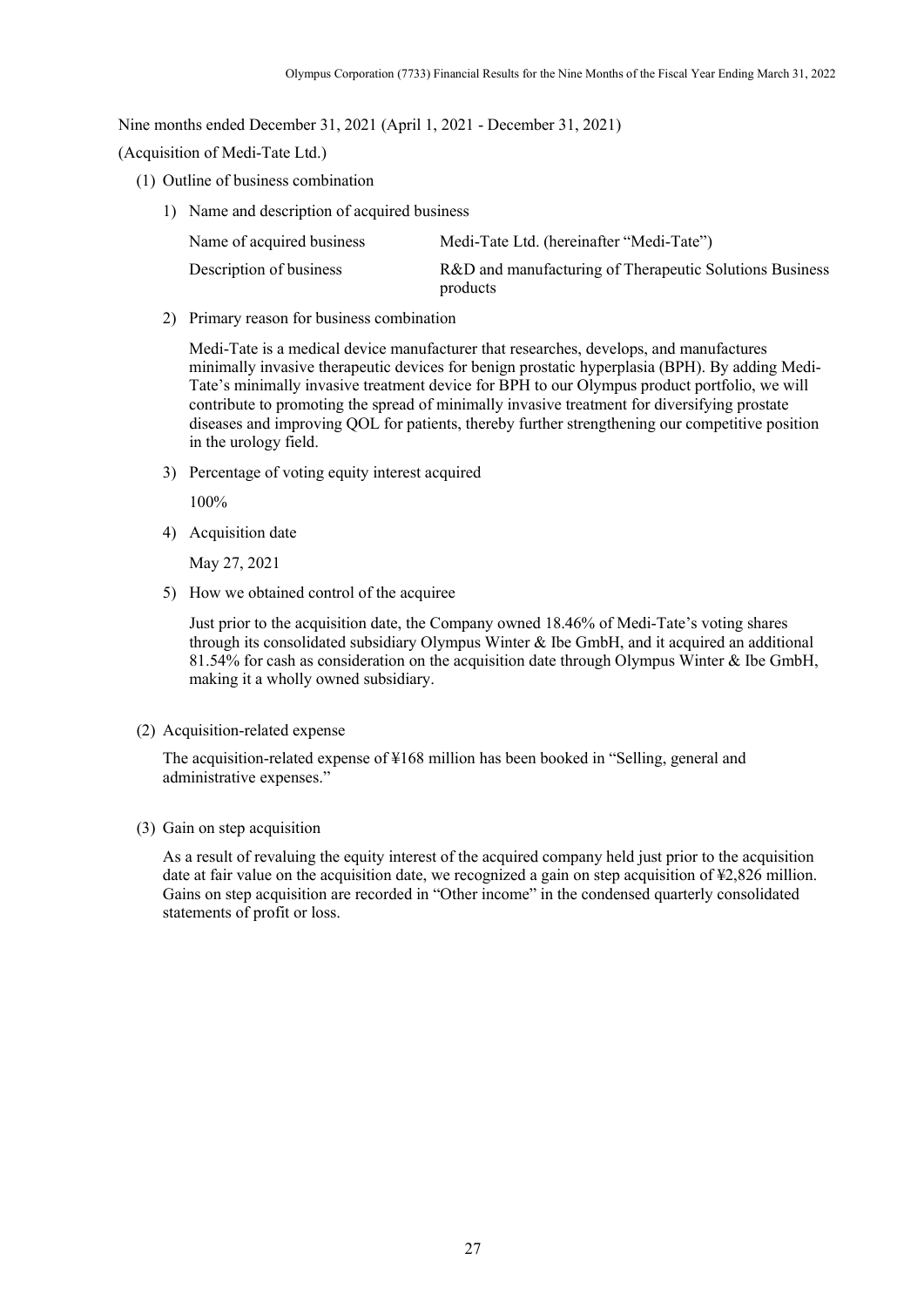|                                                                       | (Millions of yen) |
|-----------------------------------------------------------------------|-------------------|
|                                                                       | Amount            |
| Fair value of consideration paid                                      |                   |
| Cash                                                                  | 22,680            |
| Fair value of equity interest held just prior to the acquisition date | 4,932             |
| Contingent consideration                                              | 2,148             |
| Total                                                                 | 29,760            |
| Fair value of assets acquired and liabilities assumed                 |                   |
| Cash and cash equivalents                                             | 1,353             |
| Trade and other receivables                                           | 3                 |
| Inventories                                                           | 3                 |
| Other current assets                                                  | 214               |
| Property, plant and equipment                                         | 30                |
| Intangible assets                                                     | 8,866             |
| Other financial assets (non-current)                                  | 3                 |
| Deferred tax assets                                                   | 604               |
| Trade and other payables                                              | (46)              |
| Other current liabilities                                             | (675)             |
| Deferred tax liabilities                                              | (2,039)           |
| Other non-current liabilities                                         | (16)              |
| Fair value of assets acquired and liabilities assumed, net            | 8,300             |
| Goodwill                                                              | 21,460            |
| Total                                                                 | 29,760            |

(4) Fair value of consideration paid, assets acquired, and liabilities assumed as of the acquisition date

Based on the fair value of consideration paid on the acquisition date, we have allocated the assets acquired and liabilities assumed. However, as this allocation is not yet complete, the above values represent provisional fair values based on the best estimates at present. In the event we can receive and evaluate additional information relating to facts and conditions present at the point of acquisition, we may adjust the above values for a period of one year from the acquisition date.

Goodwill mainly represents a rational estimate of the expected future excess earning power. Furthermore, the amount of goodwill recognized does not include the amount that is expected to be deductible for tax purposes.

### (5) Contingent consideration

The contingent consideration is a milestone payment subject to the obtaining of approval for development made by Medi-Tate, and the payment is calculated by taking into consideration the possibility of obtaining the approval for the development and time value of money. The payment limit is US\$40,000 thousand.

In terms of hierarchical level, the fair value of the contingent consideration is level three, which is the fair value calculated from valuation techniques that include inputs that are not based on observable market data. The amount of change in fair value of the contingent consideration includes the recording of the part based on changes in the time value of money as "Finance costs" and the part based on changes other than the time value of money as "Other income" or "Other expenses."

### (6) Impacts on the Olympus Group

The Company omits making a description concerning profit or loss information of the said business combination on and after the acquisition date as well as profit or loss information under the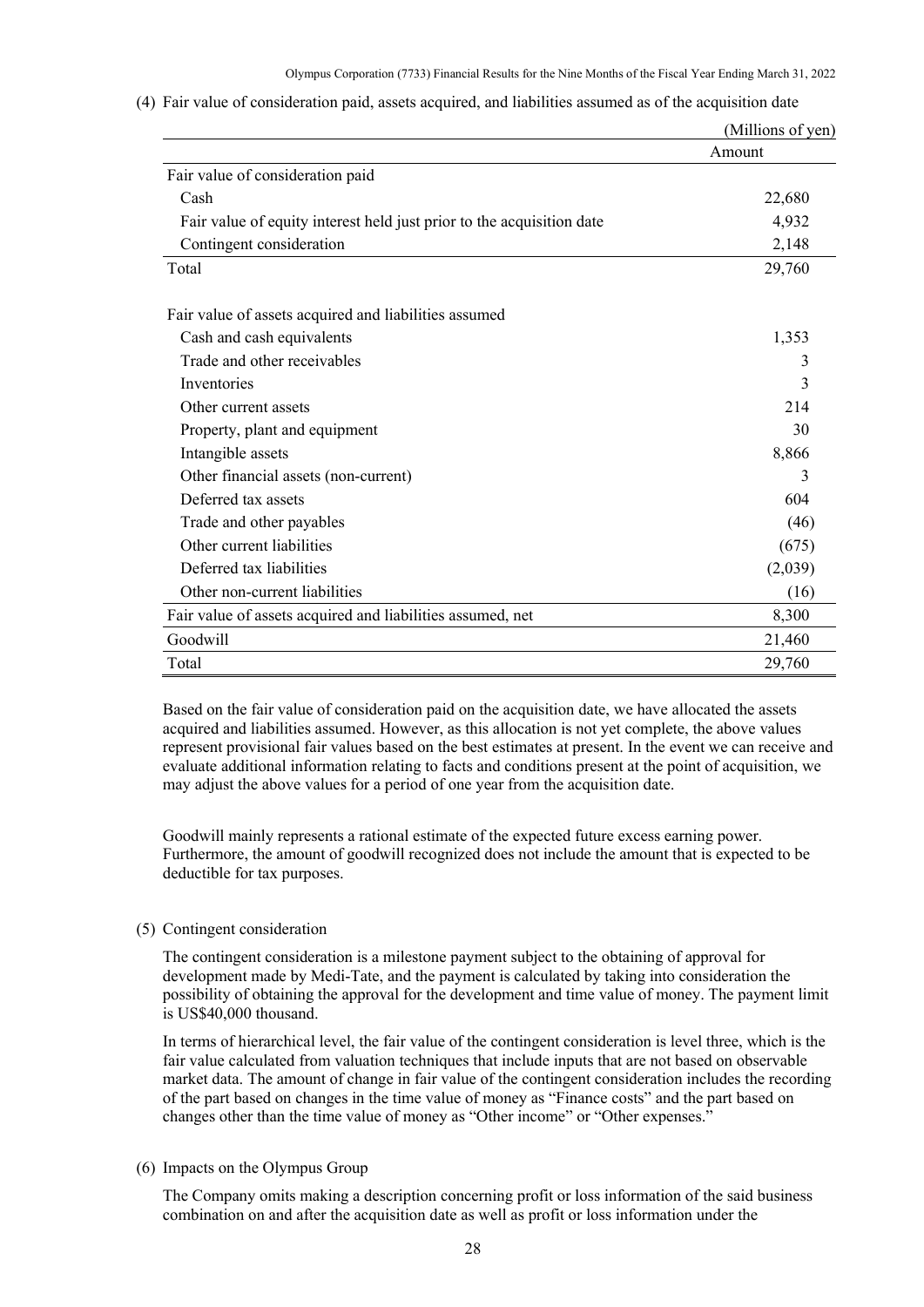assumption that the said business combination was conducted at the beginning of the fiscal year under review. This is because the amount of impact on condensed quarterly consolidated statements of profit or loss due to such information is not material.

### (Revised provisional amounts)

For the following business combinations that occurred in the previous fiscal year, provisional amounts have been revised in the first quarter ended June 30, 2021, the second quarter ended September 30, 2021 and third quarter ended December 31, 2021. As a result, we have retroactively revised the figures at the end of the previous fiscal year in the condensed quarterly consolidated statements of financial position.

### Acquisition of Veran Medical Technologies, Inc.

Veran Medical Technologies, Inc. became a consolidated subsidiary of the Company on December 29, 2020, due to the acquisition of shares for cash consideration.

In the first quarter ended June 30, 2021, the second quarter ended September 30, 2021 and third quarter ended December 31, 2021, the fair value of some assets acquired and liabilities assumed has been provisionally revised with respect to the measurement of the fair value of assets acquired and liabilities assumed as of the acquisition date in said business combination. Regarding said business combination, in the third quarter ended December 31, 2021, initial measurement of assets acquired, liabilities assumed and goodwill has been finalized.

|                                                               |                                                |                     | (Millions of yen)  |
|---------------------------------------------------------------|------------------------------------------------|---------------------|--------------------|
|                                                               | Provisional fair value<br>as of March 31, 2021 | Subsequent revision | Revised fair value |
| Fair value of consideration paid                              |                                                |                     |                    |
| Cash                                                          | 31,050                                         |                     | 31,050             |
| Contingent consideration                                      | 1,461                                          |                     | 1,461              |
| Total                                                         | 32,511                                         |                     | 32,511             |
| Fair value of assets acquired and<br>liabilities assumed      |                                                |                     |                    |
| Cash and cash equivalents                                     | 433                                            |                     | 433                |
| Trade and other receivables                                   | 506                                            |                     | 506                |
| Inventories                                                   | 2,259                                          | (83)                | 2,176              |
| Property, plant and equipment                                 | 41                                             | 200                 | 241                |
| Intangible assets                                             | 14,647                                         | 2,306               | 16,953             |
| Other assets                                                  | 210                                            | 143                 | 353                |
| Deferred tax assets                                           | 1,612                                          | 1,134               | 2,746              |
| Trade and other payables                                      | (128)                                          | 20                  | (108)              |
| Other liabilities                                             | (587)                                          | (192)               | (779)              |
| Deferred tax liabilities                                      | (2, 586)                                       | (1,658)             | (4,244)            |
| Fair value of assets acquired and<br>liabilities assumed, net | 16,407                                         | 1,870               | 18,277             |
| Goodwill                                                      | 16,104                                         | (1,870)             | 14,234             |
| Total                                                         | 32,511                                         |                     | 32,511             |

As a result of these revisions, the major adjustments as of March 31, 2021 were increases in intangible assets, deferred tax assets and deferred tax liabilities of ¥2,467 million, ¥1,213 million and ¥1,774 million, respectively, and a decrease in goodwill of ¥1,998 million.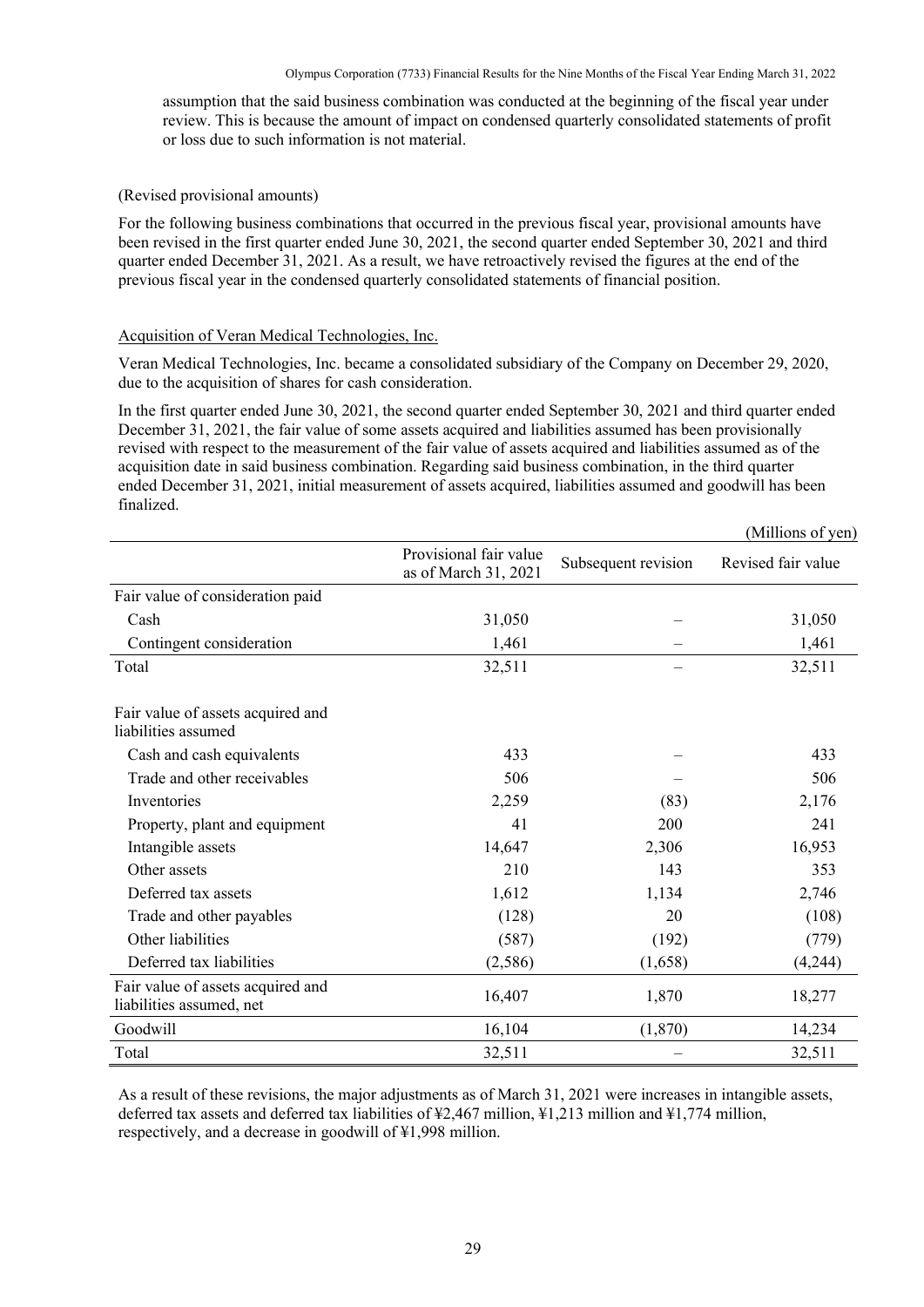$(MTU)$   $(2, 3)$ 

#### Acquisition of Quest Photonic Devices B.V.

Quest Photonic Devices B.V. became a consolidated subsidiary of the Company on February 9, 2021, due to the acquisition of shares for cash consideration.

In the first quarter ended June 30, 2021, the fair value of some assets acquired and liabilities assumed has been provisionally revised with respect to the measurement of the fair value of assets acquired and liabilities assumed as of the acquisition date in said business combination. Regarding said business combination, since initial measurement of assets acquired, liabilities assumed and goodwill has not been finalized as of the submission date of this quarterly financial results report, the amount is provisional based on information available at this time.

|                                                               |                                                |                     | ( <i>INITHORIS OF YELL)</i> |
|---------------------------------------------------------------|------------------------------------------------|---------------------|-----------------------------|
|                                                               | Provisional fair value<br>as of March 31, 2021 | Subsequent revision | Revised fair value          |
| Fair value of consideration paid                              |                                                |                     |                             |
| Cash                                                          | 4,684                                          |                     | 4,684                       |
| Contingent consideration                                      | 1,290                                          |                     | 1,290                       |
| Total                                                         | 5,974                                          |                     | 5,974                       |
| Fair value of assets acquired and<br>liabilities assumed      |                                                |                     |                             |
| Cash and cash equivalents                                     | 301                                            |                     | 301                         |
| Trade and other receivables                                   | 53                                             |                     | 53                          |
| Inventories                                                   | 197                                            |                     | 197                         |
| Other current assets                                          | 24                                             |                     | 24                          |
| Property, plant and equipment                                 | 204                                            |                     | 204                         |
| Intangible assets                                             | 569                                            | 1,899               | 2,468                       |
| Other financial assets (non-current)                          | 45                                             |                     | 45                          |
| Deferred tax assets                                           | 32                                             |                     | 32                          |
| Trade and other payables                                      | (21)                                           |                     | (21)                        |
| Bonds and borrowings (current)                                | (39)                                           |                     | (39)                        |
| Provisions                                                    | (1)                                            |                     | (1)                         |
| Other current liabilities                                     | (314)                                          |                     | (314)                       |
| Bonds and borrowings (non-current)                            | (1,035)                                        |                     | (1,035)                     |
| Deferred tax liabilities                                      |                                                | (475)               | (475)                       |
| Other non-current liabilities                                 | (22)                                           |                     | (22)                        |
| Fair value of assets acquired and<br>liabilities assumed, net | (7)                                            | 1,424               | 1,417                       |
| Goodwill                                                      | 5,981                                          | (1, 424)            | 4,557                       |
| Total                                                         | 5,974                                          |                     | 5,974                       |

Due to these revisions, intangible assets and deferred tax liabilities as of March 31, 2021, increased by ¥1,908 million and ¥477 million, respectively, and goodwill decreased by ¥1,431 million.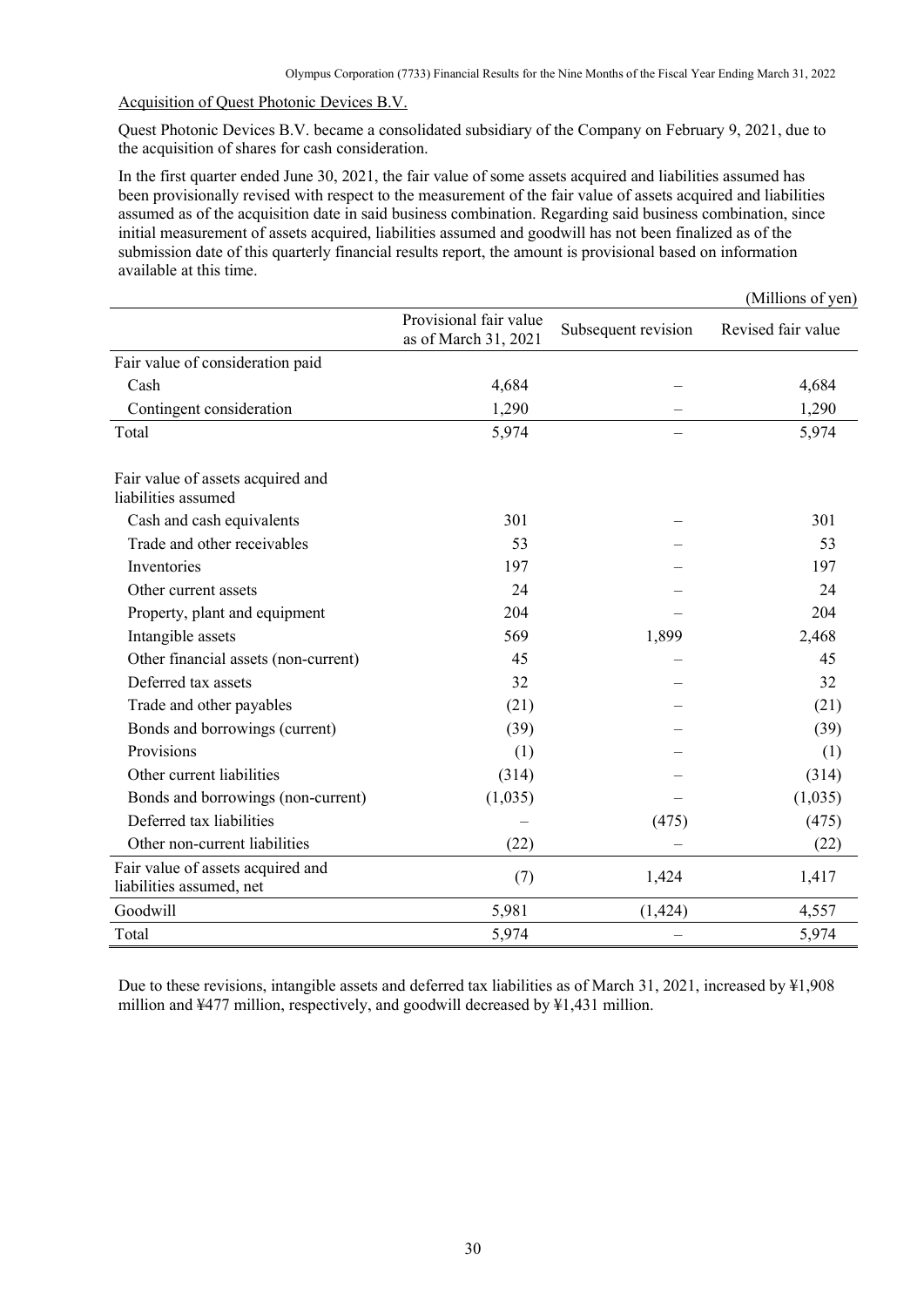<span id="page-32-0"></span>(Equity and other equity items)

(Cancellation of treasury shares)

Based on resolution of the Board of Directors meeting held on May 7, 2021, the Company canceled treasury shares on June 4, 2021. Due to this cancellation, treasury shares decreased by 71,620,630 shares during the six months ended September 30, 2021.

The impact of this cancellation is that treasury shares decreased by ¥82,340 million (contraction of negative stated amount in equity), and capital surplus decreased by ¥82,340 million.

The amount of the above cancellation was deducted from other capital surplus in capital surplus, but the amount that exceeds other capital surplus was deducted from retained earnings.

(Purchase of treasury shares)

At a meeting of the Board of Directors held on December 17, 2021, the Company resolved the purchase of treasury shares and the specific means of acquisition as provided for under the provisions of Article 156 of the Companies Act as applied by replacing the relevant terms pursuant to the provisions of Article 459 Section 1 of the Companies Act and Article 32 of the Company's Articles of Incorporation. The details of the resolution passed at the meeting of the Board of Directors held on December 17, 2021 are as follows:

(1) Details of the resolution passed at the meeting of the Board of Directors held on December 17:

| 1. Class of shares                       | Common shares of the Company                                                             |
|------------------------------------------|------------------------------------------------------------------------------------------|
| 2. Total number of shares to be acquired | $16,000,000$ shares (maximum)                                                            |
| 3. Total share acquisition value         | ¥30,000 million (maximum)                                                                |
| 4. Acquisition period                    | December 21, 2021 to March 31, 2022                                                      |
| 5. Acquisition method                    | Market purchase based on a discretionary<br>trading contract on the Tokyo Stock Exchange |

(2) Treasury shares acquired based on the above resolution by the Board of Directors

| 1. Total number of shares acquired | 721,900 shares                         |
|------------------------------------|----------------------------------------|
| 2. Total share acquisition value   | $\text{\#1.801}$ million               |
| 3. Acquisition period              | December 21, 2021 to December 31, 2021 |

Details regarding this purchase of treasury shares are as described in the note (page 37) related to (Important subsequent events).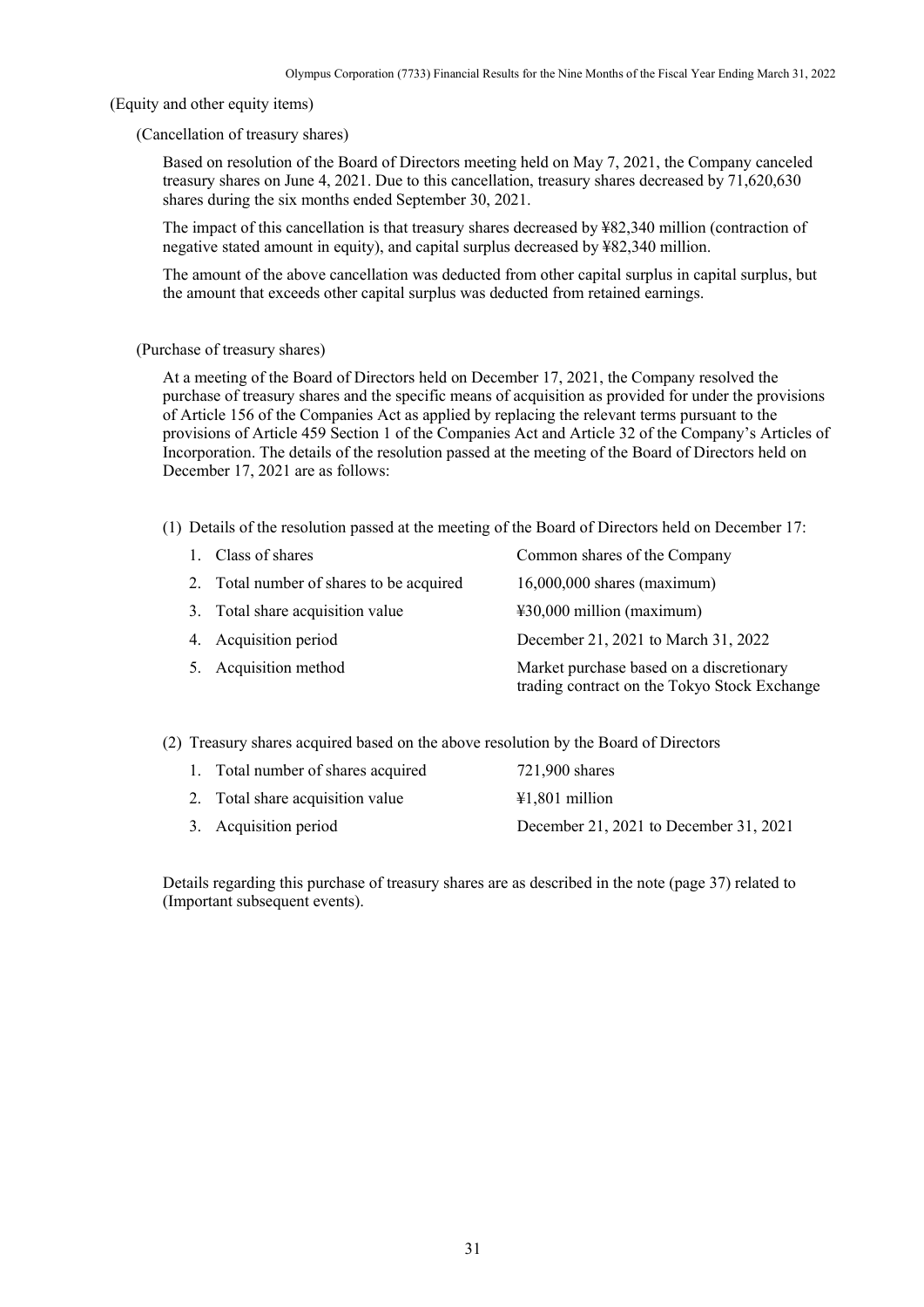<span id="page-33-0"></span>(Cash flow information)

Nine months ended December 31, 2021 (April 1, 2021 - December 31, 2021)

(Loss of control)

Transfer of Olympus Systems Corporation

(i) Overview of transaction

The Company concluded an agreement to transfer all shares of Olympus Systems Corporation, a consolidated subsidiary of the Company, to Accenture Japan Ltd on May 28, 2021 and completed the transfer procedures on August 31, 2021. As a result of this, the Company lost its control of Olympus Systems Corporation on the same day.

(ii) Assets and liabilities associated with the loss of control

|                         | (Millions of yen) |
|-------------------------|-------------------|
|                         | Amount            |
| Current assets          | 783               |
| Non-current assets      | 414               |
| Total assets            | 1,197             |
| Current liabilities     | 569               |
| Non-current liabilities | 507               |
| Total liabilities       | 1,076             |

(iii)Cash flows associated with the loss of control

|                                                                               | (Millions of yen) |
|-------------------------------------------------------------------------------|-------------------|
|                                                                               | Amount            |
| Cash and cash equivalents received as consideration of the loss of<br>control | 726               |
| Cash and cash equivalents of subsidiaries with the loss of control            | (2)               |
| Proceeds from sale of subsidiaries (Note)                                     | 724               |

Note: Proceeds from sale of subsidiaries are included in "Cash flows from investing activities" in the Condensed Quarterly Consolidated Statements of Cash Flows.

(iv) Gain or loss associated with the loss of control

The Company recorded a gain of ¥605 million associated with the loss of control of Olympus Systems Corporation under "Other income" in the Condensed Quarterly Consolidated Statements of Profit or Loss.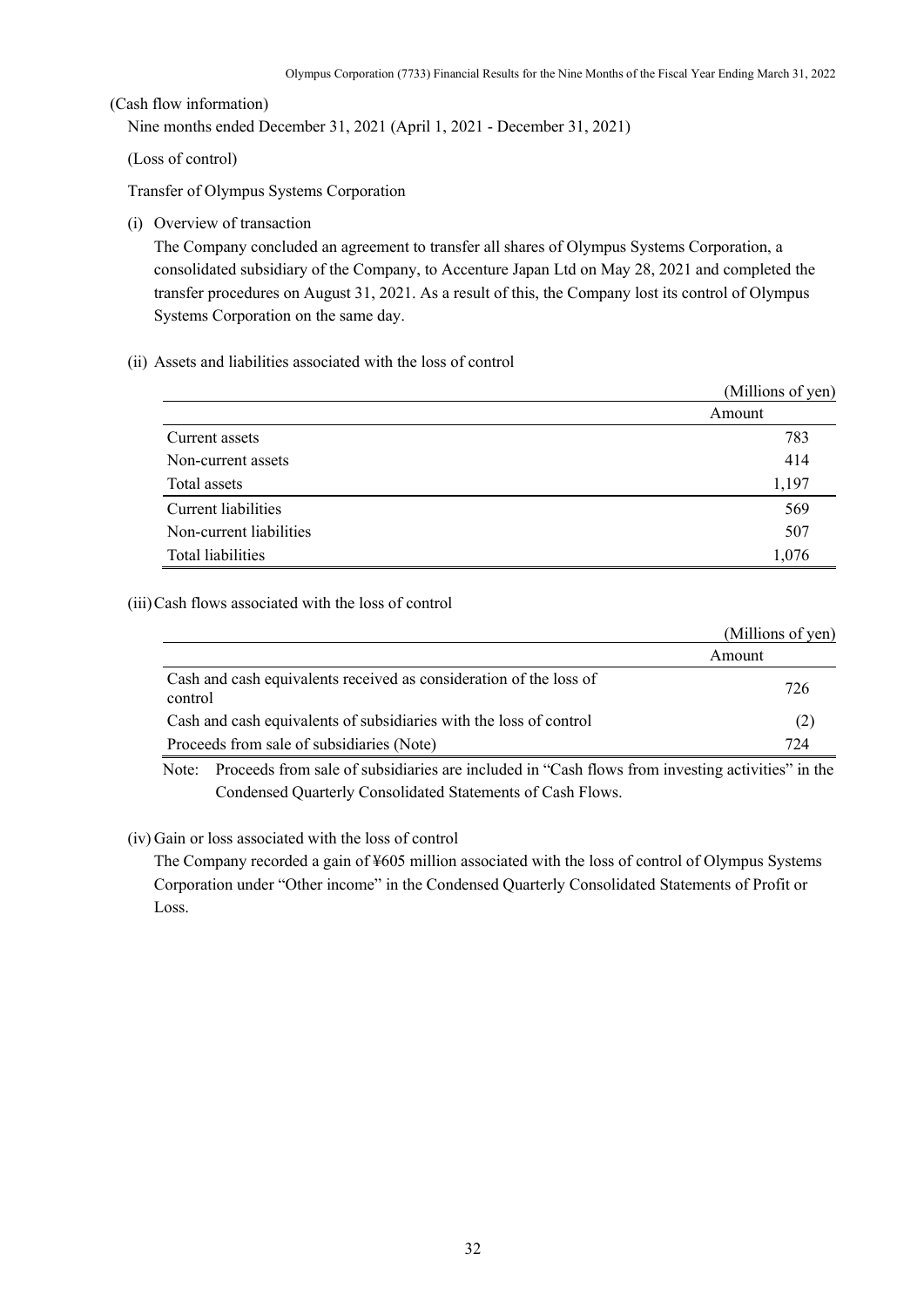<span id="page-34-0"></span>(Discontinued operations)

(1) Outline of discontinued operations

Due to the transfer of the Imaging Business to OJ Holdings, Ltd., a special purpose company established by Japan Industrial Partners, Inc. in the previous fiscal year, the profit (loss) of the Imaging Business is presented in discontinued operations.

(2) Profit (loss) of discontinued operations

Profit (loss) of discontinued operations is as follows.

|                                                                            |                                                                                  | (Millions of yen)                                                                |
|----------------------------------------------------------------------------|----------------------------------------------------------------------------------|----------------------------------------------------------------------------------|
|                                                                            | Nine months ended<br>December 31, 2020<br>(April 1, 2020 -<br>December 31, 2020) | Nine months ended<br>December 31, 2021<br>(April 1, 2021 -<br>December 31, 2021) |
| Revenue                                                                    | 20,915                                                                           |                                                                                  |
| Cost of sales                                                              | 14,640                                                                           |                                                                                  |
| Gross profit                                                               | 6,275                                                                            |                                                                                  |
| Selling, general and administrative expenses                               | 13,572                                                                           |                                                                                  |
| Share of profit (loss) of investments accounted for using<br>equity method |                                                                                  |                                                                                  |
| Other income                                                               | 64                                                                               |                                                                                  |
| Other expenses (Note)                                                      | 44,760                                                                           |                                                                                  |
| Operating loss                                                             | (51, 993)                                                                        |                                                                                  |
| Finance income                                                             | $\theta$                                                                         |                                                                                  |
| Finance costs                                                              | 90                                                                               |                                                                                  |
| Loss before tax                                                            | (52,083)                                                                         |                                                                                  |
| Income taxes                                                               | 204                                                                              |                                                                                  |
| Loss from discontinued operations                                          | (52, 287)                                                                        |                                                                                  |

Note: Other expenses in the nine months ended December 31, 2020 include loss on sale of Imaging Business of ¥44,656 million (allowance pertaining to expenses in accordance with the transfer agreement of ¥28,136 million, inventories of ¥14,910 million, fixed assets of ¥1,610 million).

# (3) Cash flows of discontinued operations

Cash flows of discontinued operations are as follows.

| (Millions of yen)                                                                |
|----------------------------------------------------------------------------------|
| Nine months ended<br>December 31, 2021<br>(April 1, 2021 -<br>December 31, 2021) |
|                                                                                  |
|                                                                                  |
|                                                                                  |
|                                                                                  |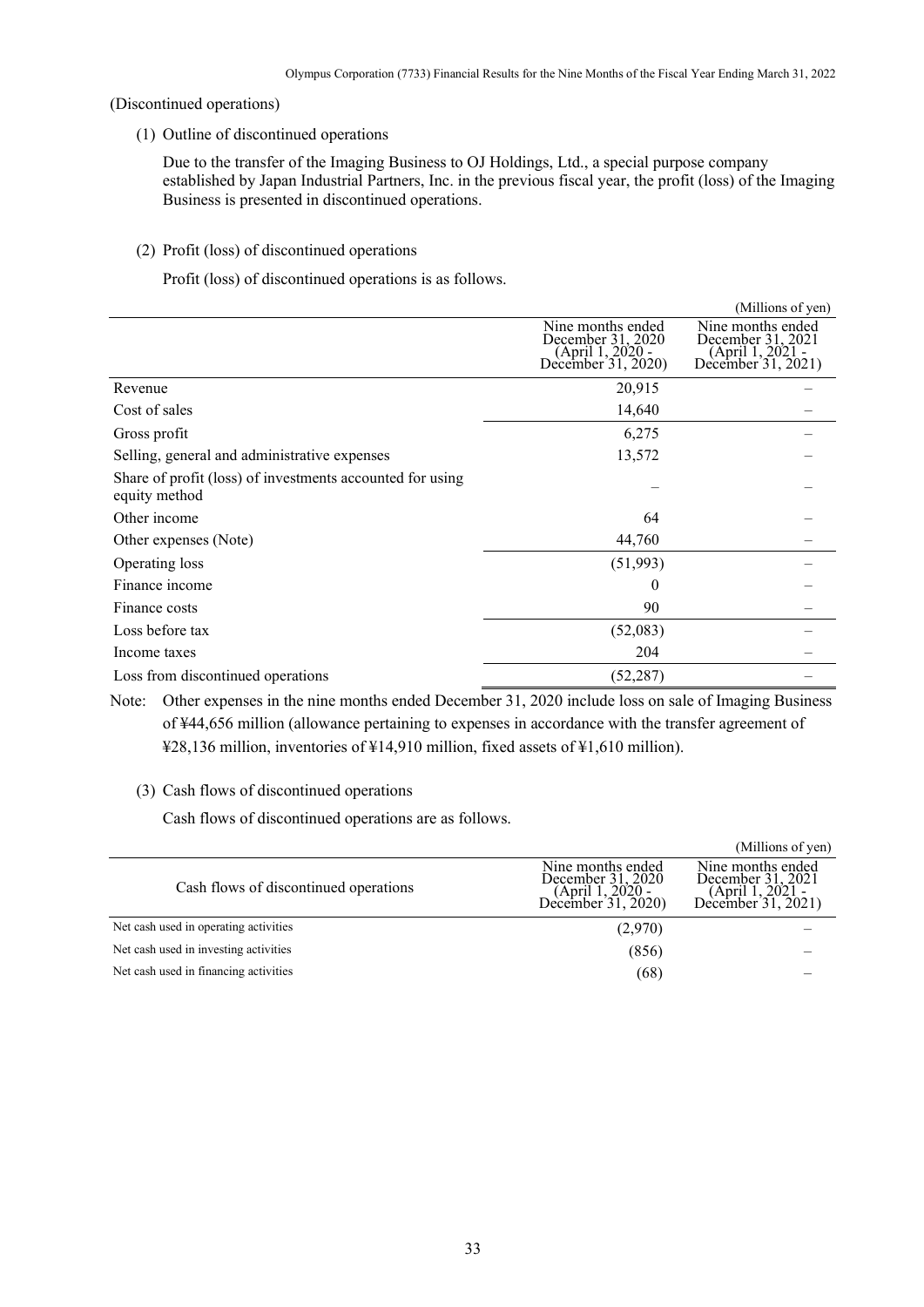<span id="page-35-0"></span>(Additional information)

(Company split associated with the restructuring of domestic sales functions)

On October 1, 2021, the Company conducted a company split that transferred some of the rights and liabilities associated with the domestic sales functions of the Endoscopic Solutions Business and the Therapeutic Solutions Business to the Company's wholly owned subsidiary Olympus Medical Science Sales Corporation. The company split was carried out under an absorption-type split agreement concluded between the Company and Olympus Medical Science Sales Corporation on February 12, 2021. Furthermore, with the start of our evaluation into making the Scientific Solutions Business a separate company, on June 17, 2021, the Company concluded a modified agreement related to absorption-type splits between the Company and Olympus Medical Science Sales Corporation.

Moreover, on October 1, 2021, Olympus Medical Science Sales Corporation changed its trade name to "Olympus Marketing Corporation."

- 1. Overview of transaction
	- 1) Names and description of businesses subject to transaction

| Names of businesses     | Endoscopic Solutions Business, Therapeutic Solutions Business |
|-------------------------|---------------------------------------------------------------|
| Description of business | Domestic sales functions for the above businesses             |

2) Effective date of company split

October 1, 2021

3) Legal form of company split

Absorption-type split in which Olympus becomes the absorption-type split company and Olympus Marketing Corporation (former company name: Olympus Medical Science Sales Corporation) becomes the absorption-type split successor company

4) Name of the company after the company split

Olympus Marketing Corporation

2. Description of transaction including purpose of the transaction

The Company and Olympus Medical Science Sales Corporation have been responsible for the Olympus Group's domestic sales functions. By integrating the domestic sales functions for the Endoscopic Solutions Business and the Therapeutic Solutions Business of the two companies, the Company aims to realize "flexible personnel assignment," "enhanced cooperation with partners," "integrated nationwide policy implementation," and "acquisition and retention of excellent personnel," and conducted the company split to strengthen its sales functions.

(Establishment of a subsidiary)

On October 5, 2021, the Company's consolidated subsidiary Olympus Corporation of the Americas established Olympus Innovation Ventures, LLC (hereinafter, "OIV") as a corporate venture capital fund (hereinafter, "CVC Fund").

In recent years, the pace of innovation has been accelerating, and new trends such as digital, AI and robotics are shifting the medtech landscape. In order to take advantage of these opportunities and to create opportunities for us to grow, we have established the CVC Fund. This fund will allow the Olympus Group to form relationships with early stage companies and help nurture partnerships and explore and acquire technologies with relevant and compelling entrepreneurial teams.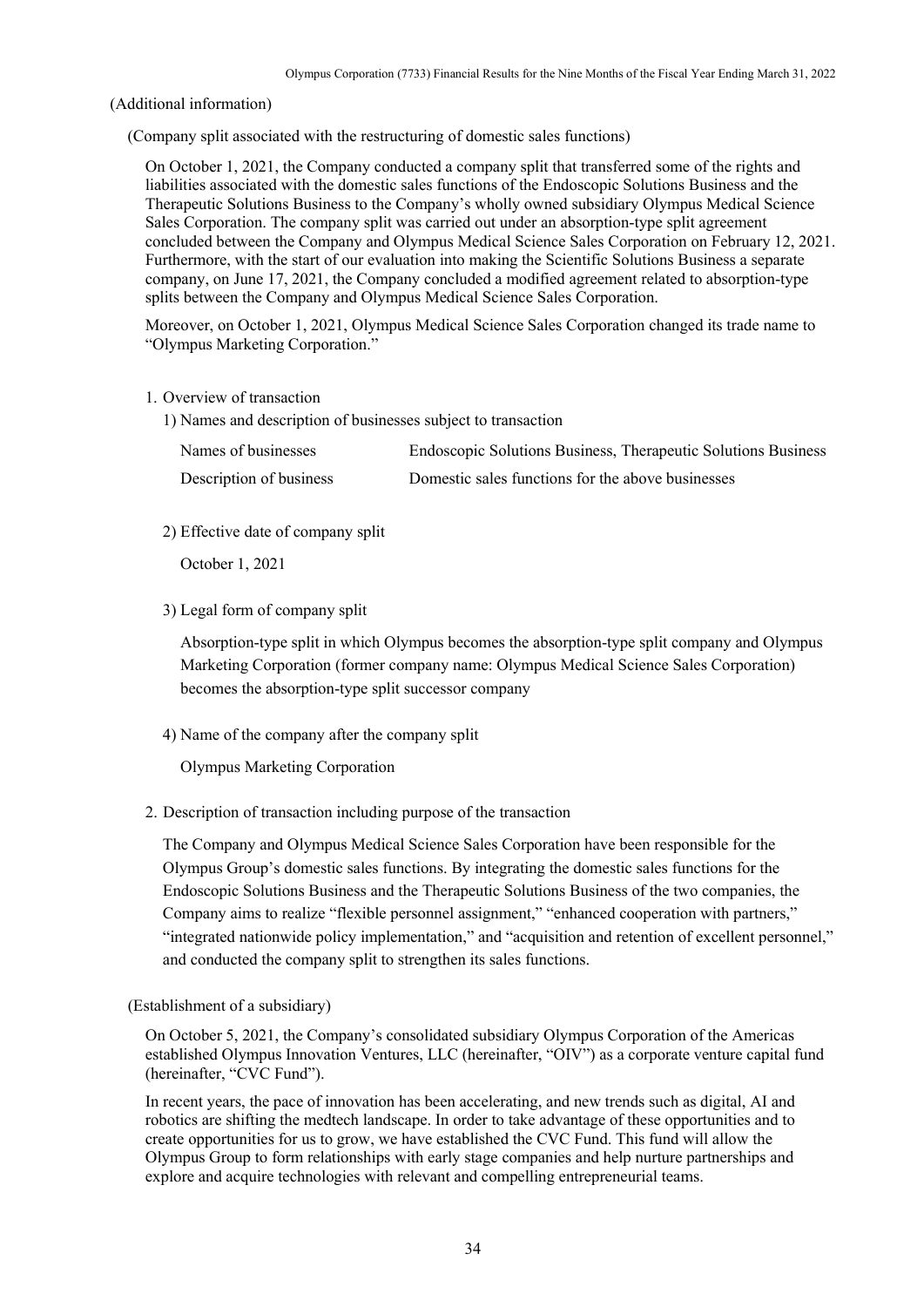The Olympus Group will initially commit a total of US\$50 million over five years for OIV to search, identify, vet and invest in early stage companies with differentiated technologies. OIV will deliver the following benefits to us:

- (1) Build a pipeline of future M&A targets
- (2) Spot critical trends in technology, medicine, and care delivery
- (3) Identify promising new markets for future growth
- (4) Generate financial return on invested capital
- (5) Raise the Olympus Group's profile in the medtech innovation ecosystem

| Name of established subsidiary  | Olympus Innovation Ventures, LLC                    |
|---------------------------------|-----------------------------------------------------|
| Description of business         | Investment in and support to external opportunities |
| Date of incorporation           | October 5, 2021                                     |
| Investors and investment ratios | Olympus Corporation of the Americas 100%            |

(Transfer of Scientific Solutions Business through company split)

At the Board of Directors meeting held on December 17, 2021, the Board resolved to transfer the Scientific Solutions Business through an absorption-type company split (hereinafter the "Company Split"), to Evident Corporation, which is a newly established wholly-owned subsidiary of Olympus (hereinafter the "New Scientific Company"), effective April 1, 2022 (planned).

### 1. Background and purpose of the company split

As a truly global medical technology company, the Company announced its corporate strategy for achieving sustainable growth (hereinafter "Corporate Strategy") on November 6, 2019. Based on this corporate strategy, the Company is allocating management resources to the medical field, mainly in Endoscopic Solutions Business and Therapeutic Solutions Business, and we are working to strengthen our management base in order to achieve sustainable growth.

Under these circumstances, as announced in the timely disclosures of "Notice Concerning Commencement of Consideration on Intra-Group Reorganization of Scientific Solutions Business" dated June 4, 2021 and "(Progress of Disclosure matters) Notice Concerning Commencement of Consideration on Intra-Group Reorganization of Scientific Solutions Business" dated November 5, 2021, we have been carefully analyzing and considering the reorganization of the Scientific Solutions Business, taking all options into consideration including a possible subsequent business transfer after the Company Split, in order to achieve sustainable growth and profitability improvement of the Scientific Solutions Business.

As a result, we decided to spin off the Scientific Solutions Business after it was judged that establishing a management structure that matches the characteristics of each business in the medical field and Scientific Solutions Business will accelerate efforts to achieve sustainable growth and improve profitability of each and contribute to the enhancement of corporate value of the entire Group.

#### 2. Summary of the company split

1) Method of the company split

The Company will carry out an absorption-type split (simple absorption-type company split) with the Company as the absorption-type company split and the New Scientific Company as the successor company to the absorption-type company spli

2) Schedule of the company split

Date of Resolution by Board of Directors December 17, 2021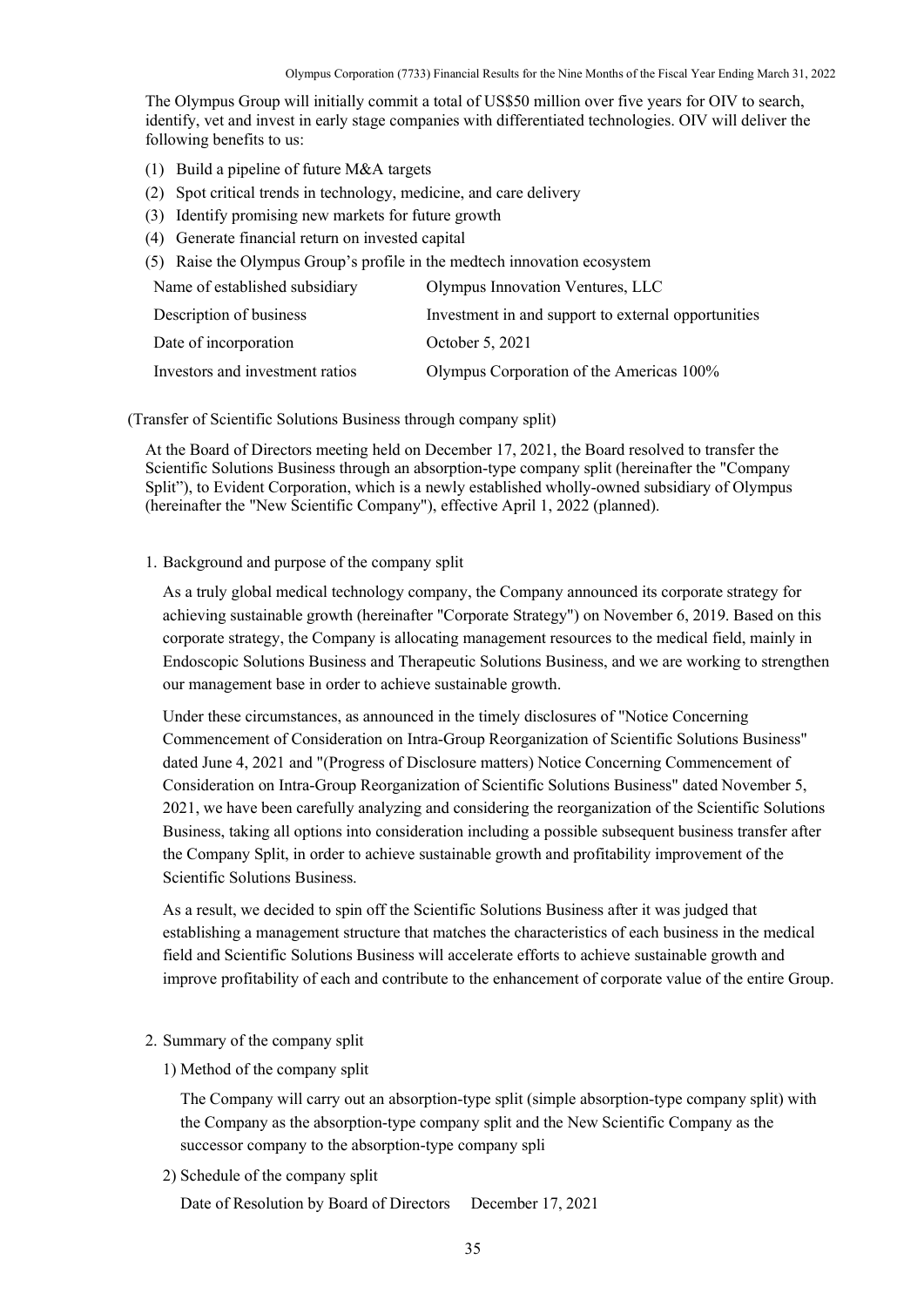Date of Company Split agreement: January 14, 2022

Effective date of Company Split: April 1, 2022 (planned)

Since the Company Split falls under the simple absorption-type split based on the provisions of Article 784, Paragraph 2 of the Companies Act, the Company will not hold a general meeting of shareholders.

3) Details of allocation related to company split

At the time of the company split, the New Scientific Company will newly issue one common share and allocate and deliver it to the Company.

4) Rights and obligations to be succeeded by the successor company

The New Scientific Company will succeed the assets and rights and obligations of the Company regarding the Scientific Solutions Business, which are stipulated in the absorption-type company split agreement with the Company.

5) Summary of the successor company of the absorption-type company split

| Name:                             | <b>Evident Corporation</b>                                                                                                                                                                                          |
|-----------------------------------|---------------------------------------------------------------------------------------------------------------------------------------------------------------------------------------------------------------------|
| Address:                          | 6666 Inatomi, Tatsuno-machi, Kamiina-gun, Nagano                                                                                                                                                                    |
| Title and Name of Representative: | Yoshitake Saito, President and Representative Director                                                                                                                                                              |
| Capital:                          | 0.5 million yen                                                                                                                                                                                                     |
| Description of Business:          | Development, manufacturing, sales and provision of<br>solutions for biological microscopes, industrial<br>microscopes, industrial endoscopes, non-destructive<br>testing equipment, X-ray analyzers, etc. (planned) |

(Absorption-type merger agreement for a wholly owned subsidiary)

The Company decided to implement an absorption-type merger (hereinafter "the Merger") with consolidated subsidiary, Olympus Logitex Co., Ltd. (hereinafter "Olympus Logitex"), effective on April 1, 2022 as announced on December 17, 2021.

1. Background and purpose of the merger

In order to improve operations and improve business performance and organizational soundness, we are working on the company-wide cross-functional corporate transformation plan "Transform Olympus", and in one of its priority measures, "End-to-End (E2E) Supply Chain Transformation," we aim to build an E2E supply chain that integrates everything from parts procurement to delivery to customers, improving customer satisfaction and business agility, improving cost efficiency, and optimizing inventory.

As part of this End-to-End supply chain transformation, we will integrate Olympus Logitex, which is responsible for storage and warehousing functions for Olympus Group products and distribution functions to dealers and customers in Japan and overseas, into our supply chain management section, which is responsible for the supply chain strategy planning function of the entire Group, and the merger will be conducted with the aim of strengthening the ability to propose logistics solutions and strengthening cooperation with global procurement, manufacturing, and sales functions.

- 2. Summary of the merger
	- 1) Method of the merger

As an absorption-type merger (simplified and short-form), Olympus will act as the merging entity